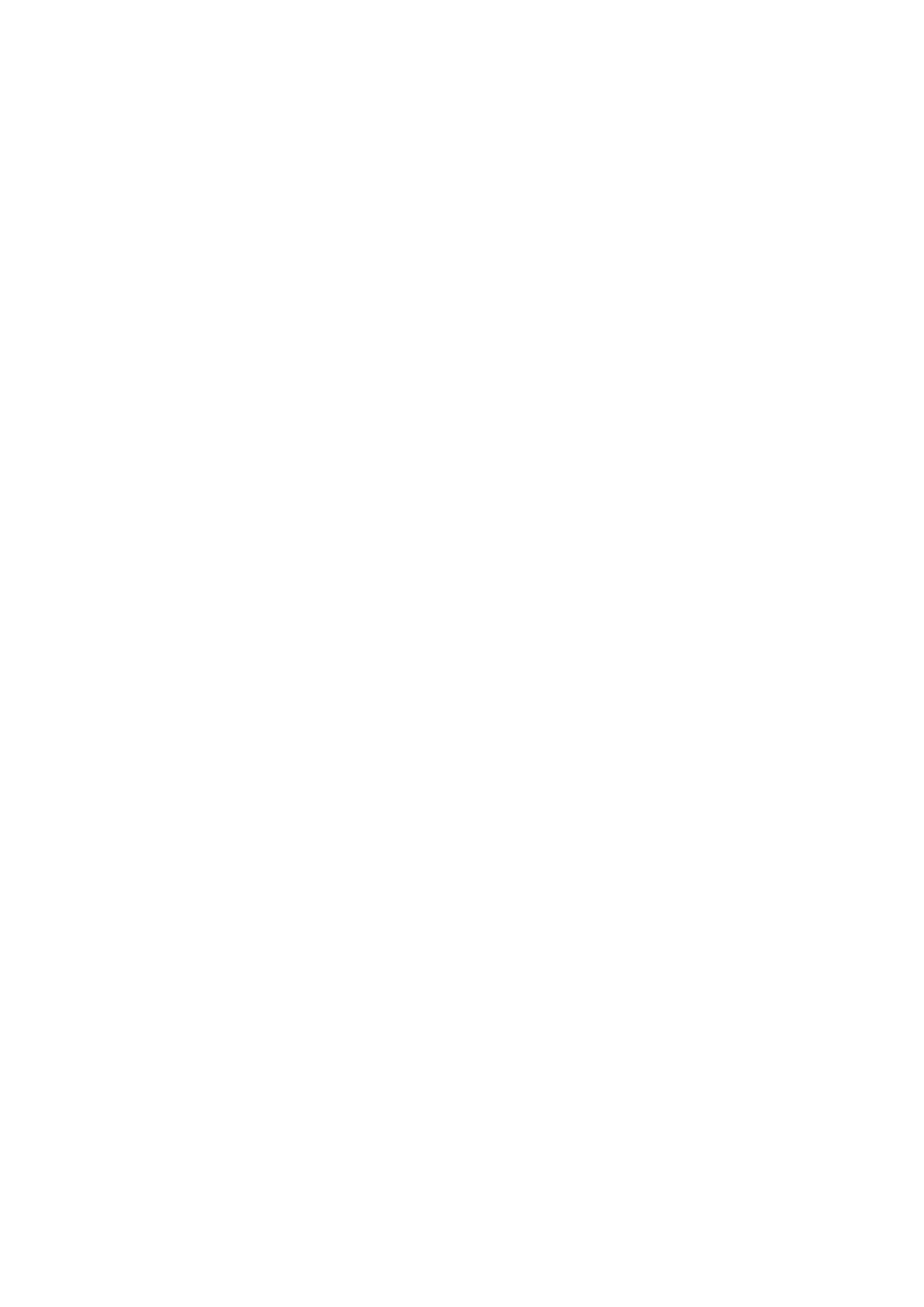### **UNITED STATES SECURITIES AND EXCHANGE COMMISSION Washington, D.C. 20549**

**Form 10-Q**

### ☑ **QUARTERLY REPORT PURSUANT TO SECTION 13 OR 15(d) OF THE SECURITIES EXCHANGE ACT OF 1934**

**For the quarterly period ended September 30, 2007**

**OR**

### o **TRANSITION REPORT PURSUANT TO SECTION 13 OR 15(d) OF THE SECURITIES EXCHANGE ACT OF 1934**

**Commission File Number 001-33462**

# **INSULET CORPORATION**

*(Exact name of Registrant as specified in its charter)*

*incorporation or organization)*

*(Address of principal executive offices)*

**Delaware 04-3523891** *(State or other jurisdiction of (I.R.S. Employer Identification Number)*

**9 Oak Park Drive 01730 Bedford, Massachusetts** *(Zip Code)*

#### **Registrant's telephone number, including area code: (781) 457-5000**

Indicate by check mark whether the registrant: (1) has filed all reports required to be filed by Section 13 or 15(d) of the Securities Exchange Act of 1934 during the preceding 12 months (or for such shorter period that the registrant was required to file such reports), and (2) has been subject to such filing requirements for the past 90 days. Yes  $\boxtimes$  No o

Indicate by check mark whether the registrant is a large accelerated filer, an accelerated filer, or a non-accelerated filer (as defined in Exchange Act Rule 12b-2.)

Large Accelerated Filer o Accelerated Filer o Non-Accelerated Filer **☑** 

Indicate by check mark whether the registrant is a shell company (as defined in Rule 12b-2 of the Exchange Act). Yes o No  $\boxtimes$ 

As of November 12, 2007, the registrant had 26,430,244 shares of common stock outstanding.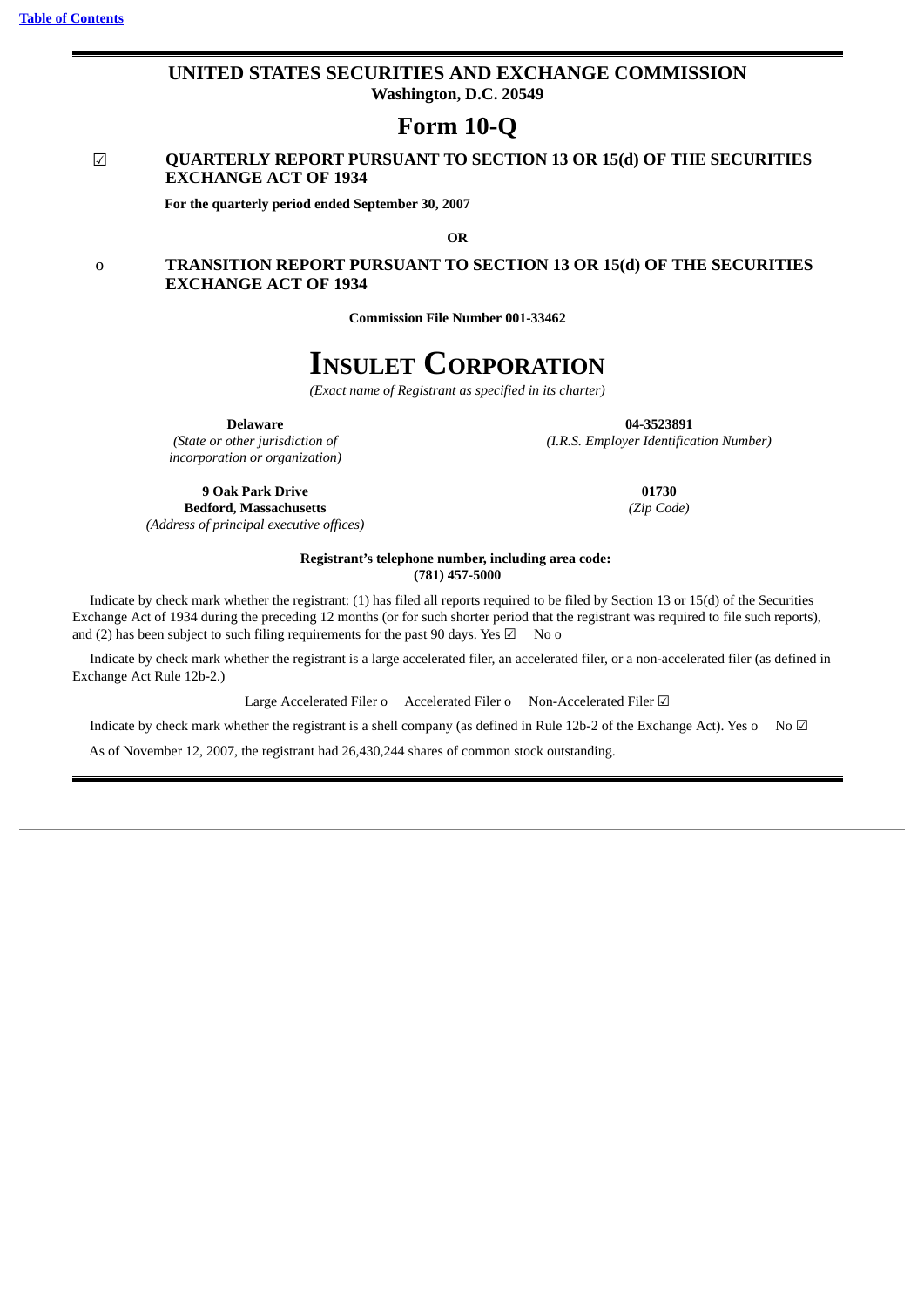#### **QUARTERLY REPORT ON FORM 10-Q FOR THE QUARTER ENDED SEPTEMBER 30, 2007**

## **TABLE OF CONTENTS**

<span id="page-2-0"></span>

|                   |                                                                                                            | Page |
|-------------------|------------------------------------------------------------------------------------------------------------|------|
|                   | <b>PART I. FINANCIAL INFORMATION</b>                                                                       |      |
| Item 1.           | <b>Condensed Consolidated Financial Statements (unaudited)</b>                                             |      |
|                   | Condensed Consolidated Balance Sheets at September 30, 2007 and December 31, 2006                          | 1    |
|                   | Condensed Consolidated Statements of Operations for the three and nine months ended September 30, 2007 and |      |
|                   | 2006                                                                                                       | 2    |
|                   | Condensed Consolidated Statements of Cash Flows for the nine months ended September 30, 2007 and 2006      | 3    |
|                   | <b>Notes to Condensed Consolidated Financial Statements</b>                                                | 4    |
| Item 2.           | Management's Discussion and Analysis of Financial Condition and Results of Operations                      | 14   |
| Item 3.           | <b>Quantitative and Qualitative Disclosures About Market Risk</b>                                          | 25   |
| Item 4T.          | <b>Controls and Procedures</b>                                                                             | 25   |
|                   |                                                                                                            |      |
|                   | <b>PART II. OTHER INFORMATION</b>                                                                          | 26   |
| Item 1.           | <b>Legal Proceedings</b>                                                                                   | 26   |
| Item 1A.          | <b>Risk Factors</b>                                                                                        | 26   |
| Item 2.           | Unregistered Sales of Equity Securities and Use of Proceeds                                                | 28   |
| $Item 3$ .        | <b>Defaults Upon Senior Securities</b>                                                                     | 29   |
| <u>Item 4.</u>    | <b>Submission of Matters to a Vote of Security Holders</b>                                                 | 29   |
| Item 5.           | <b>Other Information</b>                                                                                   | 29   |
| Item 6.           | <b>Exhibits</b>                                                                                            | 29   |
| <b>Signatures</b> |                                                                                                            | 30   |
|                   | Ex-31.1 Certification of CEO                                                                               |      |
|                   | Ex-31.2 Certification of CFO                                                                               |      |
|                   | Ex-32.1 Certification of CEO & CFO                                                                         |      |

(i)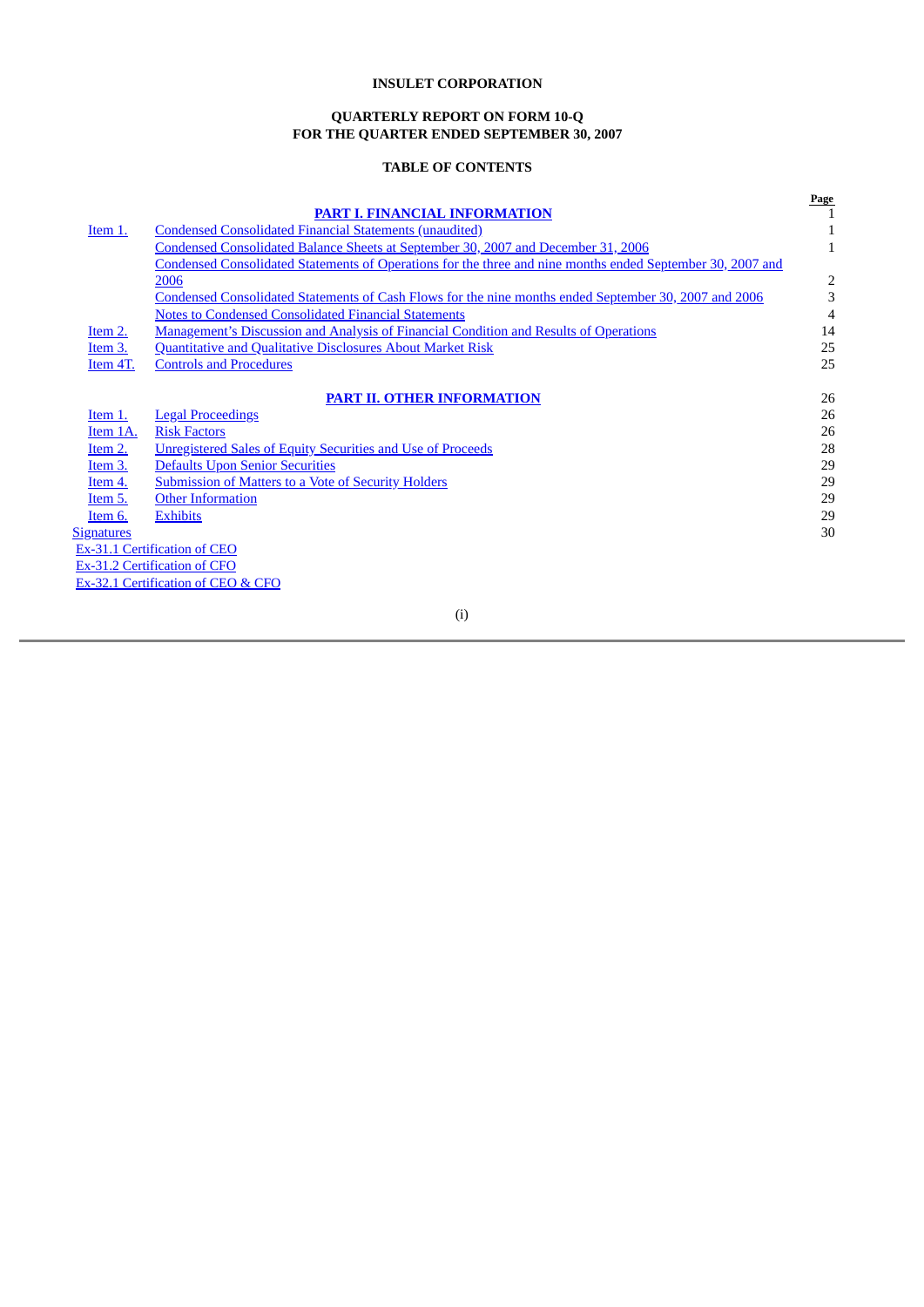### <span id="page-3-2"></span><span id="page-3-1"></span><span id="page-3-0"></span>**Item 1.** *Financial Statements*

## **INSULET CORPORATION**

### **CONDENSED CONSOLIDATED BALANCE SHEETS**

|                                                                                                                                                                     | As of<br>September 30,<br>2007 |                                                     | As of<br>December 31,<br>2006 |
|---------------------------------------------------------------------------------------------------------------------------------------------------------------------|--------------------------------|-----------------------------------------------------|-------------------------------|
|                                                                                                                                                                     |                                | (In thousands,<br>except share data)<br>(Unaudited) |                               |
| <b>ASSETS</b>                                                                                                                                                       |                                |                                                     |                               |
| <b>Currents Assets</b>                                                                                                                                              |                                |                                                     |                               |
| Cash                                                                                                                                                                | \$<br>104,213                  | \$                                                  | 33,231                        |
| Accounts receivable, net                                                                                                                                            | 3,343                          |                                                     | 1,417                         |
| <b>Inventories</b>                                                                                                                                                  | 4,572                          |                                                     | 3,390                         |
| Prepaid expenses and other current assets                                                                                                                           | 1,763                          |                                                     | 1,827                         |
| Total current assets                                                                                                                                                | 113,891                        |                                                     | 39,865                        |
| Property and equipment, net                                                                                                                                         | 20,960                         |                                                     | 16,999                        |
| Other assets                                                                                                                                                        | 754                            |                                                     | 276                           |
| <b>Total assets</b>                                                                                                                                                 | \$<br>135,605                  | \$                                                  | 57,140                        |
| LIABILITIES, REDEEMABLE CONVERTIBLE PREFERRED STOCK AND STOCKHOLDERS' EQUITY (DEFICIT)                                                                              |                                |                                                     |                               |
| <b>Currents Liabilities</b>                                                                                                                                         |                                |                                                     |                               |
| Accounts payable                                                                                                                                                    | \$<br>4,152                    | \$                                                  | 3,450                         |
| Accrued expenses                                                                                                                                                    | 3,772                          |                                                     | 4,193                         |
| Deferred revenue                                                                                                                                                    | 711                            |                                                     | 284                           |
| Current portion of long-term debt                                                                                                                                   | 10,671                         |                                                     | 29,222                        |
| Preferred stock warrant liability                                                                                                                                   |                                |                                                     | 1,931                         |
| Total current liabilities                                                                                                                                           | 19,306                         |                                                     | 39,080                        |
| Long-term debt, net of current portion                                                                                                                              | 18,673                         |                                                     |                               |
| Other long-term liabilities                                                                                                                                         | 1,328                          |                                                     | 316                           |
| <b>Total liabilities</b>                                                                                                                                            | 39,307                         |                                                     | 39,396                        |
| Redeemable convertible preferred stock, \$0.001 par value:                                                                                                          |                                |                                                     |                               |
| Authorized: zero and 46,408,050 shares at September 30, 2007 and December 31, 2006, respectively                                                                    |                                |                                                     |                               |
| Issued and outstanding Series A: zero and 1,000,000 shares stated at liquidation and redemption value at                                                            |                                |                                                     |                               |
| September 30, 2007 and December 31, 2006, respectively                                                                                                              |                                |                                                     | 1,000                         |
| Issued and outstanding Series B: zero and 5,945,946 shares stated at liquidation and redemption value at                                                            |                                |                                                     |                               |
| September 30, 2007 and December 31, 2006, respectively                                                                                                              |                                |                                                     | 11,000                        |
| Issued and outstanding Series C: zero and 10,476,191 shares stated at liquidation and redemption value at<br>September 30, 2007 and December 31, 2006, respectively |                                |                                                     | 22,000                        |
| Issued and outstanding Series D: zero and 14,669,421 shares stated at liquidation and redemption value at                                                           |                                |                                                     |                               |
| September 30, 2007 and December 31, 2006, respectively                                                                                                              |                                |                                                     | 35,500                        |
| Issued and outstanding Series E: zero and 13,738,661 shares stated at liquidation and redemption value at                                                           |                                |                                                     |                               |
| September 30, 2007 and December 31, 2006, respectively                                                                                                              |                                |                                                     | 50,009                        |
| <b>Stockholders' equity (deficit)</b>                                                                                                                               |                                |                                                     |                               |
| Preferred stock, \$.001 par value: Authorized 5,000,000 and zero shares at September 30, 2007 and                                                                   |                                |                                                     |                               |
| December 31, 2006, respectively. Issued and outstanding zero shares at September 30, 2007 and                                                                       |                                |                                                     |                               |
| December 31, 2006.                                                                                                                                                  |                                |                                                     |                               |
| Common stock, \$.001 par value:                                                                                                                                     |                                |                                                     |                               |
| Authorized: 100,000,000 and 65,000,000 shares authorized at September 30, 2007 and December 31, 2006,                                                               |                                |                                                     |                               |
| respectively                                                                                                                                                        |                                |                                                     |                               |
| Issued: 26,427,641 and 457,076 shares at September 30, 2007 and December 31, 2006, respectively                                                                     | 27                             |                                                     | $\mathbf{1}$                  |
| Additional paid-in capital                                                                                                                                          | 236,182                        |                                                     | 293                           |
| <b>Accumulated deficit</b>                                                                                                                                          | (139, 911)                     |                                                     | (102,040)                     |
| Subscription receivable                                                                                                                                             |                                |                                                     | (19)                          |
| Total stockholders' equity (deficit)                                                                                                                                | 96,298                         |                                                     | (101, 765)                    |
| Total liabilities and stockholders' equity (deficit)                                                                                                                | \$<br>135,605                  | \$                                                  | 57,140                        |

The accompanying notes are an integral part of these condensed consolidated financial statements.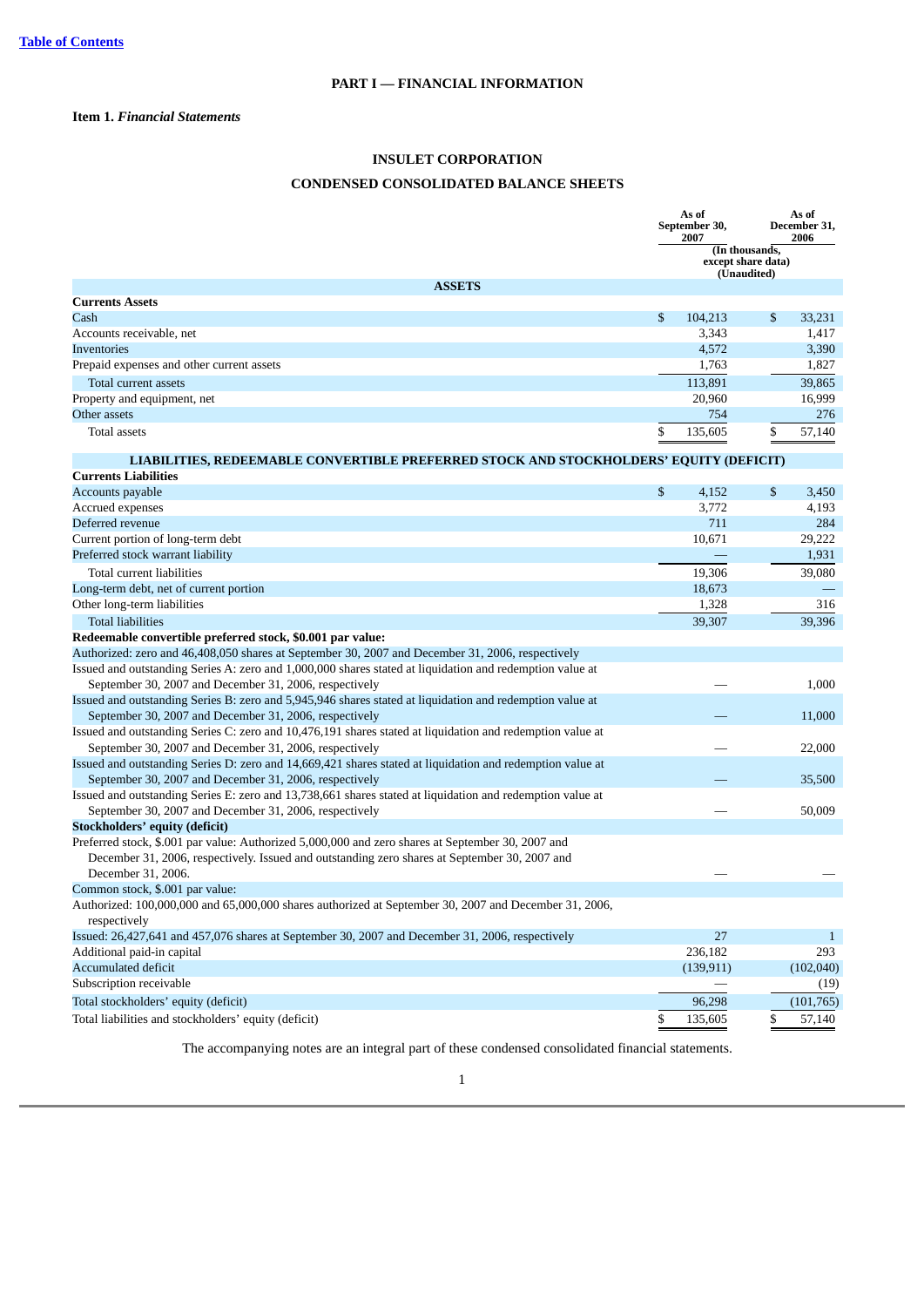### **CONDENSED CONSOLIDATED STATEMENTS OF OPERATIONS**

<span id="page-4-0"></span>

|                                                                             | Three months ended<br>September 30, |            |    |                                                                | Nine months ended<br>September 30, |            |    |            |
|-----------------------------------------------------------------------------|-------------------------------------|------------|----|----------------------------------------------------------------|------------------------------------|------------|----|------------|
|                                                                             |                                     | 2007       |    | 2006                                                           |                                    | 2007       |    | 2006       |
|                                                                             |                                     |            |    | (In thousands, except share and per share data)<br>(Unaudited) |                                    |            |    |            |
| Revenue                                                                     | $\mathbb{S}$                        | 3,791      | \$ | 920                                                            | \$                                 | 9,011      | \$ | 2,022      |
| Cost of revenue                                                             |                                     | 7,583      |    | 4,379                                                          |                                    | 19,054     |    | 11,718     |
| <b>Gross</b> loss                                                           |                                     | (3,792)    |    | (3,459)                                                        |                                    | (10, 043)  |    | (9,696)    |
| Operating expenses:                                                         |                                     |            |    |                                                                |                                    |            |    |            |
| Research and development                                                    |                                     | 2,231      |    | 2,083                                                          |                                    | 7,221      |    | 5,891      |
| General and administrative                                                  |                                     | 3,388      |    | 2,250                                                          |                                    | 8,845      |    | 5,574      |
| Sales and marketing                                                         |                                     | 4,144      |    | 1,741                                                          |                                    | 10,652     |    | 4,286      |
| Impairment of assets                                                        |                                     | 1,027      |    |                                                                |                                    | 1,027      |    |            |
| Total operating expenses                                                    |                                     | 10,790     |    | 6,074                                                          |                                    | 27,745     |    | 15,751     |
| <b>Operating loss</b>                                                       |                                     | (14,582)   |    | (9,533)                                                        |                                    | (37, 788)  |    | (25, 447)  |
| Interest income                                                             |                                     | 1,418      |    | 371                                                            |                                    | 2,435      |    | 1,169      |
| Interest expense                                                            |                                     | (475)      |    | (255)                                                          |                                    | (2, 444)   |    | (792)      |
| Change in value of preferred stock warrant liability                        |                                     |            |    |                                                                |                                    | (74)       |    |            |
| Net loss                                                                    |                                     | (13, 639)  |    | (9, 417)                                                       |                                    | (37, 871)  |    | (25,070)   |
| Accretion of redeemable convertible preferred stock                         |                                     |            |    |                                                                |                                    |            |    | (222)      |
| Net loss attributable to common shareholders                                | \$                                  | (13, 639)  | \$ | (9, 417)                                                       | \$                                 | (37, 871)  |    | \$(25,292) |
| Net loss per share basic and diluted                                        |                                     | (0.52)     | \$ | (26.48)                                                        |                                    | (2.85)     |    | (72.43)    |
| Weighted-average number of shares used in calculating net loss<br>per share |                                     | 26,322,763 |    | 355,574                                                        |                                    | 13,294,107 |    | 349,199    |

The accompanying notes are an integral part of these condensed consolidated financial statements.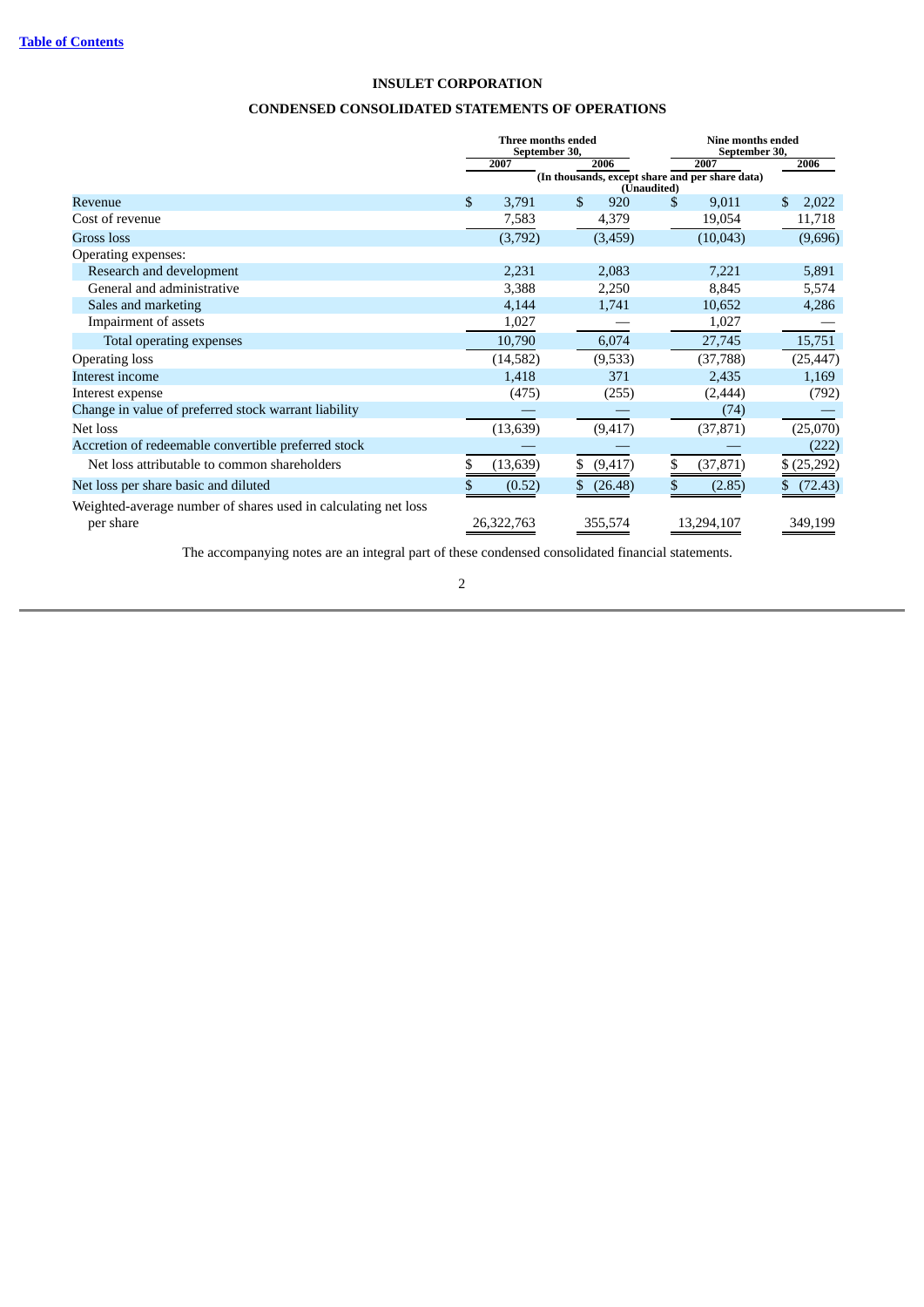### **CONDENSED CONSOLIDATED STATEMENTS OF CASH FLOWS**

<span id="page-5-0"></span>

|                                                                            |              | <b>Nine months ended</b><br>September 30, |
|----------------------------------------------------------------------------|--------------|-------------------------------------------|
|                                                                            | 2007         | 2006                                      |
|                                                                            |              | (In thousands)<br>(Unaudited)             |
| <b>Cash flows from operating activities</b>                                |              |                                           |
| Net loss                                                                   | \$ (37, 871) | \$(25,070)                                |
| Adjustments to reconcile net loss to net cash used in operating activities |              |                                           |
| Depreciation                                                               | 3,352        | 1,835                                     |
| Amortization of debt discount                                              | 179          | 43                                        |
| Redeemable convertible preferred stock warrant expense                     | 74           |                                           |
| Stock compensation expense                                                 | 939          | 400                                       |
| Provision for bad debts                                                    | 682          | 109                                       |
| Gain/ loss on disposal of assets                                           |              | 344                                       |
| Loss on impairment of assets                                               | 1,027        |                                           |
| Non cash interest expense                                                  | (57)         | ▀                                         |
| Changes in operating assets and liabilities:                               |              |                                           |
| Accounts receivable                                                        | (2,608)      | (971)                                     |
| Inventory                                                                  | (1, 182)     | (1, 381)                                  |
| Prepaids and other current assets                                          | 64           | 185                                       |
| Other assets                                                               | (478)        | 1                                         |
| Accounts payable and accrued expenses                                      | 276          | 3,481                                     |
| Other long term liabilities                                                | 1,012        | 172                                       |
| Deferred revenue                                                           | 427          | 72                                        |
| Net cash used in operating activities                                      | (34, 164)    | (20,780)                                  |
| <b>Cash flows from investing activities</b>                                |              |                                           |
| Purchases of property and equipment                                        | (8, 340)     | (10, 807)                                 |
| Net cash used in investing activities                                      | (8,340)      | (10, 807)                                 |
| <b>Cash flows from financing activities</b>                                |              |                                           |
| Proceeds from sale of Series E preferred stock, net of issuance cost       |              | 49,787                                    |
| Principal payments of long term debt                                       |              | (837)                                     |
| Proceeds from issuance of common stock, net of offering expenses           | 113,486      | 66                                        |
| Net cash provided by financing activities                                  | 113,486      | 49,016                                    |
| Net increase in cash and cash equivalents                                  | 70,982       | 17,429                                    |
| Cash and cash equivalents, beginning of year                               | 33,231       | 7,660                                     |
| Cash and cash equivalents, end of period                                   | \$104,213    | \$25,089                                  |
| Supplemental disclosure of cash flow information                           |              |                                           |
| Cash paid for interest                                                     | \$<br>2,368  | \$<br>336                                 |
| <b>Non-cash financing activities</b>                                       |              |                                           |
| Accretion of redeemable convertible preferred stock                        | \$           | \$<br>222                                 |
| Conversion of preferred stock to common stock upon initial public offering | \$119,509    | \$                                        |

The accompanying notes are an integral part of these condensed consolidated financial statements.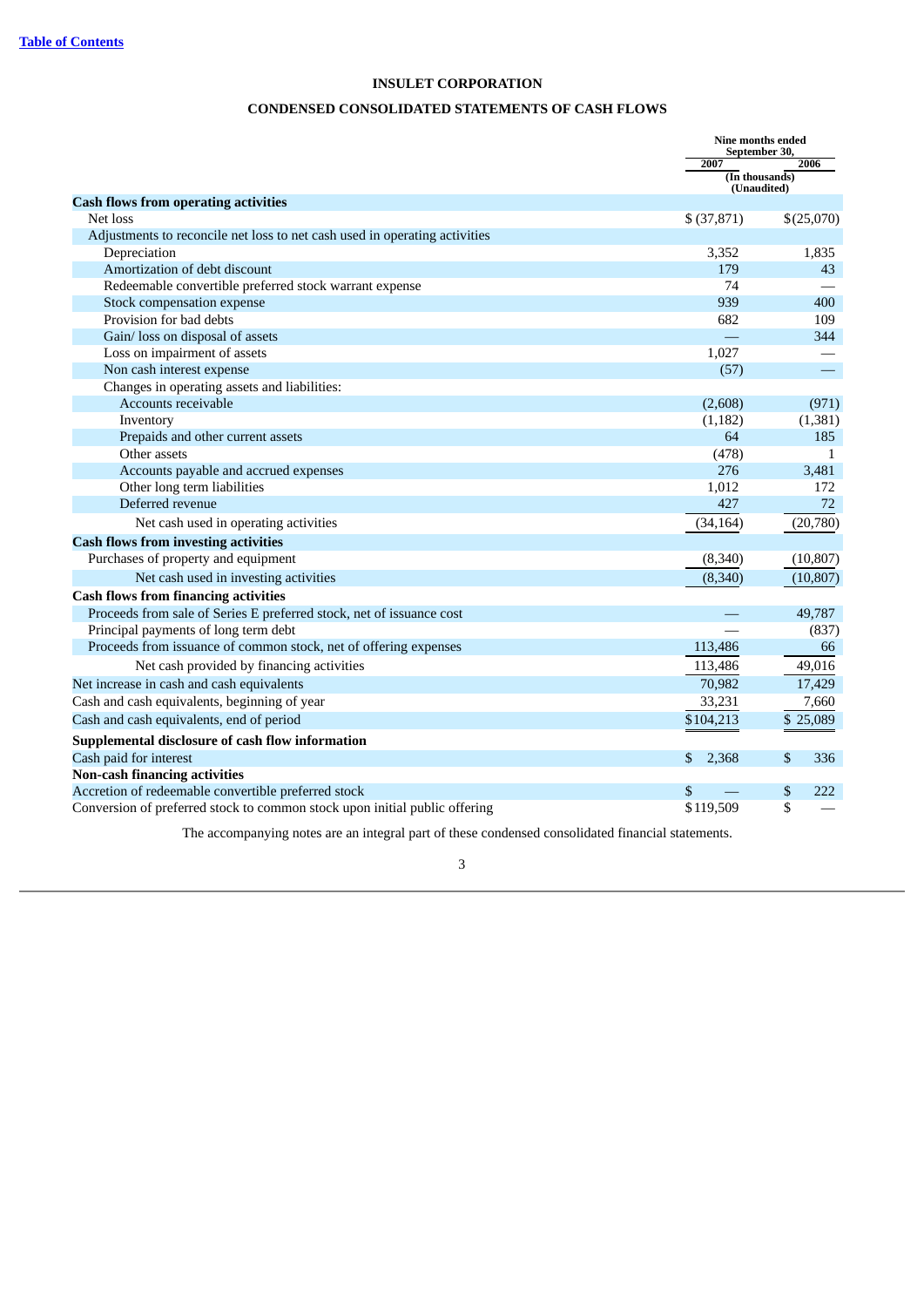### **NOTES TO CONDENSED CONSOLIDATED FINANCIAL STATEMENTS (Unaudited)**

#### <span id="page-6-0"></span>**1. Nature of Business**

Insulet Corporation (the "Company") is principally engaged in the development, manufacture and marketing of an insulin infusion system for people with insulin-dependent diabetes. The Company was incorporated in Delaware in 2000 and has its corporate headquarters in Bedford, Massachusetts. Since inception, the Company has devoted substantially all of its efforts to designing, developing and marketing the OmniPod Insulin Management System. The Company was considered a development stage company pursuant to Statement of Financial Accounting Standards ("SFAS") No. 7, *Accounting and Reporting by Development Stage Enterprises*, through December 31, 2005. The year 2006 was the first year during which the Company was an operating company and was no longer in the development stage. The Company commercially launched the OmniPod Insulin Management System in August 2005 after receiving FDA 510(k) approval in January 2005. The first commercial product was shipped in October 2005. In May 2007, the Company completed an initial public offering of its common stock.

#### **2. Summary of Significant Accounting Policies**

#### *Basis of Presentation*

The accompanying unaudited condensed consolidated financial statements have been prepared in accordance with generally accepted accounting principles for interim financial information and with the instructions to Form 10-Q and Article 10 of Regulation S-X. Accordingly, they do not include all of the information and footnotes required by generally accepted accounting principles for the complete financial statements. In the opinion of management, all adjustments, consisting of normal recurring accruals, considered necessary for a fair presentation have been included. Operating results for the three and nine month periods ended September 30, 2007 are not necessarily indicative of the results that may be expected for the full fiscal year ending December 31, 2007, or for any other subsequent interim period.

The condensed consolidated balance sheet at December 31, 2006 has been derived from the audited consolidated financial statements at that date but does not include all of the information and notes required by generally accepted accounting principles for complete financial statements.

The condensed consolidated financial statements should be read in conjunction with the Company's consolidated financial statements and notes thereto contained in the Company's registration statement on Form S-1 for the year ended December 31, 2006.

#### *Use of Estimates in Preparation of Financial Statements*

The preparation of financial statements in conformity with generally accepted accounting principles in the United States requires management to make estimates and assumptions that affect the reported amounts of assets and liabilities and disclosure of contingent assets and liabilities at the date of the financial statements, and the reported amounts of revenue and expense during the reporting periods. The most significant estimates used in these financial statements include the valuation of inventories and equity instruments, the lives of property and equipment, and warranty and bad debt reserve calculations. Actual results may differ from those estimates.

### *Principles of Consolidation*

The consolidated financial statements include the accounts of the Company and its wholly-owned subsidiary, Sub-Q Solutions, Inc. All material intercompany balances and transactions have been eliminated in consolidation. To date there has been no activity in Sub-Q Solutions, Inc.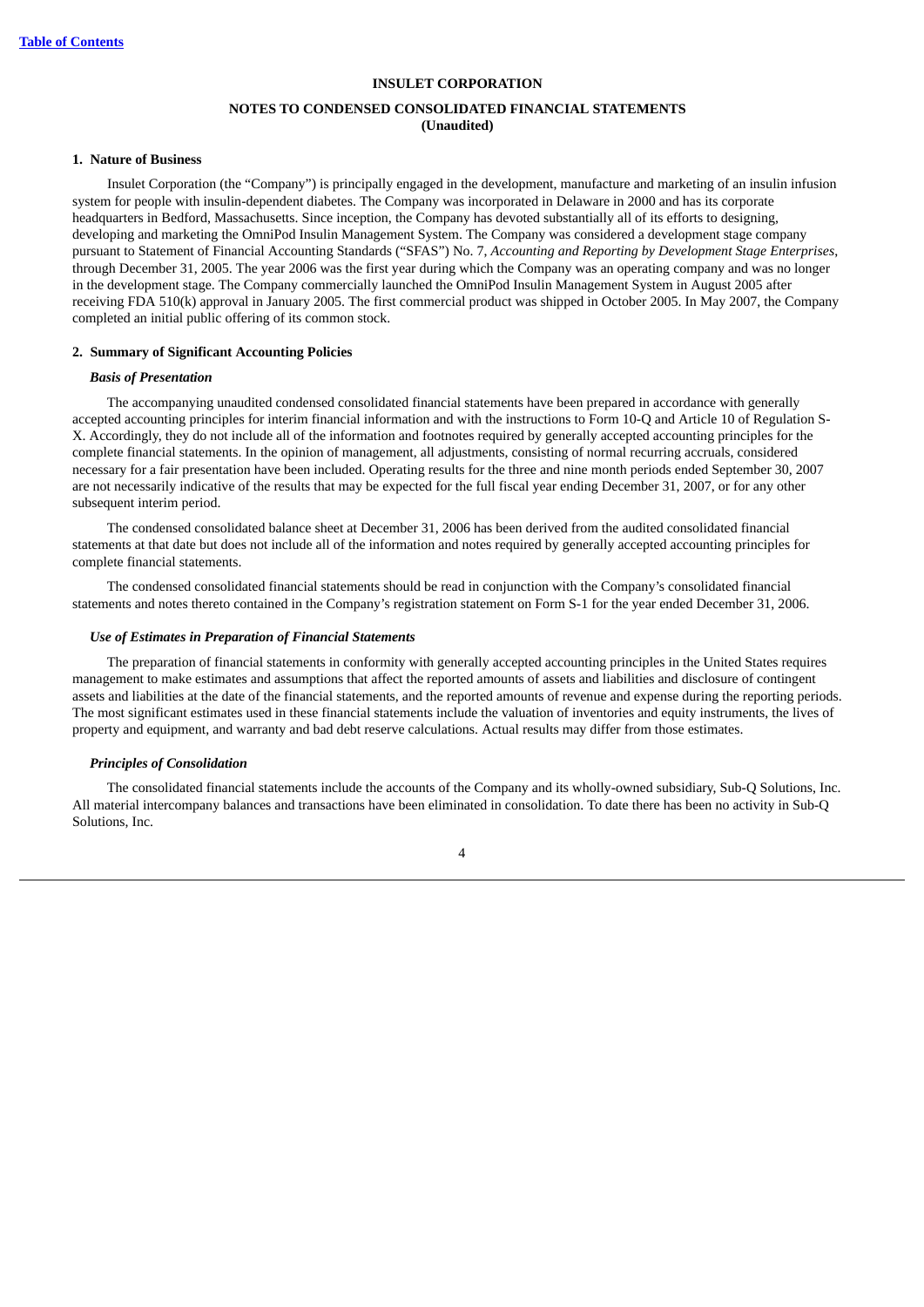#### *Accounts Receivable and Allowance for Doubtful Accounts*

Accounts receivable consist of amounts due from third-party payors and patients. In estimating whether accounts receivable can be collected, the Company performs ongoing evaluations of customers and continuously monitors collections and payments and estimates an allowance for doubtful accounts based on the aging of the underlying receivables, experience to date and any specific collection issues that have been identified.

Bad debt expense for the three and nine months ended September 30, 2007 amounted to \$293,000 and \$682,000, respectively. There were zero and \$51,000 in write-offs or other adjustments to the allowance for doubtful accounts during the three and nine months ended September 30, 2007, respectively. There were no write-offs during 2006.

#### *Inventories*

Inventories are stated at the lower of cost or market, determined under the first-in, first-out ("FIFO") method. Inventory has been written down to market value for all periods presented as the Company currently manufactures the OmniPod at a loss. Work in process is calculated based upon a build up in the stage of completion using estimated labor inputs for each stage in production. Costs for Personal Diabetes Managers ("PDMs") and OmniPods include raw material, labor and manufacturing overhead. The Company evaluates inventory valuation on a quarterly basis for obsolete or slow-moving items.

#### *Impairment of Property & Equipment*

The Company reviews the carrying value of its property and equipment to assess the recoverability of these assets whenever events indicate that impairment may have occurred. As part of this assessment, the Company reviews the future undiscounted operating cash flows expected to be generated by those assets. If impairment is indicated through this review, the carrying amount of the asset would be reduced to its estimated fair value. In the three months ended September 30, 2007, the Company recorded an impairment charge of approximately \$1.0 million for certain manufacturing equipment.

#### *Revenue Recognition*

The Company generates revenue from sales of its OmniPod Insulin Management System to diabetes patients. The initial sale to a new customer typically includes OmniPods and a Starter Kit, which include the PDM, two OmniPods, the OmniPod System User Guide and the OmniPod System Interactive Training CD. The Company offers a 45-day right of return for its Starter Kits sales (the Company changed from a 30-day right of return effective for shipments prior to December 1, 2006). Subsequent sales to existing customers typically consist of additional OmniPods. Revenue is recognized in accordance with Staff Accounting Bulletin No. 104, *Revenue Recognition in Financial Statements* ("SAB 104"), which requires that persuasive evidence of a sales arrangement exists, delivery of goods occurs through transfer of title and risk and rewards of ownership, the selling price is fixed or determinable and collectibility is reasonably assured. With respect to these criteria:

- **•** The evidence of an arrangement generally consists of a physician order form, a patient information form, and if applicable, third-party insurance approval.
- **•** Transfer of title and risk and rewards of ownership are passed to the patient upon shipment from the Company.
- **•** The selling prices for all sales are fixed and agreed with the patient, and if applicable, the patient's third-party insurance provider(s) prior to shipment and are based on established list prices or, in the case of certain third-party insurers, contractually agreed upon prices.

The Company has considered the requirements of Emerging Issues Task Force ("EITF") No. 00-21, *Revenue Arrangements with Multiple Deliverables*, when accounting for the OmniPods and Starter Kits. EITF 00-21 requires the Company to assess whether the different elements qualify for separate accounting. The Company

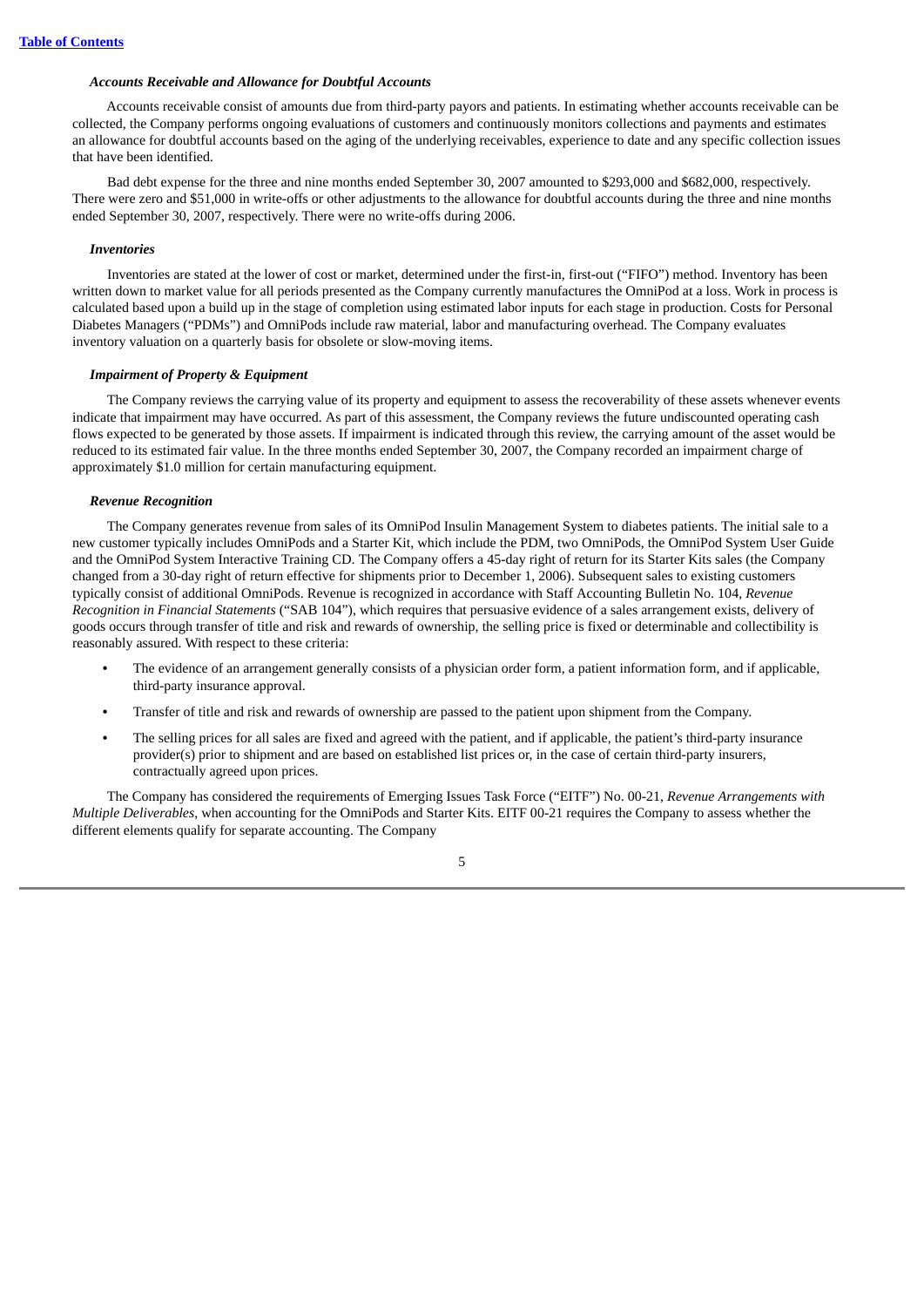recognizes revenue for the initial shipment to a patient or other third party once all elements have been delivered and the right of return has expired.

The Company has applied Statement of Financial Accounting Standards ("SFAS") No. 48, *Revenue Recognition When the Right of Return Exists*. In accordance with SFAS No. 48, the Company defers the revenue and, to the extent allowed, all related costs of all initial shipments until the right of return has lapsed. The Company had deferred revenue of \$711,000 and \$284,000 as of September 30, 2007 and December 31, 2006, respectively.

#### *Income Taxes*

In June 2006, the Financial Accounting Standards Board ("FASB") issued FASB Interpretation ("FIN") No. 48, *"Accounting for Uncertainty in Income Taxes"*, which clarifies the accounting for uncertainty in income taxes recognized in an entity's financial statements in accordance with SFAS No. 109. FIN 48 prescribes a recognition threshold and measurement attribute for the financial statement recognition and measurement of a tax position taken or expected to betaken in a tax return. In addition, FIN 48 provides guidance on derecognition, classification, interest and penalties, accounting in interim periods, disclosure and transition. FIN 48 is effective for fiscal years beginning after December 15, 2006.

The Company adopted FIN 48 on January 1, 2007. The adoption of FIN 48 did not have a material impact on the Company's financial position or results of operations. Upon adoption and as of September 30, 2007, the Company had no unrecognized tax benefits recorded.

The Company files federal and state tax returns. The Company has accumulated significant losses since its inception in 2000. Since the net operating losses may potentially be utilized in future years to reduce taxable income, all of the Company's tax years remain open to examination by the major taxing jurisdictions to which the Company is subject.

The Company recognizes estimated interest and penalties for uncertain tax positions in income tax expense. Upon adoption and as of September 30, 2007, the Company had no interest and penalty accrual or expense.

#### *Recent Accounting Pronouncements*

In September 2006, the FASB issued SFAS No. 157, *Fair Value Measurements* ("SFAS 157"). This standard defines fair value, establishes a framework for measuring fair value in accounting principles generally accepted in the United States, and expands disclosure about fair value measurements. This pronouncement applies under other accounting standards that require or permit fair value measurements. Accordingly, this statement does not require any new fair value measurement. This statement is effective for fiscal years beginning after November 15, 2007, and interim periods within those fiscal years. The Company will be required to adopt SFAS 157 in the first quarter of fiscal year 2008. The Company is currently evaluating the requirements of SFAS 157 and has not yet determined the impact, if any, on its financial statements.

In February 2007, the FASB issued SFAS No. 159, *Fair Value Option for Financial Assets and Financial Liabilities* — Including an amendment of FASB Statement 115 ("SFAS 159"), which permits entities to choose to measure many financial instruments and certain other items at fair value. SFAS 159 is effective as of the beginning of an entity's first fiscal year that begins after November 15, 2007. The Company is currently evaluating the requirements of SFAS 159 and has not yet determined the impact, if any, on its financial statements.

#### **3. Net Loss Per Share**

Basic net loss per share is computed by dividing net loss attributable to common stockholders by the weighted average number of common shares outstanding for the period, excluding unvested restricted common shares. Diluted net loss per share is computed using the weighted average number of common shares outstanding and, when dilutive, potential common share equivalents from options and warrants (using the treasury-stock method), and potential common shares from convertible securities (using the if-converted method). Because the Company reported a net loss for the three and nine months ended September 30, 2007 and 2006, respectively, all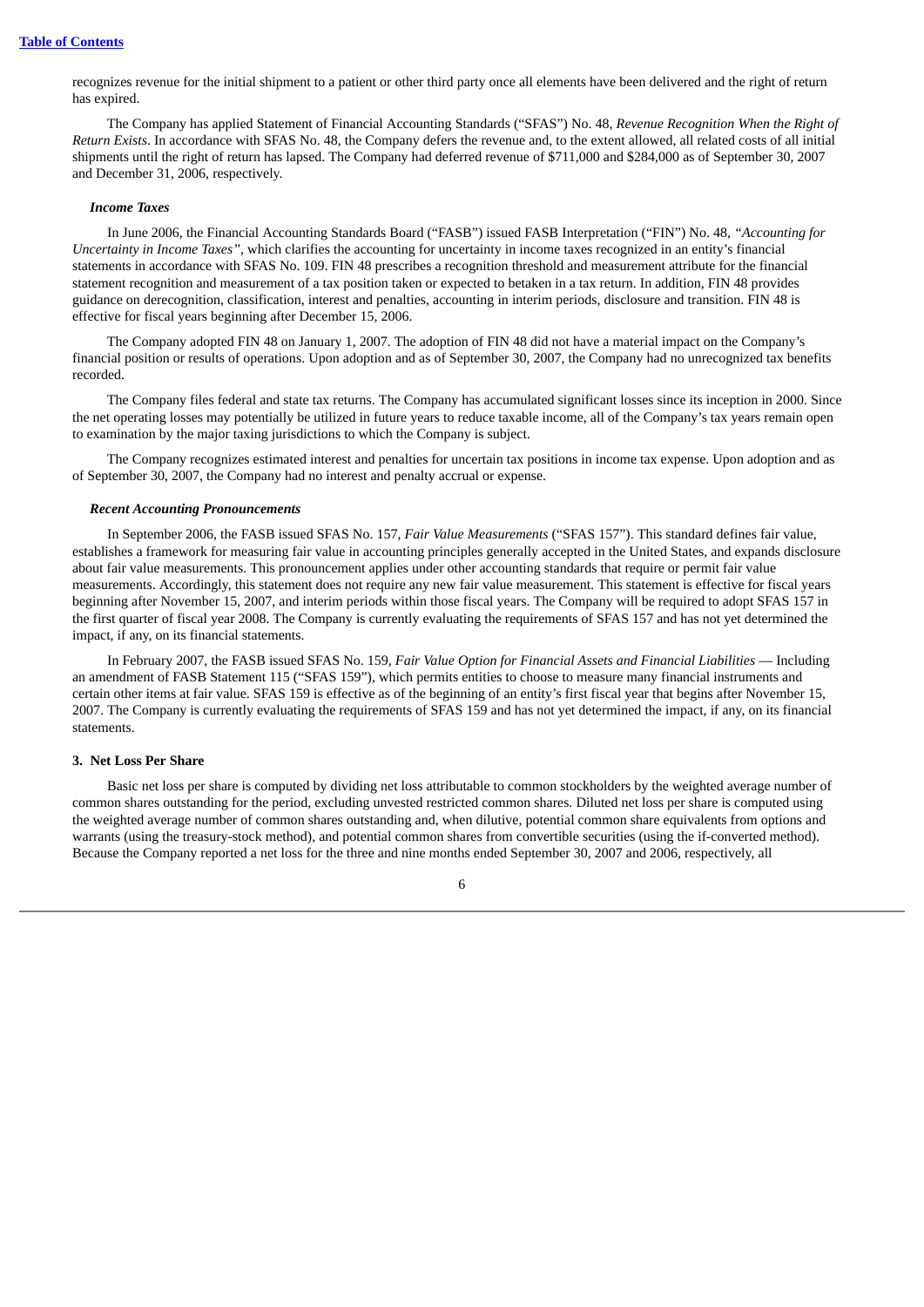potential common shares have been excluded from the computation of the dilutive net loss per share for all periods presented, as the effect would have been antidilutive. Such potentially dilutive common share equivalents consist of the following:

|                                                 |           | Three months ended<br>September 30, |           | Nine months ended<br>September 30, |
|-------------------------------------------------|-----------|-------------------------------------|-----------|------------------------------------|
|                                                 | 2007      | 2006                                | 2007      | 2006                               |
| Series A redeemable convertible preferred stock |           | 380,705                             |           | 380,705                            |
| Series B redeemable convertible preferred stock |           | 2,263,651                           |           | 2,263,651                          |
| Series C redeemable convertible preferred stock |           | 3,988,337                           |           | 3,988,337                          |
| Series D redeemable convertible preferred stock |           | 5,584,722                           |           | 5,584,722                          |
| Series E redeemable convertible preferred stock |           | 5,230,376                           |           | 5,230,376                          |
| Outstanding options and ESPP                    | 2,866,928 | 2,358,444                           | 2,866,928 | 2,358,444                          |
| <b>Outstanding warrants</b>                     | 78,440    | 125,853                             | 78,440    | 125,853                            |
| Total                                           | 2,945,368 | 19,932,088                          | 2,945,368 | 19,932,088                         |

#### **4. Inventories**

Inventories consist of the following:

|                 |   | As of<br>September 30,<br>2007 |   | As of<br>December 31,<br>2006 |
|-----------------|---|--------------------------------|---|-------------------------------|
|                 |   | (In thousands)                 |   |                               |
| Raw materials   | Φ | 1,928                          | Ψ | 1,177                         |
| Work-in-process |   | 887                            |   | 367                           |
| Finished goods  |   | 1,757                          |   | 1,846                         |
|                 |   | 4,572                          |   | 3,390                         |

Inventories of finished goods were adjusted by \$458,000 and \$1.5 million as of September 30, 2007 and December 31, 2006, respectively, to reflect values at the lower of cost or market. At September 30, 2007 and December 31, 2006, 38% and 54%, respectively, of the reported finished goods inventory was valued below the Company's cost. The Company's production process has a high degree of fixed costs due to the early stage of capacity build-up and market penetration of its products. Consequently, sales and production volumes have not been adequate to result in per-unit costs that are lower than the current market price for the Company's products.

#### **5. Indebtedness and Warrants to Purchase Shares Subject to Redemption**

#### *Loan and Security Agreements*

On June 2, 2005, the Company entered into a \$10.0 million term loan and security agreement with Lighthouse Capital Partners V, L.P. Interest on this term loan was set at a rate of 8%. This term loan required only interest payments through June 1, 2006. After that date, the principal and interest was payable ratably over 42 months. At the end of the amortization period of the term loan, the Company was obligated to make a final payment of \$1.0 million, which was being amortized as interest expense over the life of the loan. Upon payment of the term loan in December 2006, the remaining unamortized balance of the final \$1.0 million payment was recognized as interest expense.

In connection with this term loan, the Company issued a warrant to the lender to purchase up to 330,579 shares of Series D preferred stock. The Company recorded the \$251,000 fair value of the warrant as a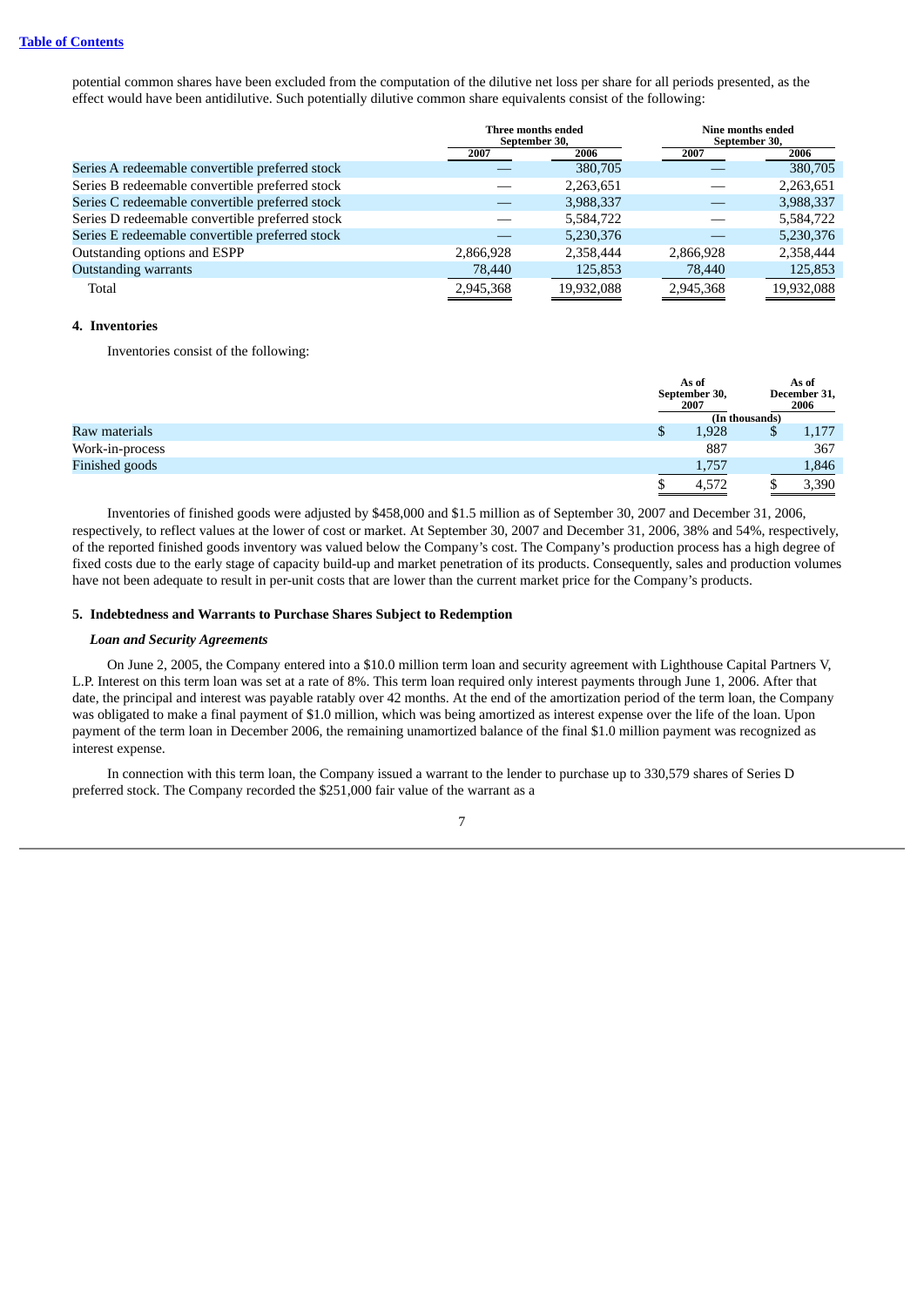discount to the term loan. The cost of the warrant was being amortized to interest expense over the 54-month life of this term loan. The remaining balance of the discount was expensed upon payment of the term loan in December 2006.

On December 27, 2006, the Company entered into a credit and security agreement with a group of lenders led by Merrill Lynch Capital pursuant to which the Company borrowed \$30.0 million in a term loan. The Company used \$9.5 million of the proceeds from this term loan to repay all amounts owed under the term loan with Lighthouse Capital Partners V, L.P. This term loan is secured by all the assets of the Company other than its intellectual property. The borrowings under the term loan bear interest at a floating rate equal to the LIBOR rate plus 6% per annum. Interest is payable on a monthly basis during the term of the loan and, beginning on October 1, 2007; principal will be repaid in 33 equal monthly installments of \$909,091. This term loan is also subject to a loan origination fee amounting to \$900,000. The Company capitalized these costs as deferred financing costs as of December 31, 2006. The deferred cost asset will be amortized to interest expense over the 42-month life of this term loan. This term loan is subject to acceleration upon the occurrence of any fact, event or circumstance that has resulted or could reasonably be expected to result in a material adverse effect. Consequently, such term loan was classified as a current liability at December 31, 2006, in accordance with the provisions set forth by FASB Technical Bulletin No. 79-3 *Subjective Acceleration Clause in Long-Term Debt Agreements*. At September 30, 2007, the term loan principal has been presented in the Company's consolidated balance sheet with its current and non-current components stated separately, based on its stated repayment schedule, as a result of the significant increase in the Company's cash reserves following initial public offering of the Company's common stock in May 2007.

In connection with this term loan, the Company issued warrants to the lenders to purchase up to 247,252 shares of Series E preferred stock. The Company recorded the \$835,000 fair value of the warrants as a discount to the term loan. The costs of the warrants are being amortized to interest expense over the 42-month life of this term loan.

#### *Warrants*

In connection with the term loans with Lighthouse Capital Partners and a group of lenders led by Merrill Lynch Capital, the Company issued warrants to the lenders to purchase shares of its redeemable convertible preferred stock. Prior to the Company's initial public offering, these warrants were recorded as "warrants to purchase shares subject to redemption" in current liabilities in accordance with FASB Statement No. 150, *Accounting for Certain Financial Instruments with Characteristics of Both Liabilities and Equity* and FASB Staff Position No. 150-5 *Issuer's Accounting under FASB Statement No. 150 for Freestanding Warrants and Other Similar Instruments on Shares That Are Redeemable ("FSP-150")*.

Upon the closing of the Company's initial public offering, all warrants converted into warrants to purchase shares of common stock at a ratio of one share of common stock for every 2.6267 shares of redeemable convertible preferred stock. In connection with this conversion, the exercise prices of the warrants were also adjusted to an exercise price of \$6.36 per share in the case of the Series D warrant and an exercise price of \$9.56 per share in the case of the Series E warrants.

Significant terms and fair values of warrants to purchase common stock are as follows (in thousands except share and per share data), and reflect the conversion ratio of 2.6267 redeemable convertible preferred shares for each common share:

|                    |                           |                                    | Common Shares as of   | Fair Value as of     |  |                      |
|--------------------|---------------------------|------------------------------------|-----------------------|----------------------|--|----------------------|
| <b>Stock</b>       | <b>Expiration</b><br>Date | <b>Exercise Price</b><br>Per Share | September 30,<br>2007 | December 31,<br>2006 |  | December 31,<br>2006 |
| Series D preferred | June 2, 2012              | 6.36                               |                       | 125.853              |  | 1,096                |
| Series E preferred | December 27. 2013         | 9.56                               | 78,440                | 94.128               |  | 835                  |
| <b>Total</b>       |                           |                                    | 78,440                | 219.981              |  | 1,931                |

In the three months ended September 30, 2007, Lighthouse Capital Partners V, L.P. exercised their right to exercise 125,853 warrants, resulting in the issuance of 89,821 common shares.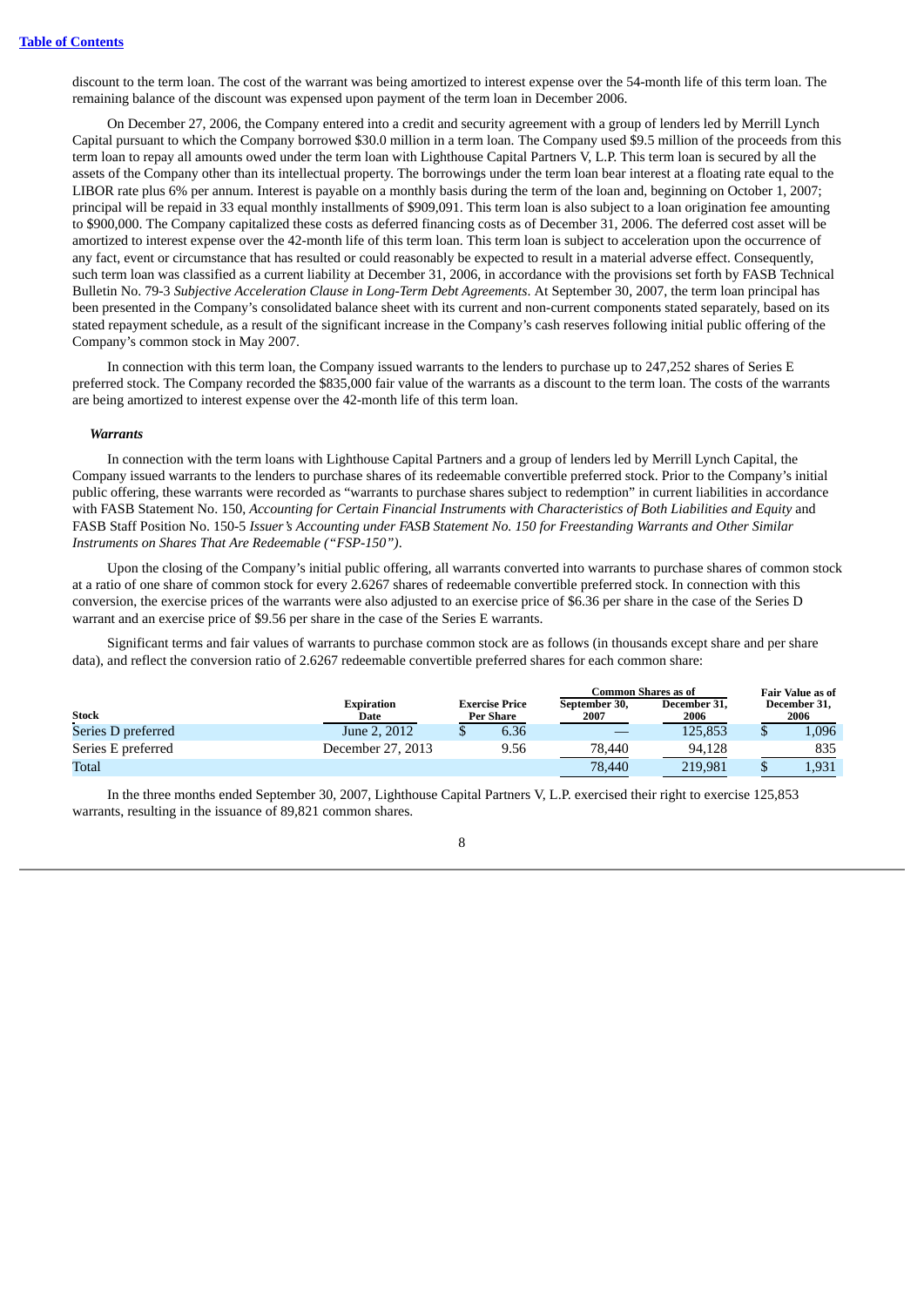The Company recorded \$835,000 as the fair value of the warrants for Series E preferred stock as a discount to the term loan. The fair value of the warrants is being amortized to interest expense over the 42-month life of this term loan.

Upon the closing of the Company's initial public offering on May 18, 2007, all outstanding warrants to purchase shares of the Company's preferred stock were converted into warrants to purchase shares of common stock and, as a result, are no longer subject to FSP 150-5 for periods ended or ending on or after that date. The aggregate fair value of these warrants as of May 18, 2007, determined to be \$2,005,000, was reclassified from liabilities to additional paid-in capital, a component of stockholders' equity. No periodic fair value adjustments will be made in future periods.

#### **6. Commitments and Contingencies**

#### *Operating Leases*

The Company leases its facilities, which are accounted for as operating leases. The leases generally provide for a base rent plus real estate taxes and certain operating expenses related to the leases. The Company entered into a new lease in 2004 which contains renewal options, escalating payments and leasehold allowances over the life of the lease. The Company has considered FASB Technical Bulletin 88-1, Issues Relating to Accounting for Leases, and FASB Technical Bulletin 85-3, Accounting for Operating Leases with Scheduled Rent Increases, in accounting for these lease provisions.

#### *Legal Proceedings*

The Company is currently not subject to any material pending legal proceedings.

#### *Indemnifications*

In the normal course of business, the Company enters into contracts and agreements that contain a variety of representations and warranties and provide for general indemnifications. The Company's exposure under these agreements is unknown because it involves claims that may be made against the Company in the future, but have not yet been made. To date, the Company has not paid any claims or been required to defend any action related to its indemnification obligations. However, the Company may record charges in the future as a result of these indemnification obligations.

In accordance with its bylaws, the Company has indemnification obligations to its officers and directors for certain events or occurrences, subject to certain limits, while they are serving at the Company's request in such capacity. There have been no claims to date and the Company has a director and officer insurance policy that enables it to recover a portion of any amounts paid for future claims.

### **7. Equity**

On April 12, 2007, the Company's Board of Directors approved a 1-for-2.6267 reverse stock split of the Company's common stock, which was executed on May 10, 2007. All share and per share amounts of common and preferred stock in the accompanying condensed consolidated financial statements have been restated for all periods to give retroactive effect to the stock split.

On May 18, 2007, the Company issued and sold 7,700,000 shares of common stock at a price to the public of \$15.00 per share. On June 12, 2007, the Company issued and sold an additional 665,000 shares of common stock at a price to the public of \$15.00 per share pursuant to the underwriters' partial exercise of their over-allotment option. In connection with the initial public offering, the Company received total gross proceeds of \$125.5 million, or approximately \$113.4 million in net proceeds after deducting underwriting discounts and offering expenses.

In the three and nine months ended September 30, 2007, 125,853 and 141,541 warrants to purchase common stock issued in relation to the Company's term loan were exercised,

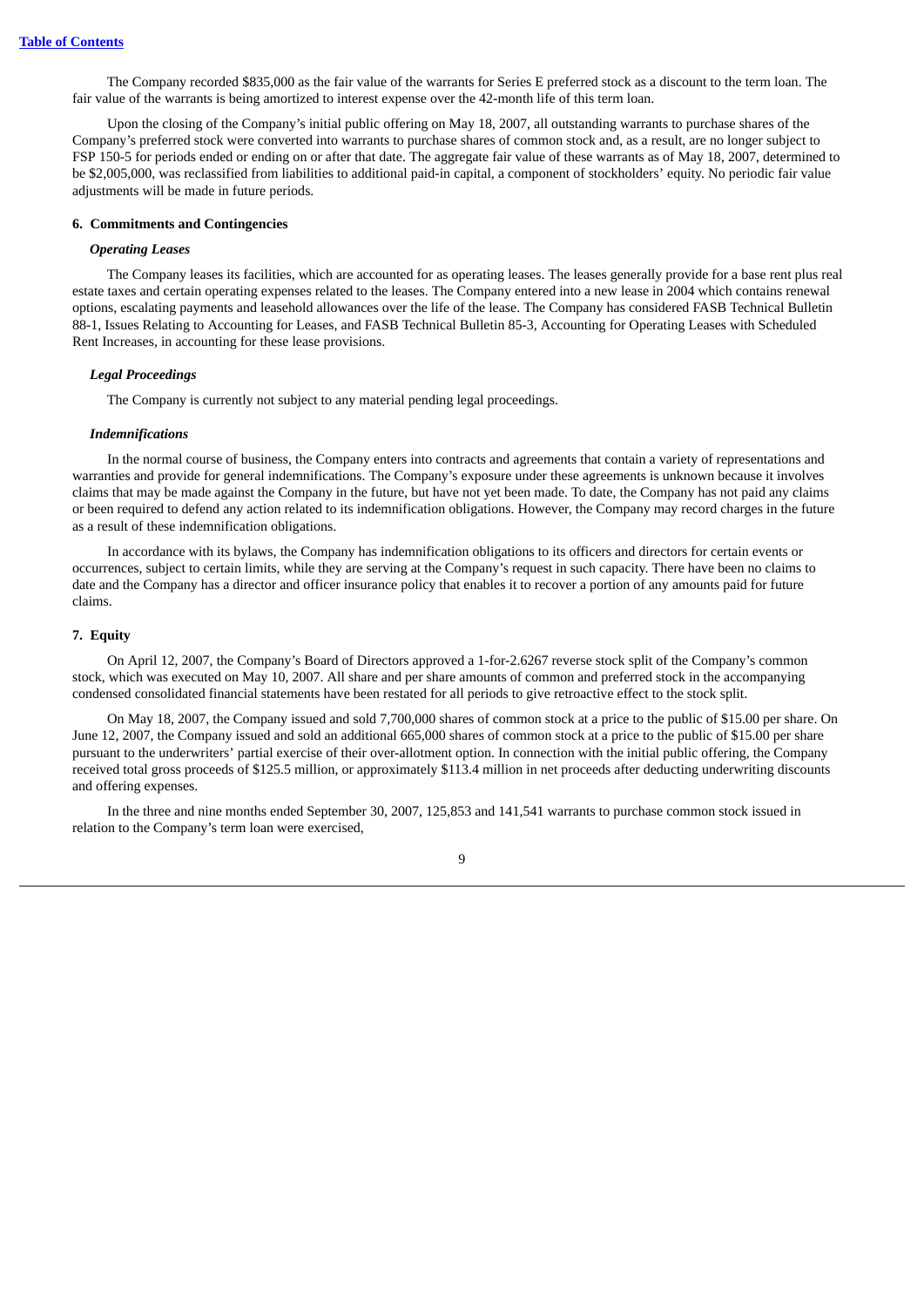resulting in the issuance of 89,821 and 95,509 common shares, respectively. In addition, 25,009 and 62,265 common shares were issued related to exercises of employee stock options in the three and nine months ended September 30, 2007, respectively.

#### *Redeemable Convertible Preferred Stock Conversion*

Upon the closing of the initial public offering of the Company's common stock, all redeemable convertible preferred stock converted to common stock.

#### *Stock Option Plans*

On May 18, 2007, upon the closing of the Company's initial public offering, the Company's 2007 Stock Option and Incentive Plan (the "2007 Plan") became effective and the Company's board of directors determined not to make any further grants under the Company's 2000 Stock Option and Incentive Plan. Under the 2007 Plan, awards may be granted to persons who are, at the time of grant, employees, officers, non-employee directors or key persons (including consultants and prospective employees) of the Company. The 2007 Plan provides for the granting of stock options, stock appreciation rights, deferred stock awards, restricted stock, unrestricted stock, cash-based awards, performance share awards or dividend equivalent rights. The Company has reserved 535,000 shares of common stock for issuance under the 2007 Plan, which amount will be increased on January 1, 2008, and on each January 1 thereafter through January 1, 2012, by a number of shares equal to the lesser of 3% of the number of shares of common stock of the Company outstanding as of the immediately preceding December 31, or 725,000 shares. At September 30, 2007, 284,932 options were available for future grant.

Under the Company's 2000 Stock Option and Incentive Plan (the "2000 Plan"), options could be granted to persons who were, at the time of grant, employees, officers, or directors of, or consultants or advisors to, the Company. The 2000 Plan provided for the granting of non-statutory stock options, incentive stock options, stock bonuses, and rights to acquire restricted stock. The option price at the date of grant was determined by the Board of Directors and, in the case of incentive stock options, could not be less than the fair market value of the common stock at the date of grant, as determined by the Board of Directors. Options granted under the 2000 Plan generally vest over a period of four years and expire 10 years from the date of grant. The provisions of the Plan limit the exercise of incentive stock options. At the time of grant, options are typically immediately exercisable, but subject to restrictions. The restrictions generally lapse over a period of four years.

Activity under the Company's Stock Option Plans:

|                                                    | Number of<br>$Options(\#)$ | Weighted<br>Average<br>Exercise<br>Price(\$) | Aggregate<br><b>Intrinsic</b><br>Value(\$) |
|----------------------------------------------------|----------------------------|----------------------------------------------|--------------------------------------------|
| Balance, December 31, 2006                         | 2,318,250                  | 3.15                                         |                                            |
| Granted                                            | 647,906                    | 11.7                                         |                                            |
| Exercised                                          | (62, 265)                  | 1.33                                         | 857,544(1)                                 |
| Canceled                                           | (38, 204)                  | 7.94                                         |                                            |
| Balance, September 30, 2007                        | 2,865,687                  | 5.54                                         | 46,456,430(2)                              |
| Vested, September 30, 2007                         | 1,683,228                  | 2.52                                         | 32,369,316(2)                              |
| Vested and expected to vest, September 30, 2007(3) | 2,578,545                  |                                              |                                            |

<sup>(1)</sup> The aggregate intrinsic value was calculated based on the positive difference between the estimated fair value of the Company's common stock as of the date of exercise and the exercise price of the underlying options.

<sup>(2)</sup> The aggregate intrinsic value was calculated based on the positive difference between the estimated fair value of the Company's common stock as of September 30, 2007, and the exercise price of the underlying options.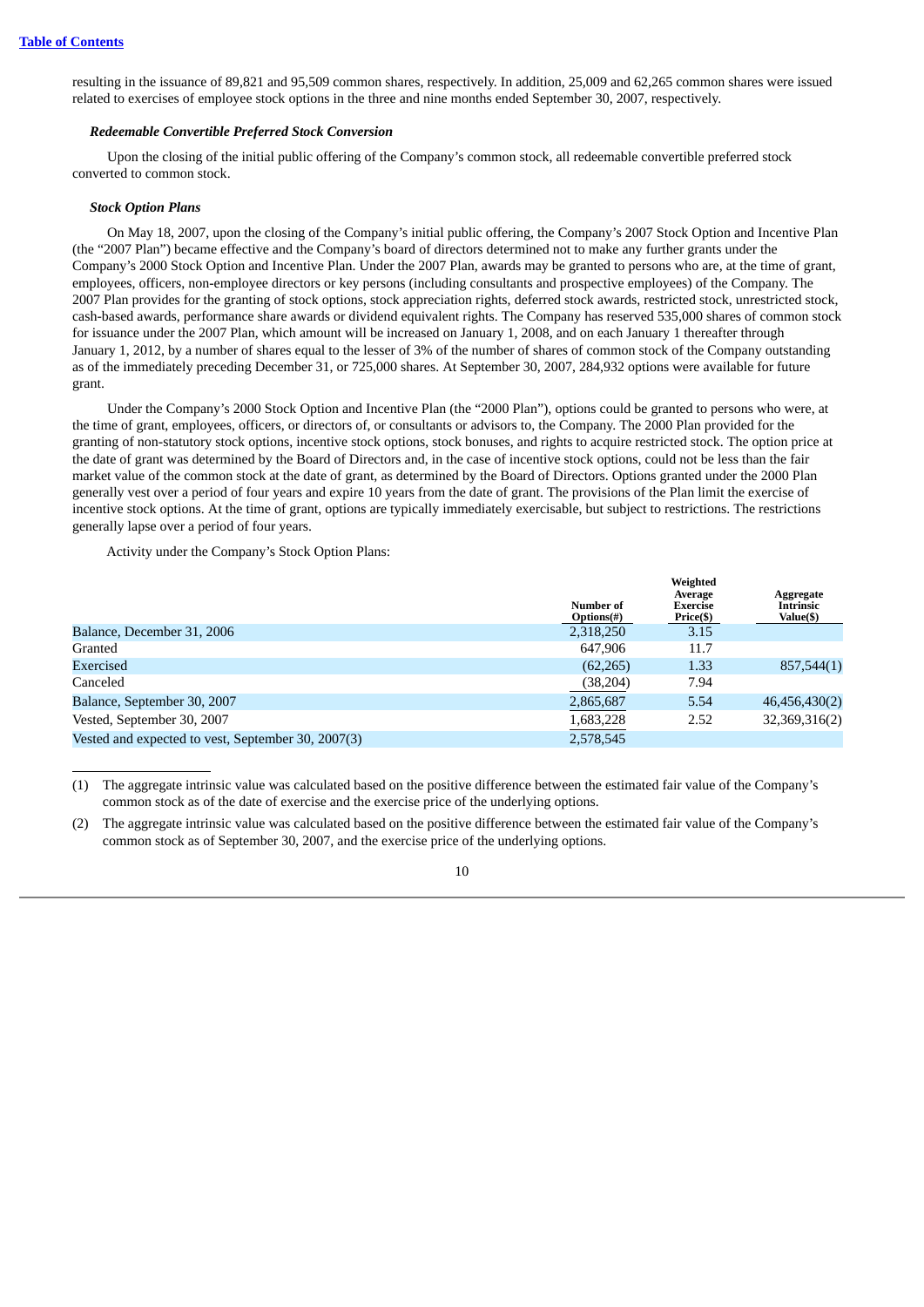(3) Represents the number of vested options as of September 30, 2007, plus the number of unvested options expected to vest as of September 30, 2007, based on the unvested options outstanding at September 30, 2007, adjusted for an estimated forfeiture rate of 10.02%.

#### *Employee Stock-Based Awards Granted On or Subsequent to January 1, 2006*

Effective January 1, 2006, the Company adopted SFAS 123R, using the prospective transition method, which requires the measurement and recognition of compensation expense for all share-based payment awards made to the Company's employees, directors and consultants. The Company's financial statements as of and for the year ended December 31, 2006, reflect the impact of SFAS 123R. In accordance with the prospective transition method, the Company's financial statements for prior periods have not been restated to reflect, and do not include, the impact of SFAS 123R. Stock-based compensation expense recognized is based on the value of the portion of stock-based awards that is ultimately expected to vest. Stock-based compensation expense recognized in the Company's statements of operations during the year ended December 31, 2006, includes compensation expense for stock-based awards based on the fair value estimated in accordance with the provisions of SFAS 123R. The Company attributes the value of stock-based compensation to expense using the straight-line method, which was previously used for its pro forma information required under SFAS 123.

The weighted average estimated fair value of the employee stock options granted was \$9.49 and \$6.41 per share for the three months ended September 30, 2007 and 2006, respectively. The weighted average estimated fair value of the employee stock options granted was \$8.74 and \$5.17 per share for the nine months ended September 30, 2007 and 2006, respectively.

The Company uses the Black-Scholes option pricing model to determine the fair value of stock options. The determination of the fair value of stock-based payment awards on the date of grant using a pricing model is affected by the Company's stock price as well as assumptions regarding a number of complex and subjective variables. The estimated grant date fair values of the employee stock options were calculated using the Black-Scholes option pricing model, based on the following assumptions for the three and nine months ended September 30, 2007 and 2006, respectively:

|                          |        | Three months ended<br>September 30, |        | Nine months ended<br>September 30, |  |
|--------------------------|--------|-------------------------------------|--------|------------------------------------|--|
|                          | 2007   | 2006                                | 2007   | 2006                               |  |
| Risk-free interest rate  | 4.66%  | 4.80%                               | 4.78%  | 4.88%                              |  |
| Expected term (in years) | 6.25   | 6.25                                | 6.25   | 6.25                               |  |
| Dividend yield           |        |                                     |        |                                    |  |
| Expected volatility      | 67.00% | 71.36%                              | 67.00% | 71.36%                             |  |

*Risk-free interest rate.* The risk-free interest rate is based on U.S. Treasury zero-coupon issues with remaining terms similar to the expected term on the options.

*Expected volatility.* Expected volatility measures the amount that a stock price has fluctuated or is expected to fluctuate during a period. The Company determines volatility based on an analysis of comparable companies.

*Expected term.* The expected term of stock options represents the period the stock options are expected to remain outstanding and is based on the "SEC Shortcut Approach" as defined in SAB 107, *Share-Based Payments*, which is the midpoint between the vesting date and the end of the contractual term.

*Dividend yield.* The Company has never declared or paid any cash dividends and does not plan to pay cash dividends in the foreseeable future, and, therefore, used an expected dividend yield of zero in the valuation model.

*Forfeitures.* SFAS 123R also requires the Company to estimate forfeitures at the time of grant, and revise those estimates in subsequent periods if actual forfeitures differ from those estimates. The Company uses historical data to estimate pre-vesting option forfeitures and record stock-based compensation expense only for those awards that are expected to vest. If the Company's actual forfeiture rate is materially different from its estimate, the stock-

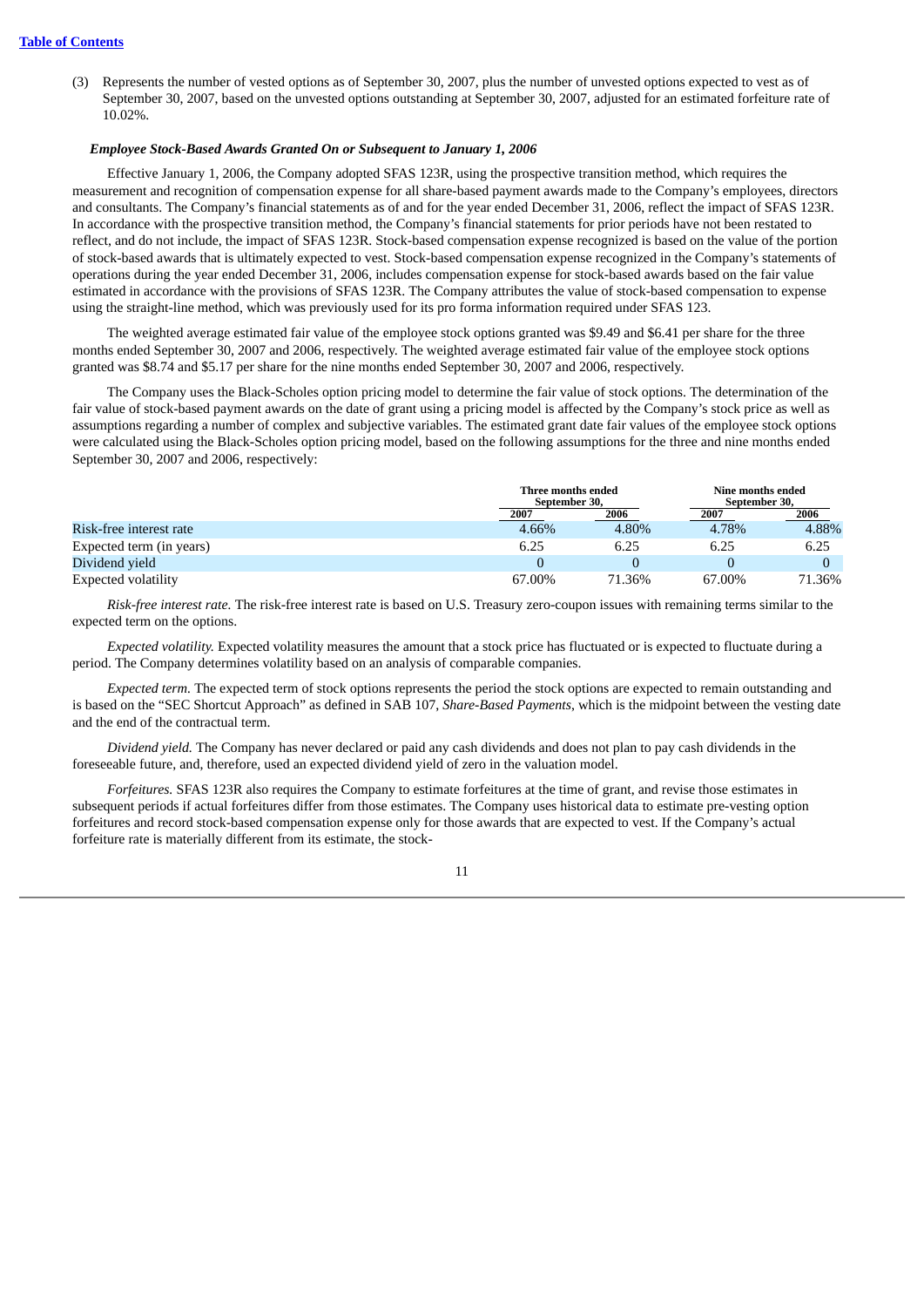based compensation expense could be significantly different from what the Company has recorded in the current period.

In the three months ended September 30, 2007 and 2006, 1,241 and zero shares, respectively, were contingently issued under the employee stock purchase plan ("ESPP"). In the nine months ended September 30, 2007 and 2006, 1,241 and zero shares, respectively, were contingently issued under the ESPP. In the three months ended September 30, 2007 and 2006, the Company recorded compensation charges of approximately \$4,800 and zero, respectively, of stock compensation charges related to the ESPP. In the nine months ended September 30, 2007 and 2006, the Company recorded compensation charges of approximately \$4,800 and zero, respectively, of stock compensation charges related to the ESPP.

The amount of stock-based compensation expense that is expected to be recognized for outstanding, unvested options as of September 30, 2007 is as follows (in thousands):

| 2007 | 460             |
|------|-----------------|
| 2008 | 1,803           |
| 2009 | 1,805           |
| 2010 | 1,474           |
| 2011 | $\frac{447}{ }$ |
|      | 5,989           |

Employee stock-based compensation expense under SFAS 123R recognized in the three and nine months ended September 30, 2007, was \$432,000 and \$939,000, respectively. For the same periods in 2006, employee stock-based compensation recognized was \$246,000 and \$400,000, respectively.

At September 30, 2007, the Company had \$5,995,000, which includes \$6,000 related to the ESPP, of total unrecognized compensation expense under SFAS 123R, net of estimated forfeitures. The expense will be recognized over a weighted-average period of approximately two years.

#### **8. Impairment of Property and Equipment**

The Company evaluates financial and operational impact of possible improvements of its manufacturing processes. The evaluation of new processes involves assessment of vendors, product cost and product quality, among other things, and there is no assurance that process improvements are implemented. During the three months ended September 30, 2007, the Company completed the evaluation of an upgrade of its manufacturing processes, and as a result, the Company performed a review of certain production equipment. The review resulted in a non-cash charge of \$1.0 million for the write-down of certain impaired assets. The impaired assets, which have no future use, consist of manufacturing equipment. The impairment charges were recorded following determination of the fair value of cash flows resulting from use of the affected assets, and the carrying value of the assets has been reduced to reflect their fair value.

#### **9. Income Taxes**

Deferred income taxes reflect the net tax effects of temporary differences between the carrying amount of assets and liabilities for financial reporting purposes and the amounts used for income tax purposes. The Company provided a valuation allowance for the full amount of its net deferred tax asset for all periods because realization of any future tax benefit cannot be determined as more likely than not, as the Company does not expect income in the near-term.

#### **10. Subsequent Events**

#### *Contract Manufacturing Agreement*

On October 4, 2007, the Company entered into a first addendum to that certain non-exclusive contract manufacturing agreement, dated January 3, 2007, between the Company and a subsidiary of Flextronics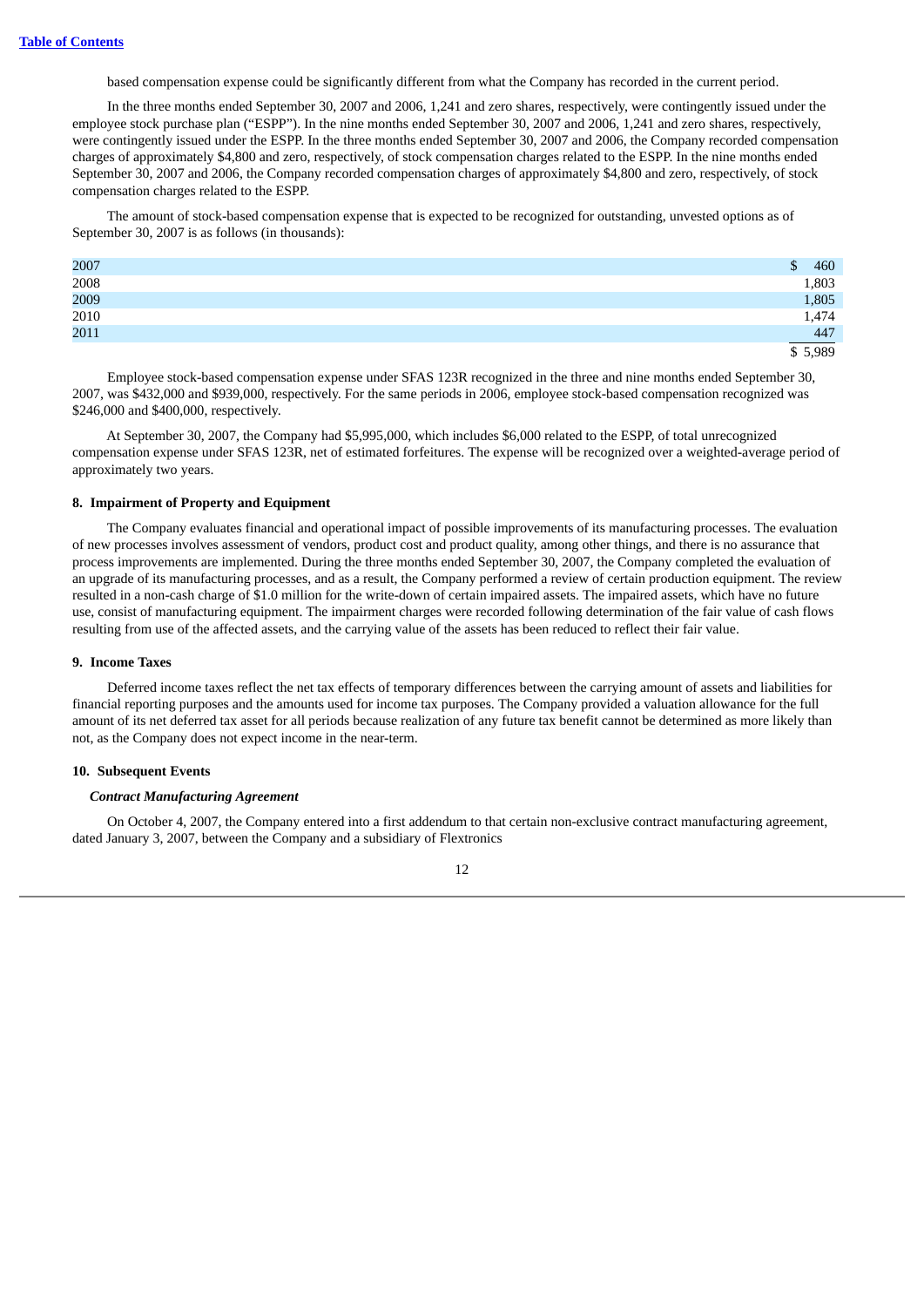International Ltd. ("Flextronics"). Pursuant to the original manufacturing agreement, Flextronics has been providing a sub-assembly of components to the Company's OmniPod disposable insulin infusion device. This first addendum expands the scope of the services to be provided by Flextronics under this manufacturing agreement to include the production of the OmniPod device itself towards the end of 2008.

#### *Common Stock Offering*

On October 29, 2007, the Company filed a registration statement on Form S-1 relating to the sale by certain of the Company's stockholders of 4,898,398 shares of the Company's common stock, as well as the issuance and sale by the Company of up to 734,759 shares of its common stock, which are purchasable by the underwriters upon their exercise of a 30-day over-allotment option granted to the underwriters by the Company. The Company did not receive any of the proceeds of the sale of shares of its common stock by the selling stockholders. On November 13, 2007, the underwriters notified the Company of the partial exercise of the over-allotment option with respect to 459,759 shares of common stock. Upon the closing of the sale of these shares, the Company will receive net proceeds of approximately \$9.2 million. The Company expects to use these net proceeds for general corporate purposes.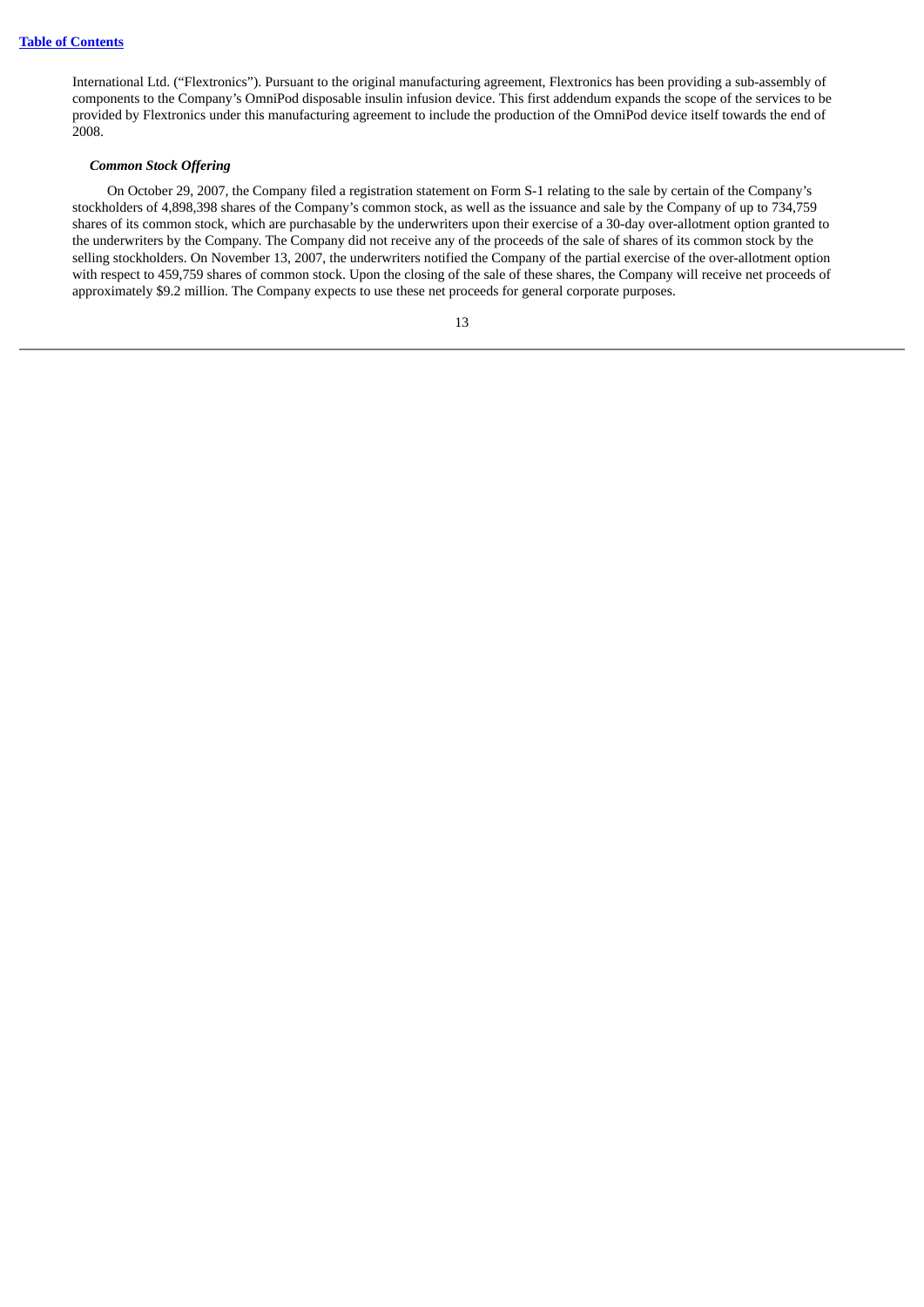#### <span id="page-16-0"></span>**Item 2. Management's Discussion and Analysis of Financial Condition and Results of Operations**

You should read the following discussion of our financial condition and results of operations in conjunction with our selected financial data, our financial statements and the accompanying notes to those financial statements included in this Quarterly Report on Form 10-Q. These forward-looking statements are based on our current expectations and beliefs concerning future developments and their potential effects on it. There can be no assurance that future developments affecting it will be those that it has anticipated. These forward-looking statements involve a number of risks, uncertainties (some of which are beyond our control) or other assumptions that may cause actual results or performance to be materially different from those expressed or implied by these forward-looking statements. These risks and uncertainties include, but are not limited to: risks associated with our dependence on the OmniPod System; our ability to achieve and maintain market acceptance of the OmniPod System; potential manufacturing problems, including damage, destruction or loss of any of our automated assembly units or difficulties in implementing our automated manufacturing strategy; our ability to anticipate and effectively manage risks associated with doing business internationally, particularly in China; potential problems with sole source or other third-party suppliers on which we are dependent; our ability to obtain favorable reimbursement from third-party payors for the OmniPod System and potential adverse changes in reimbursement rates or policies relating to the OmniPod; potential adverse effects resulting from competition with competitors; technological innovations adversely affecting our business; potential termination of our license to incorporate a blood glucose meter into the OmniPod System; our ability to protect our intellectual property and other proprietary rights; conflicts with the intellectual property of third parties; adverse regulatory or legal actions relating to the OmniPod System; the potential violation of federal or state laws prohibiting "kickbacks" and false and fraudulent claims or adverse affects of challenges to or investigations into our practices under these laws; product liability lawsuits that may be brought against us; unfavorable results of clinical studies relating to the OmniPod System or the products of our competitors; potential future publication of articles or announcement of positions by physician associations or other organizations that are unfavorable to our products; our ability to attract and retain key personnel; our ability to manage our growth; risks associated with potential future acquisitions; our ability to maintain compliance with the restrictions and covenants contained in our existing credit and security agreement; our ability to successfully maintain effective internal controls; and other risks and uncertainties described in our Quarterly Report on Form 10-Q for the three months ended March 31, 2007, which was filed with the Securities and Exchange Commission on June 28, 2007 as updated by Part II, Item 2A., "Risk Factors" of this Quarterly Report on Form 10-Q. Should one or more of these risks or uncertainties materialize, or should any of our assumptions prove incorrect, actual results may vary in material respects from those projected in these forward-looking statements. We undertake no obligation to publicly update or revise any forward-looking statements.

#### **Overview**

We are a medical device company that develops, manufactures and markets an insulin infusion system for people with insulindependent diabetes. Our proprietary OmniPod Insulin Management System consists of our OmniPod disposable insulin infusion device and our handheld, wireless Personal Diabetes Manager.

Since inception and until 2005, we devoted substantially all of our efforts to designing and developing the OmniPod System, raising capital and recruiting personnel. In October 2005, we shipped our first commercial OmniPod System. Since October 2005, in order to align the demand for the OmniPod System with our capacity to manufacture the OmniPod, we have engaged in limited marketing efforts focused in the Eastern and Midwestern United States and with some key diabetes practitioners, academic centers and clinics elsewhere in the United States. Our total revenues were \$3.8 million and \$9.0 million for the three and nine months ended September 30, 2007, respectively. As of September 30, 2007, approximately 3,200 patients were using the OmniPod System in the United States. Historically, the growth in our quarterly revenue has not been consistent with our quarterly patient growth due to a number of factors, including the deferral of revenue received from new patients within 45 days prior to the end of a quarter and the timing and average size of reorders from existing patients.

At present, the expansion of our business is primarily constrained by our current capacity to manufacture the OmniPod insulin infusion device, and our primary near-term goal is to expand the production of OmniPods. Currently, the sale price of the OmniPod is not sufficient to cover our direct manufacturing costs. Increasing our production capacity for OmniPods will allow for volume purchase discounts to reduce our raw material costs and improve absorption of manufacturing overhead costs.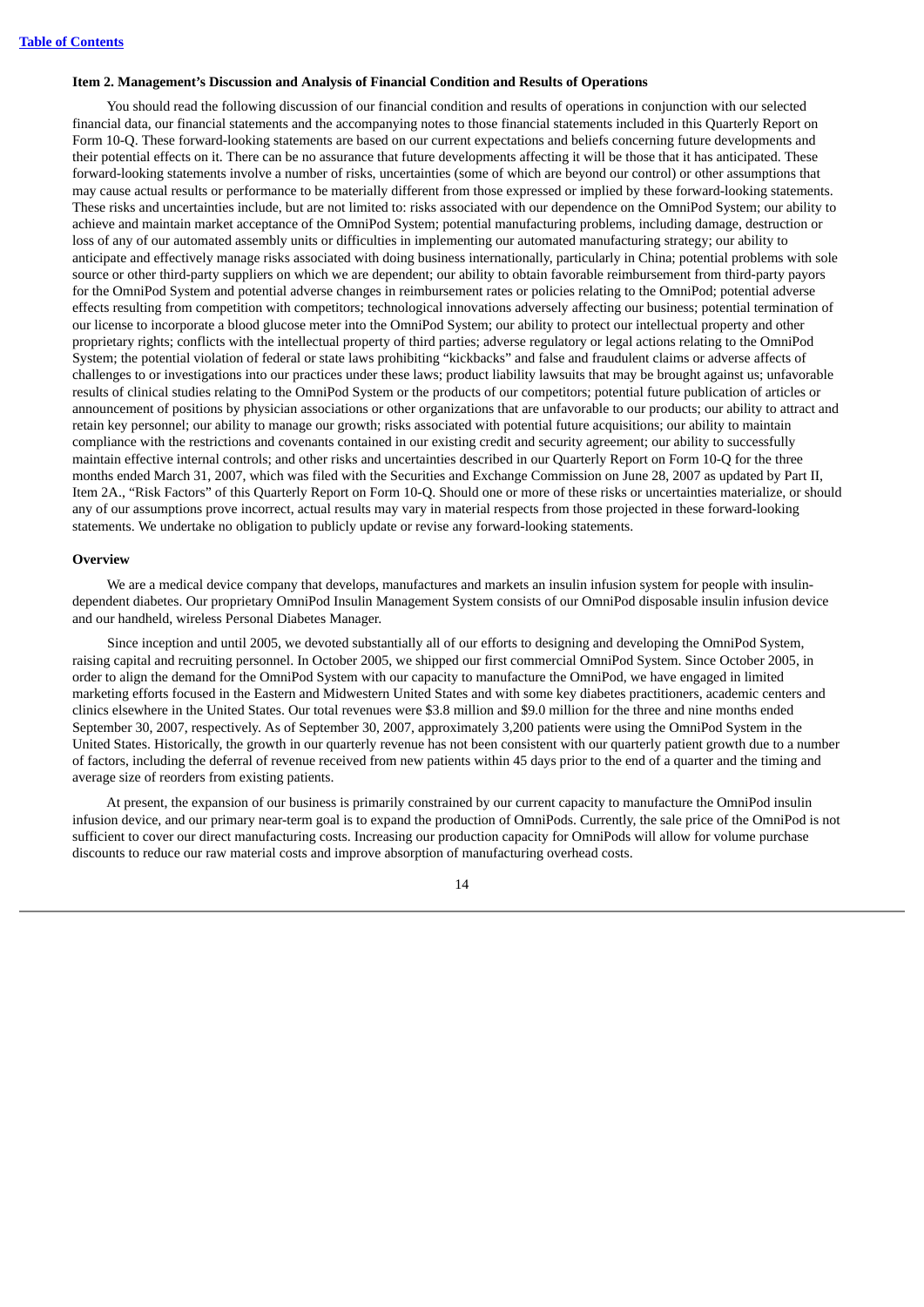During 2008, we expect to complete the planned automation of our existing manufacturing line in Bedford, Massachusetts. Pending construction and installation of the remaining automated manufacturing equipment that we plan to use, we are manually performing these steps in the manufacturing process, which limits our ability to increase our manufacturing capacity and decrease our per-unit cost of goods sold, thereby causing us to incur negative gross margins. In addition, we expect that during 2008, construction of a partially automated manufacturing line will be completed at a facility in China operated by a subsidiary of Flextronics International Ltd. By the end of 2008, we intend to purchase complete OmniPods from Flextronics. No assurances can be given that we will successfully complete the planned automation of our existing manufacturing line, successfully implement our Asian manufacturing strategy or subsequent lines in the future or otherwise reduce the per-unit cost of manufacturing the OmniPod. Failure to do so would limit our production capacity and not allow us to achieve per-unit cost improvements, which could severely constrain our ability to achieve profitability.

On January 3, 2007, we entered into a non-exclusive contract manufacturing agreement with a subsidiary of Flextronics International Ltd. ("Flextronics") for the supply of a sub-assembly of some of the OmniPod's components. In the second quarter of 2007, we received the initial shipments of OmniPod sub-assemblies from Flextronics under the agreement. On October 4, 2007, we entered into a first addendum to the contract manufacturing agreement with Flextronics. This first addendum expands the scope of the services to be provided by Flextronics under this manufacturing agreement to include the production of the OmniPod device itself.

Additionally, as a medical device company, reimbursement from third-party payors is an important element of our success. If patients are not adequately reimbursed for the costs of using the OmniPod System, it will be much more difficult for us to penetrate the market. We continue to negotiate contracts establishing reimbursement for the OmniPod System with national and regional third-party payors, and we believe that substantially all of the units sold have been reimbursed by third-party payors, subject to applicable deductible and co-payment amounts. As we expand our sales and marketing coverage area and increase our manufacturing capacity, we will need to maintain and expand available reimbursement for the OmniPod System.

Since our inception in 2000, we have incurred losses every quarter. In the three and nine months ended September 30, 2007, we incurred a net loss of \$13.6 million and \$37.9 million, respectively. As of September 30, 2007, we had an accumulated deficit of \$139.9 million. We have financed our operations through the private placement of equity securities, secured indebtedness and an initial public offering of our common stock. As of September 30, 2007, we had \$30.0 million of secured debt outstanding. Since inception, we have received net proceeds of \$232.9 million from the issuance of redeemable convertible preferred stock and common stock.

In May 2007, in our initial public offering, we issued and sold 7,700,000 shares of common stock at a price to the public of \$15.00 per share. In June 2007, we issued and sold an additional 665,000 shares of common stock at a price to the public of \$15.00 per share pursuant to the underwriters' partial exercise of their over-allotment option. In connection with the initial public offering, including the partial exercise of the over-allotment option, we received total gross proceeds of \$125.5 million, or approximately \$113.4 million in net proceeds after deducting underwriting discounts and offering expenses.

On October 29, 2007, we filed a registration statement on Form S-1 relating to the sale by certain of our stockholders of 4,898,398 shares of our common stock, as well as the issuance and sale by us of up to 734,759 shares of our common stock, which are purchasable by the underwriters upon their exercise of a 30-day over-allotment option that we granted to the underwriters. We did not receive any of the proceeds of the sale of shares of our common stock by the selling stockholders. On November 13, 2007, the underwriters notified us of the partial exercise of the over-allotment option with respect to 459,759 shares of common stock. Upon the closing of the sale of these shares, we will receive net proceeds of approximately \$9.2 million. We expect to use these net proceeds for general corporate purposes.

During the three months ended September 30, 2007, we recorded an impairment charge related to certain production machinery and equipment in the amount of approximately \$1.0 million. The expected impairment charge was a result of the ongoing improvements to our product design and associated manufacturing processes, which were aimed at achieving lower per-unit costs, and the ongoing upgrades to our manufacturing process, which rendered certain equipment obsolete.

Our long-term financial objective is to achieve and sustain profitable growth. Our efforts for the remainder of 2007 will be focused primarily on expanding our production capacity, reducing our per-unit production costs and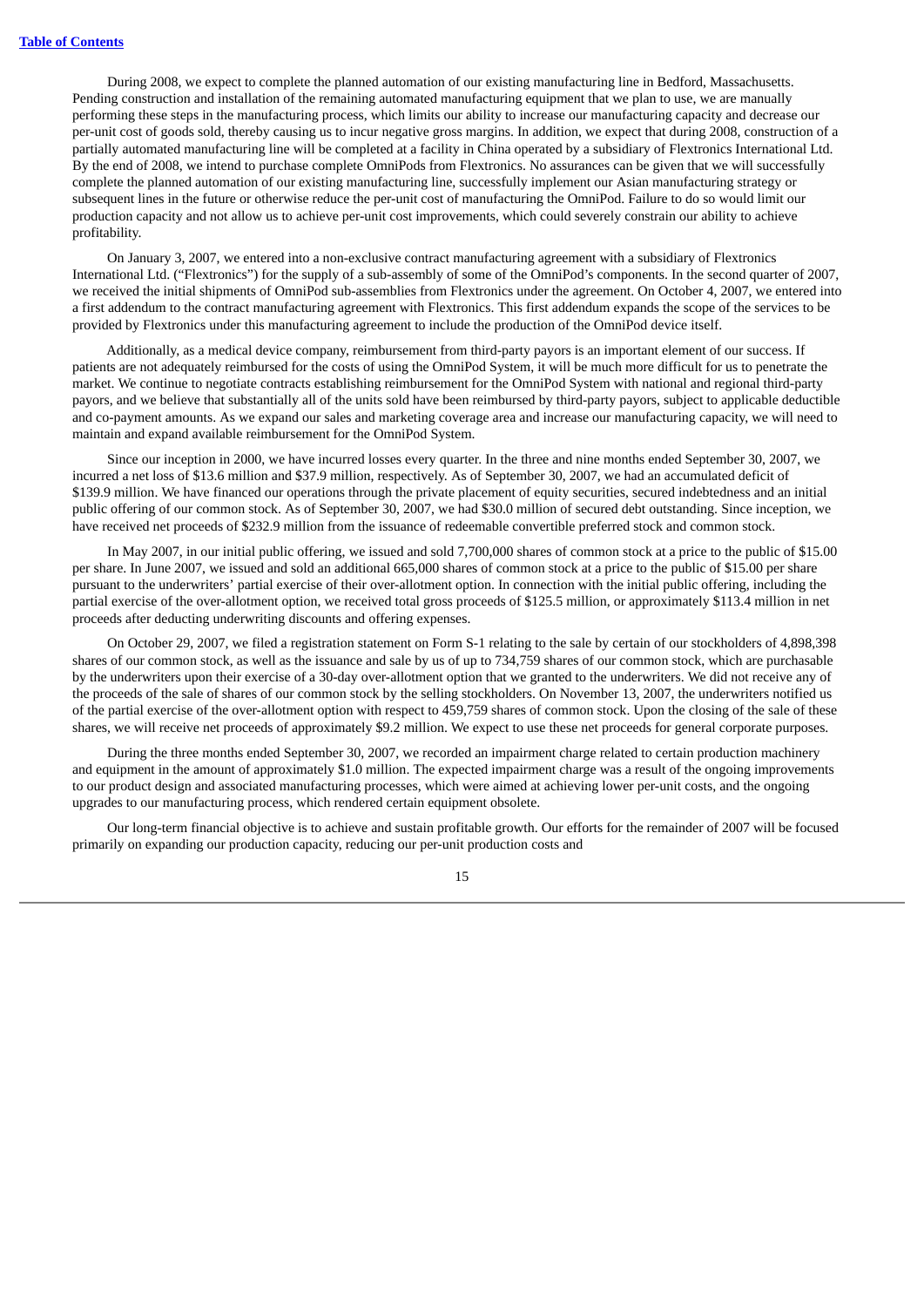expanding our sales and marketing efforts for the OmniPod System. The expansion of our manufacturing capacity will allow us to increase production volumes which will help us to achieve lower material costs due to volume purchase discounts and improve the absorption of manufacturing overhead costs. Achieving these objectives is expected to require additional investments in manufacturing and additional hiring of sales and administrative personnel with the goal of increasing our market penetration. We believe that we will continue to incur net losses in the near term in order to achieve these objectives, although we believe that the accomplishment of these combined efforts will have a positive impact on our financial condition in the future.

#### **Financial Operations Overview**

*Revenues.* Revenues are recognized in accordance with Securities and Exchange Staff Accounting Bulletin No. 104 ("SAB 104") and Statement of Financial Accounting Standards No. 48, *Revenue Recognition when the Right of Return Exists* ("SFAS 48"). We derive all of our revenues from the sale of the OmniPod System directly to patients. The OmniPod System is comprised of two devices: the OmniPod, a disposable insulin infusion device that the patient wears for up to three days and then replaces; and the Personal Diabetes Manager ("PDM"), a handheld device much like a personal digital assistant that wirelessly programs the OmniPod with insulin delivery instructions, assists the patient with diabetes management and incorporates a blood glucose meter. Revenues are derived from the sale to new customers of OmniPods and Starter Kits, which include the PDM, two OmniPods, the OmniPod System User Guide and our Interactive Training CD, and from the follow-on sales of OmniPods to existing customers. Customers generally order a three-month supply of OmniPods. Our first commercial shipment was in October 2005, and we recognized no revenue before this time. During the years ended December 31, 2005 and 2006, all of our revenues were derived from sales within the United States. During that period, we deferred recognition of revenue from the OmniPods and Starter Kit shipped as part of a customer's initial shipment for thirty days during which time the items could be returned and completely refunded (we changed prospectively to a forty-five day right of return effective for shipments subsequent to December 1, 2006). As of September 30, 2007, the balance of deferred revenue was \$711,000.

For the remainder of 2007, we expect our quarterly revenues to increase. We expect our OmniPod production capacity to expand as we receive increased supplies from Flextronics and continue the process of automating our OmniPod manufacturing process. Our current OmniPod manufacturing capacity is approximately 45,000 OmniPods per month. By completing the planned automation of our existing manufacturing line in Bedford, Massachusetts and by purchasing complete OmniPods from Flextronics, we expect to increase our production capacity to in excess of 200,000 OmniPods per month toward the end of 2008.

*Cost of revenues.* Cost of revenues consists primarily of raw material, labor, warranty and overhead costs related to the OmniPod System. Cost of revenues also includes depreciation, distribution, and freight and packaging costs. Currently, the sale price of the OmniPod System is not sufficient to cover the direct manufacturing costs. Accordingly, inventories of finished goods have been adjusted down to reflect the values at the lower of cost or market. For the remainder of 2007, we expect the cost of revenues to decrease as a percentage of revenues due to expected reductions in per-unit raw materials costs associated with volume purchase discounts and increases in our OmniPod manufacturing capacity as the supply of subassemblies from Flextronics increases, and our OmniPod manufacturing process becomes more automated. The increase in our OmniPod manufacturing capacity is expected to reduce the per-unit cost of manufacturing the OmniPods by allowing us to spread our fixed and semi-fixed overhead costs over a greater number of units. However, if sales volumes do not increase or we are not successful in our efforts to automate the OmniPod manufacturing process, then the average cost of revenues per OmniPod may not decrease and we may continue to realize negative gross margins.

*Research and development.* Research and development expenses consist primarily of personnel costs within our product development, regulatory and clinical functions, as well as the costs of market studies and product development projects. We expense all research and development costs as incurred. For the remainder of 2007, we expect overall research and development spending to remain significant and consistent with previous periods to support our current research and development efforts, which are focused primarily on increased functionality, design for ease of use and reduction of production cost, as well as developing a new OmniPod System that incorporates continuous glucose monitoring technology.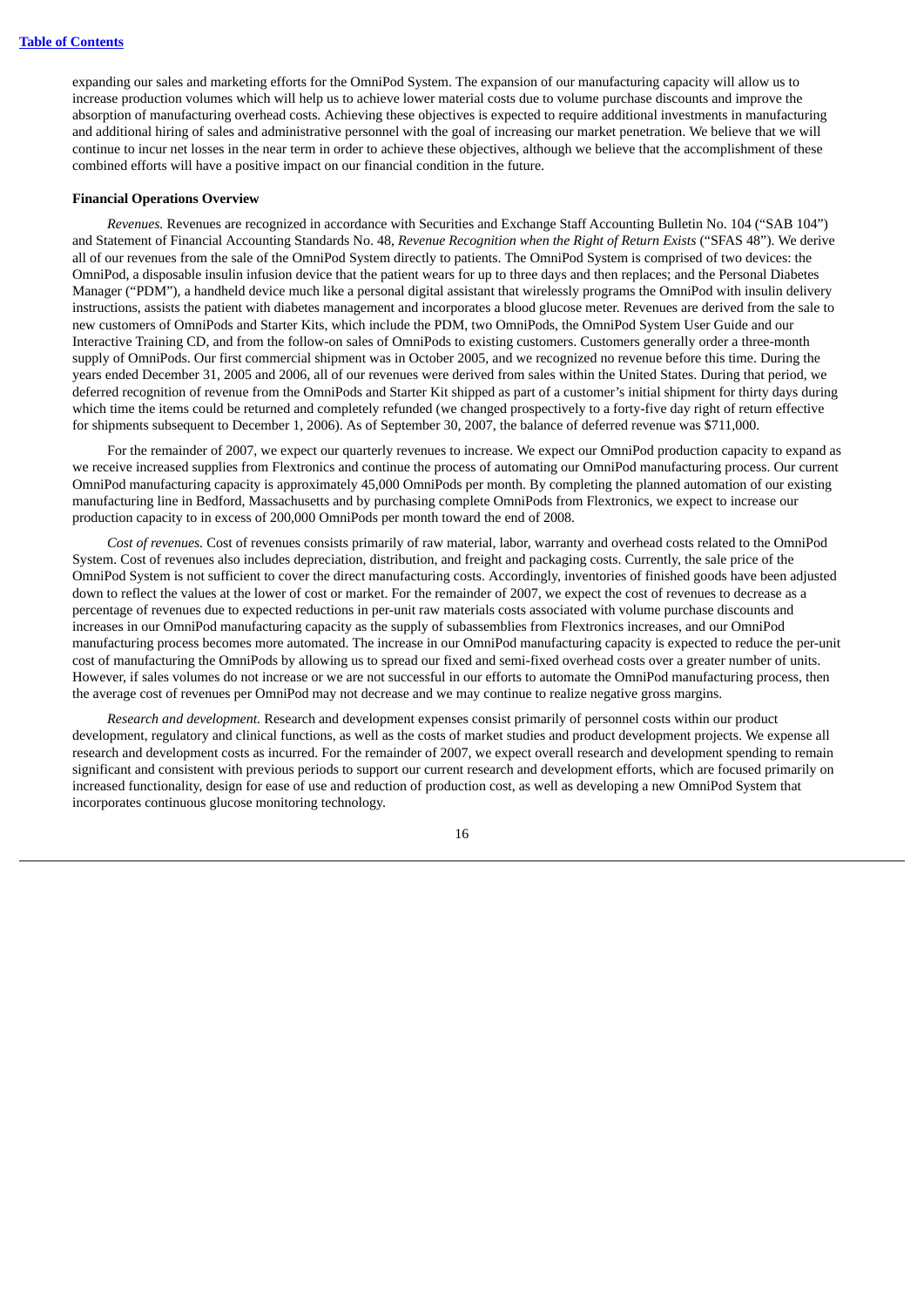*Sales and marketing.* Sales and marketing expenses consist primarily of personnel costs within our sales, marketing, reimbursement support, customer support and training functions, sales commissions paid to our sales representatives and costs associated with participation in medical conferences, physician symposia and promotional activities, including distribution of units used in our demonstration kit programs. In 2007, we expect sales and marketing expenses to more than double, as compared to 2006, as we hire additional sales and marketing personnel, incur additional sales commission expense related to sales growth and expand our sales and marketing efforts, which will include the implementation of broader direct-to-consumer marketing programs and the roll-out of our Patient Demonstration Kit Program.

*General and administrative.* General and administrative expenses consist primarily of salaries and other related costs for personnel serving the executive, finance, information technology and human resource functions, as well as legal fees, accounting fees, insurance costs and facilities-related costs. We expect general and administrative expenses to increase as we increase personnel and our use of external services.

*Stock based compensation expense.* Prior to January 1, 2006, we accounted for our stock option plan under the recognition and measurement provisions of APB Opinion No. 25, *Accounting for Stock Issued to Employees*, and related Interpretations, as permitted by the Financial Accounting Standards Board Statement No. 123, *Accounting for Stock-Based Compensation* ("SFAS 123"). Effective January 1, 2006, we adopted the fair value recognition provisions of SFAS Statement No. 123 (revised 2004), *Share-Based Payment* ("SFAS 123R"), using the prospective method and therefore we have not restated our financial results for prior periods.

#### **Results of Operations**

The following table presents certain statement of operations information for the three and nine months ended September 30, 2007 and 2006:

|                             |              | Three months ended<br>September 30, |                |              | Nine months ended<br>September 30, |          |
|-----------------------------|--------------|-------------------------------------|----------------|--------------|------------------------------------|----------|
|                             | 2007         | 2006                                | % Change       | 2007         | 2006                               | % Change |
|                             |              |                                     | (In thousands) |              |                                    |          |
| Revenue                     | \$.<br>3,791 | \$.<br>920                          | 312%           | \$<br>9,011  | \$<br>2,022                        | 346%     |
| Cost of revenue             | 7,583        | 4,379                               | 73%            | 19,054       | 11,718                             | 63%      |
| Gross loss                  | (3,792)      | (3, 459)                            | 10%            | (10, 043)    | (9,696)                            | 4%       |
| Operating expenses:         |              |                                     |                |              |                                    |          |
| Research and development    | 2.231        | 2,083                               | 7%             | 7.221        | 5,891                              | 23%      |
| General and administrative  | 3,388        | 2,250                               | 51%            | 8.845        | 5,574                              | 59%      |
| Sales and marketing         | 4,144        | 1,741                               | 138%           | 10,652       | 4,286                              | 149%     |
| Impairment of assets        | 1,027        |                                     |                | 1,027        |                                    |          |
| Total operating expenses    | 10,790       | 6,074                               | 78%            | 27,745       | 15,751                             | 76%      |
| <b>Operating loss</b>       | (14,582)     | (9,533)                             | 53%            | (37,788)     | (25, 447)                          | 48%      |
| Other income (expense), net | 943          | 116                                 | 713%           | (83)         | 377                                | 122%     |
| Net loss                    | \$(13, 639)  | \$(9, 417)                          | 45%            | $$$ (37,871) | \$(25,070)                         | 51%      |

#### *Comparison of the Three and Nine Months Ended September 30, 2007 and 2006*

#### *Revenues*

Our total revenues were \$3.8 million for the three months ended September 30, 2007 and \$9.0 million for the nine months ended September 30, 2007, compared to \$0.9 million and \$2.0 million for the same periods in 2006. The increase in revenues is due to the increase in customers from approximately 800 at September 30, 2006 to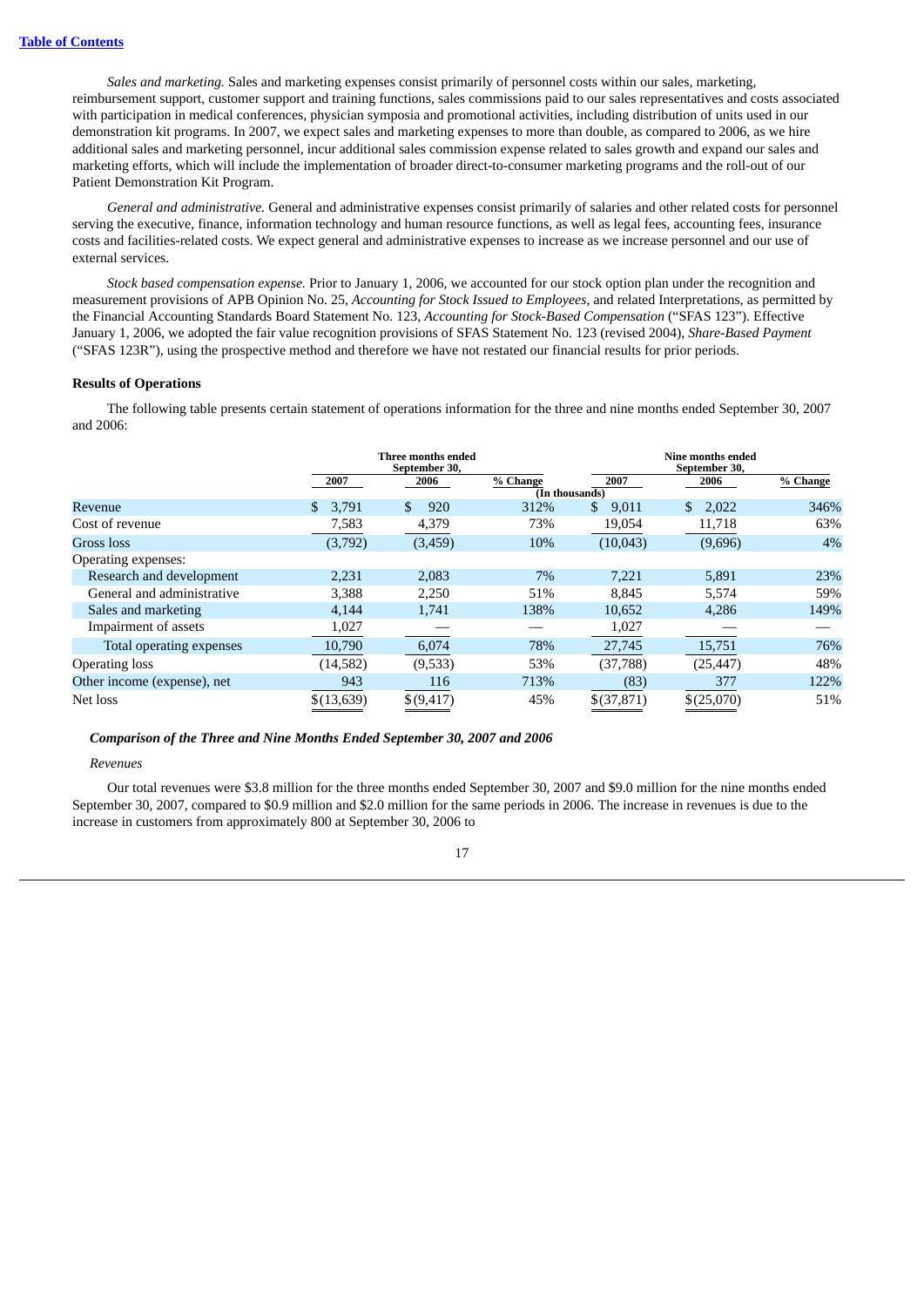approximately 3,200 at September 30, 2007. As we continue our sales and marketing efforts, we expect our revenues to increase.

#### *Cost of Revenues*

Cost of revenues was \$7.6 million for the three months ended September 30, 2007 and \$19.1 million for the nine months ended September 30, 2007, compared to \$4.4 million and \$11.7 million for the same periods in 2006. The increase is due to increased sales volume. Cost of revenues includes adjustment of inventory to lower of cost or market and indirect costs. The per-unit cost to manufacture the OmniPod decreased in the three and nine months ended September 30, 2007, compared to the same period in 2006, resulting in improvements in our gross margin. This decrease is a result of reduced cost of raw materials and increased volumes which improved the absorption of manufacturing overhead costs.

### *Research and Development*

Research and development expense increased \$148,000, or 7%, to \$2.2 million for the three months ended September 30, 2007 and \$1.3 million, or 23%, to \$7.2 million for the nine months ended September 30, 2007. For the three months ended September 30, 2007 the increase in expense was primarily attributable to an increase of \$275,000 in consulting services partially offset by a reduction in prototype expenses. For the nine months ended September 30, 2007, the increase in expense was primarily attributable to an increase of \$700,000 in employee related expenses, \$439,000 in consulting services, \$137,000 in travel expenses, and \$53,000 in tools and other expenses.

#### *General and Administrative*

General and administrative expenses increased \$1.1 million, or 47%, to \$3.4 million for the three months ended September 30, 2007 and increased \$3.3 million, or 59%, to \$8.8 million for the nine months ended September 30, 2007. For the three months ended September 30, 2007, the increase in expenses was primarily due to an increase of \$484,000 in employee compensation and benefit costs associated with the hiring of additional employees, \$324,000 in consulting and legal expenses, \$158,000 in increased travel expenses, \$236,000 in bad debt expense, \$92,000 in increased insurance expense, \$89,000 in distribution expenses, \$53,000 in increased depreciation expense and \$49,000 in other expense. For the three months ended September 30, 2006, we incurred an expense of \$345,000 related to the disposal of assets, whereas there was no such expense incurred in the same period in 2007. For the nine months ended September 30, 2007, the increase in expense was primarily due to an increase of \$1.3 million in employee compensation and benefit costs associated with the hiring of additional employees, \$929,000 in consulting and legal expenses, \$573,000 in bad debt expense, reflecting increased sales volume, \$242,000 in increased travel, \$200,000 in increased depreciation expense, \$186,000 in increased insurance expense, and \$144,000 in other expenses. For the nine months ended September 30, 2006, we incurred an expense of \$345,000 for the disposal of assets, whereas there was no such expense incurred in the same period in 2007.

#### *Sales and Marketing*

Sales and marketing expenses increased \$2.4 million, or 138%, to \$4.1 million for the three months ended September 30, 2007, and increased \$6.4 million, or 149%, to \$10.7 million for the nine months ended September 30, 2007. The increase in expenses for the three months ended September 30, 2007, was primarily due to an increase of \$1.3 million in employee compensation and benefit costs resulting from the hiring of additional employees in our sales and marketing department, \$510,000 in travel, printing and tradeshow expenses used to support our selling efforts, \$338,000 in patient demonstration kits, \$187,000 in marketing consultants which include our external trainers and \$86,000 in other expenses. For the nine months ended September 30, 2007, the increase in expenses was primarily due to an increase of \$2.5 million in employee compensation and benefit costs resulting from the hiring of additional employees in our sales and marketing department, \$1.7 million in patient demonstration kits \$1.4 million in travel, printing and tradeshow expenses used to support our selling efforts, \$604,000 in marketing consultants which include our external trainers and \$214,000 in other marketing expenses.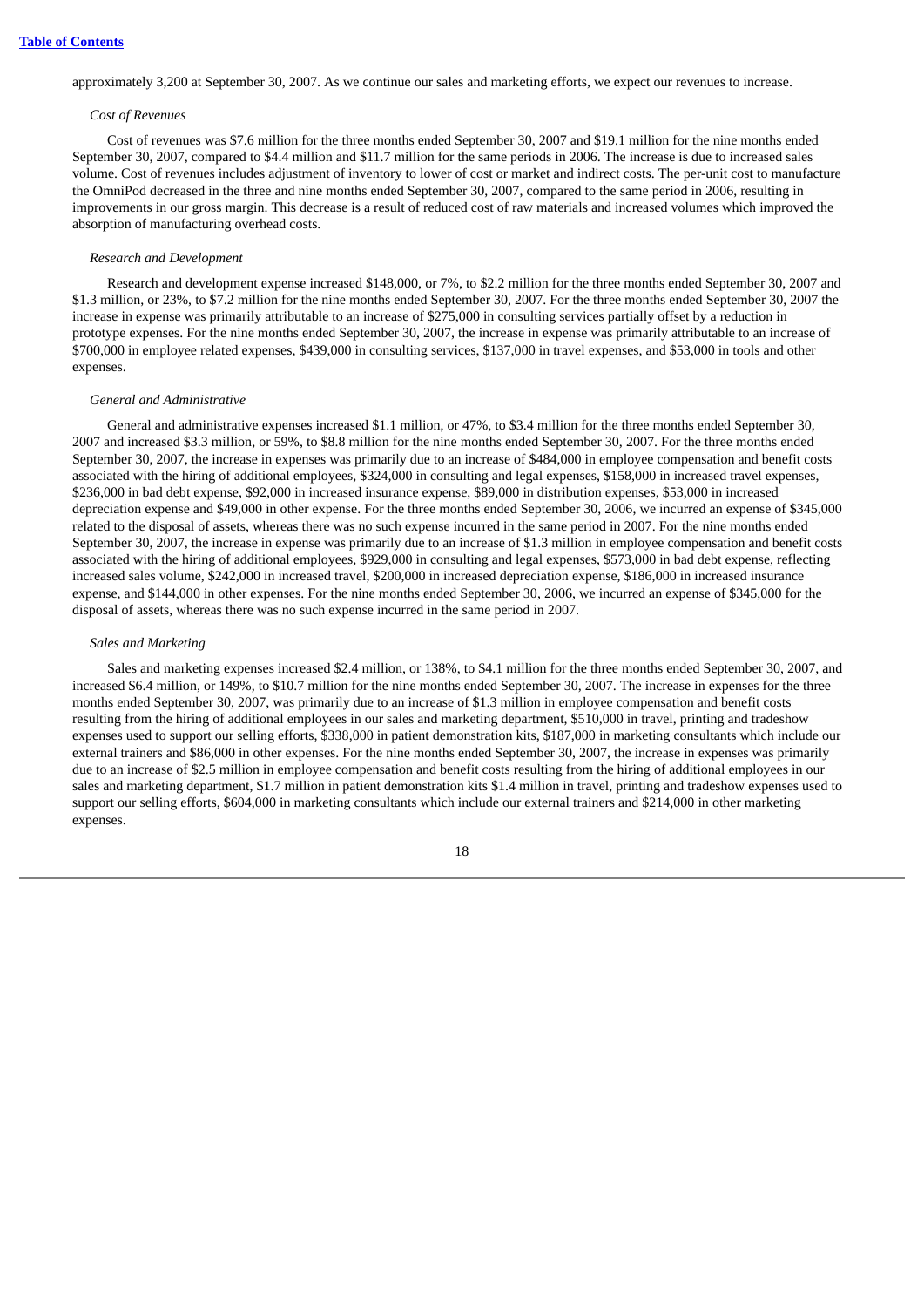#### *Asset Impairment*

From time to time, we evaluate financial and operational impact of possible improvements of our manufacturing processes. The evaluation of new processes involves assessment of vendors, product cost and product quality, among other things, and there is no assurance that process improvements are implemented. During the three months ended September 30, 2007, we completed the evaluation of an upgrade of our manufacturing processes, and as a result we performed a review of certain production equipment. The review resulted in a non-cash charge of \$1.0 million for the write-down of certain impaired assets. The impaired assets, which have no future use, consist of manufacturing equipment. The impairment charges were recorded following determination of the fair value of cash flows resulting from use of the affected assets, and the carrying value of the assets has been reduced to reflect their fair value

#### *Other Income (Expense)*

Interest income was \$1.4 million and \$2.4 million during the three and nine months ended September 30, 2007, respectively. This represents an increase of \$1.0 million and \$1.3 million compared to the same periods in 2006, caused primarily by higher cash balances. Interest income was earned from cash deposits and short-term interest bearing instruments. Interest expense was \$475,000 and \$2.4 million during the three and nine months ended September 30, 2007, respectively, representing an increase of \$220,000 and \$1.7 million compared to the same periods in 2006. The increase in interest expense was attributable to the interest expense for the \$30.0 million term loan obtained in December 2006.

#### **Liquidity and Capital Resources**

We commenced operations in 2000 and have to date financed our operations primarily through private placement of common and preferred stock, secured indebtedness and an initial public offering of our common stock. As of September 30, 2007, we had \$30 million of secured debt outstanding. Since inception, we have received net proceeds of \$232.9 million from the issuance of redeemable convertible preferred stock and common stock. As of September 30, 2007, we had \$104.2 million in cash and cash equivalents. We believe that our current cash and cash equivalents, including the net proceeds from our initial public offering, together with our shortterm investments and the cash to be generated from expected product sales, will be sufficient to meet our projected operating and debt service requirements for at least the next twelve months.

In May 2007, in our initial public offering, we issued and sold 7,700,000 shares of common stock at a price to the public of \$15.00 per share. In June 2007, we issued and sold an additional 665,000 shares of common stock at a price to the public of \$15.00 per share pursuant to the underwriters' partial exercise of their over-allotment option. In connection with our initial public offering, including the partial exercise of the over-allotment option, we received total net proceeds of \$113.4 million. We intend to use the proceeds from our offerings to expend funds in connection with our efforts to expand our manufacturing capacity, expand our sales and marketing activities and fund our research and development, among other general corporate purposes.

The following table sets forth the amounts of cash used in operating activities and net loss for each of the periods indicated:

|                                   | Nine months ended September 30, |            |
|-----------------------------------|---------------------------------|------------|
|                                   | 2007                            | 2006       |
|                                   | (In thousands)                  |            |
| Cash used in operating activities | $$$ (34,164)                    | \$(20,780) |
| Net loss                          | \$ (37,871)                     | \$(25,070) |

For each of the periods above, the increase in net cash used in operating activities was attributable primarily to the growth of our operations after adjustment for non-cash charges, such as depreciation, amortization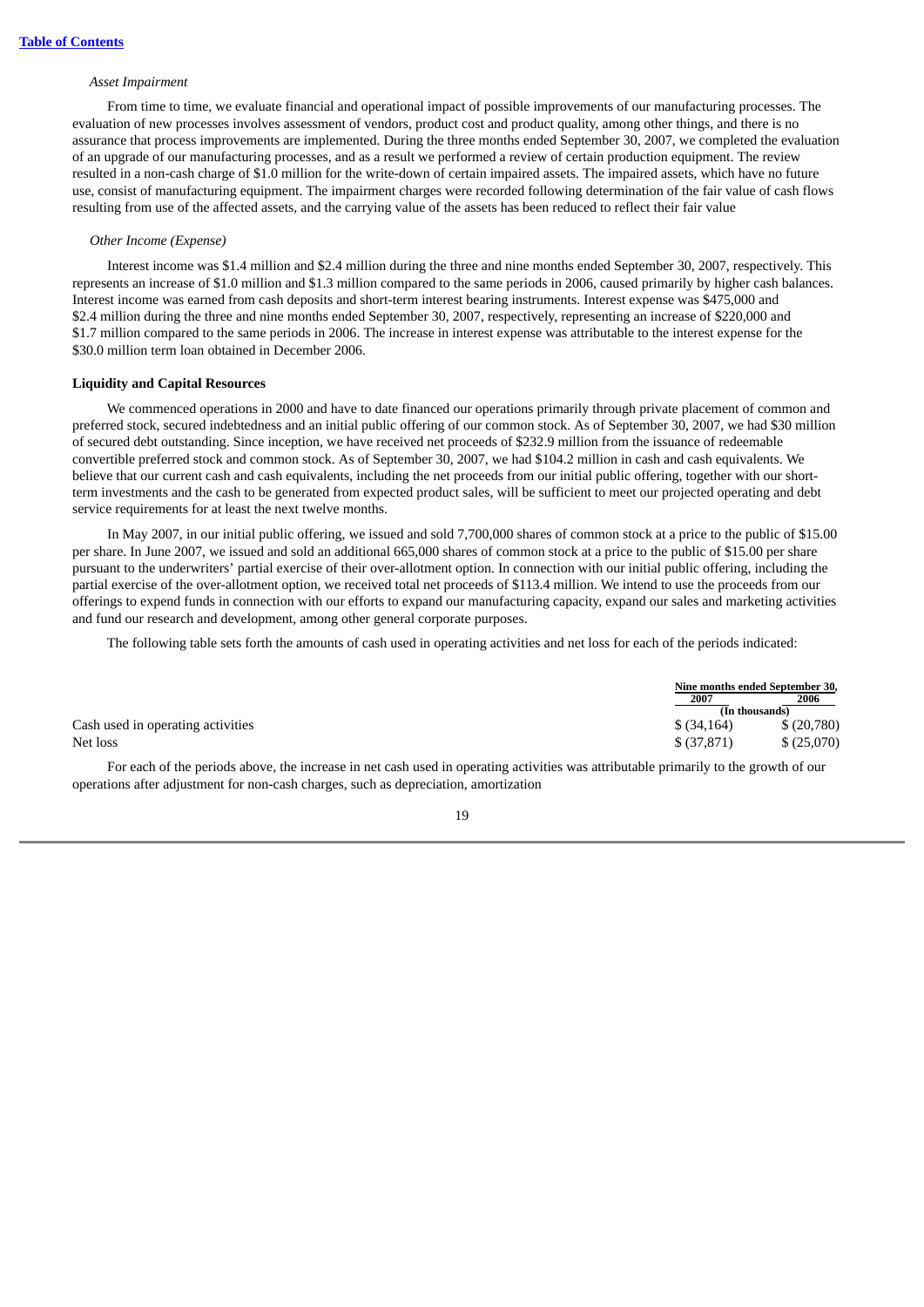and stock-based compensation expense as well as changes to working capital. Significant uses of cash from operations include increases in accounts receivable and increased inventory requirements for production, partly offset by increases in accounts payable, accrued expenses and deferred revenue.

The following table sets forth the amounts of cash used in investing activities and cash provided by financing activities for each of the periods indicated:

|                                       | September 30.  |            |  |
|---------------------------------------|----------------|------------|--|
|                                       | 2007           | 2006       |  |
|                                       | (In thousands) |            |  |
| Cash used in investing activities     | \$ (8,340)     | \$(10.807) |  |
| Cash provided by financing activities | \$113,486      | \$49,016   |  |

Cash used in investing activities in both periods was primarily for the purchase of fixed assets for use in the development and manufacturing of the OmniPod System. Cash provided by financing activities in 2006 was primarily generated from the issuance of preferred stock.

In February 2006, we sold 13,738,661 shares of Series E preferred stock for net proceeds of \$49.8 million. All of these preferred shares converted into shares of common stock on a 1-for-2.6267 basis upon the closing of our initial public offering.

On June 2, 2005, we entered into a term loan and security agreement with Lighthouse Capital Partners V, L.P. pursuant to which we borrowed \$10.0 million. This term loan was secured by all of our assets other than our intellectual property. Our borrowings under the term loan bore interest at a rate of 8% per annum. Interest was payable on a monthly basis during the term of the loan and beginning on June 1, 2006, we were required to repay the principal in 42 equal monthly installments until the loan matured in December 2009. Upon the prepayment or final maturity of the term loan, we were required to pay the lender an additional amount equal to \$1.0 million of the original loan amount. In connection with the term loan, we issued a warrant to the lender to purchase up to 330,579 shares of Series D preferred stock at a purchase price of \$2.42 per share. The warrant automatically converted into a warrant to purchase common stock on a 1-for-2.6267 basis at a purchase price of \$6.36 per share at the closing of our initial public offering. The cost of the warrant was being amortized to interest expense over the 54 month life of this term loan. The fair value of the warrant was calculated using the Black-Scholes option pricing model with the following assumptions: seven year expected life risk-free, interest rate of 3.89% and no dividend yield.

On December 27, 2006, we entered into a credit and security agreement with a group of lenders led by Merrill Lynch Capital pursuant to which we borrowed \$30.0 million in a term loan. We used \$9.5 million of the proceeds from this term loan to repay all remaining amounts owed under the loan with Lighthouse Capital Partners V, L.P. that we had entered into in June 2005. This term loan is secured by all of our assets other than our intellectual property. Our borrowings under the term loan bear interest at a floating rate equal to the LIBOR rate plus 6% per annum. Interest is payable on a monthly basis during the term of the loan and, beginning on October 1, 2007, we will be required to repay the principal in 33 equal monthly installments of \$909,091. In addition, we are subject to loan origination fees amounting to \$900,000 for the costs incurred by the lenders in making the funds available. We have capitalized these costs as deferred financing costs. The deferred financing cost will be amortized to interest expense over the entire 42-month life of this term loan. This term loan is subject to acceleration upon the occurrence of any fact, event or circumstance that has resulted or could reasonably be expected to result in a material adverse effect. Consequently, due to our low cash resources, relative to our operating losses, prior to our initial public offering, all of such debt was classified as a current liability at December 31, 2006 in accordance with the provisions set forth by *FASB Technical Bulletin No. 79-3 Subjective Acceleration Clauses in Long-Term Debt Agreements.* In connection with the term loan, we issued seven-year warrants expiring in December 2013 to the lenders to purchase up to 247,252 shares of Series E preferred stock at a purchase price of \$3.64 per share. The warrants automatically converted into warrants to purchase common stock on a 1-for-2.6267 basis at a purchase price of \$9.56 per share at the closing of our initial public offering. At September 30, 2007, the term loan principal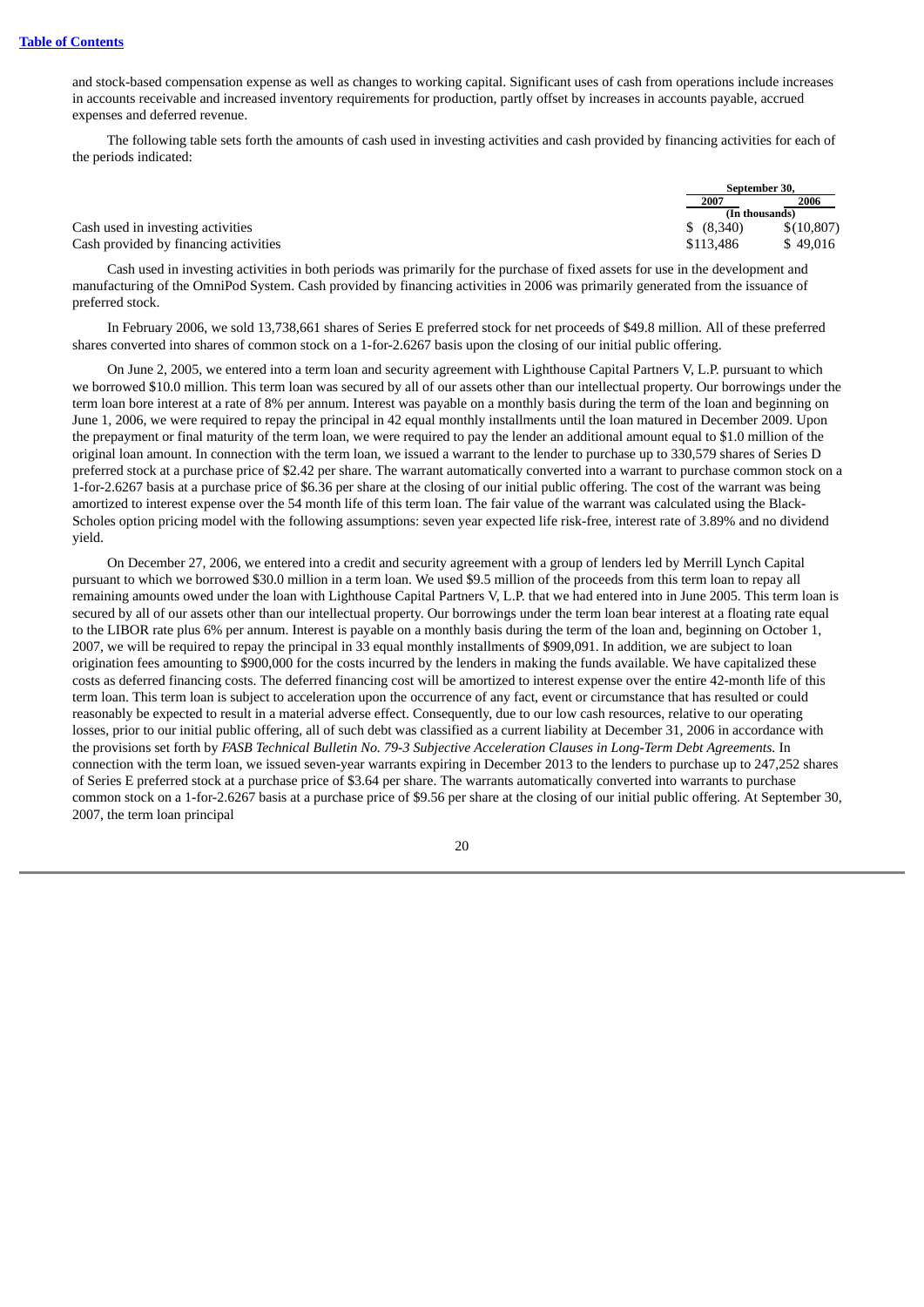was presented in our consolidated balance sheet with its current and non-current components stated separately, based on its stated repayment schedule, as a result of the significant increase in our cash reserves following our initial public offering in May 2007.

The credit and security agreement contains limitations, subject to certain exceptions, on, among other things, our ability to incur additional indebtedness or liens, make dividends or distributions to our stockholders, repurchase shares of our stock, acquire or dispose of any assets other than in the ordinary course of business, make investments in other entities, merge or consolidate with another entity or engage in a change of control, a new business or a non-arms' length transaction with one of our affiliates. Additionally, under the agreement, we are obligated to complete construction of a second OmniPod manufacturing line by March 31, 2009, which deadline may be extended to June 30, 2009 in specified circumstances. If we are not in compliance with these covenants, breach any representation or warranty in the credit and security agreement, default in any payment due under the credit and security agreement or related promissory notes or any other indebtedness above a specified amount, fail to discharge a judgment against us above a specified amount, cease to be solvent or experience other insolvency related events, then the administrative agent may declare all of the amounts owed under the term loan immediately due and payable.

We lease our facilities, which are accounted for as operating leases. The lease of our facility in Bedford, Massachusetts generally provides for a base rent plus real estate taxes and certain operating expenses related to the lease. We entered into a new lease for our Bedford facility in 2004 which contains renewal options, escalating payments and leasehold allowances over the life of the lease. As of September 30, 2007, we had an outstanding letter of credit which totaled \$200,000 to cover our security deposits for lease obligations. This letter of credit will expire October 30, 2009.

During the remainder of 2007, we will be expending funds in connection with, among other things, our efforts to expand our automated manufacturing process and increase our production capacity, and expand our sales and marketing activities. We expect total capital expenditure purchases during 2007 to be at least \$10.0 million in connection with our efforts to expand our automated manufacturing process and increase our manufacturing capacity.

#### **Off-Balance Sheet Arrangements**

As of September 30, 2007, we did not have any off-balance sheet financing arrangements.

#### **Contractual Obligations**

The disclosure of payments we have committed to make under our contractual obligations is set forth under the heading "Management's Discussion and Analysis of Financial Condition and Results of Operations" in our registration statement on Form S-1 for the fiscal year ended December 31, 2006. There have been no material changes to our contractual obligations since June 30, 2007.

#### **Critical Accounting Policies and Estimates**

Our financial statements are based on the selection and application of generally accepted accounting principles, which require us to make estimates and assumptions about future events that affect the amounts reported in our financial statements and the accompanying notes. Future events and their effects cannot be determined with certainty. Therefore, the determination of estimates requires the exercise of judgment. Actual results could differ from those estimates, and any such differences may be material to our financial statements. We believe that the policies set forth below may involve a higher degree of judgment and complexity in their application than our other accounting policies and represent the critical accounting policies and estimates used in the preparation of our financial statements. If different assumptions or conditions were to prevail, the results could be materially different from our reported results.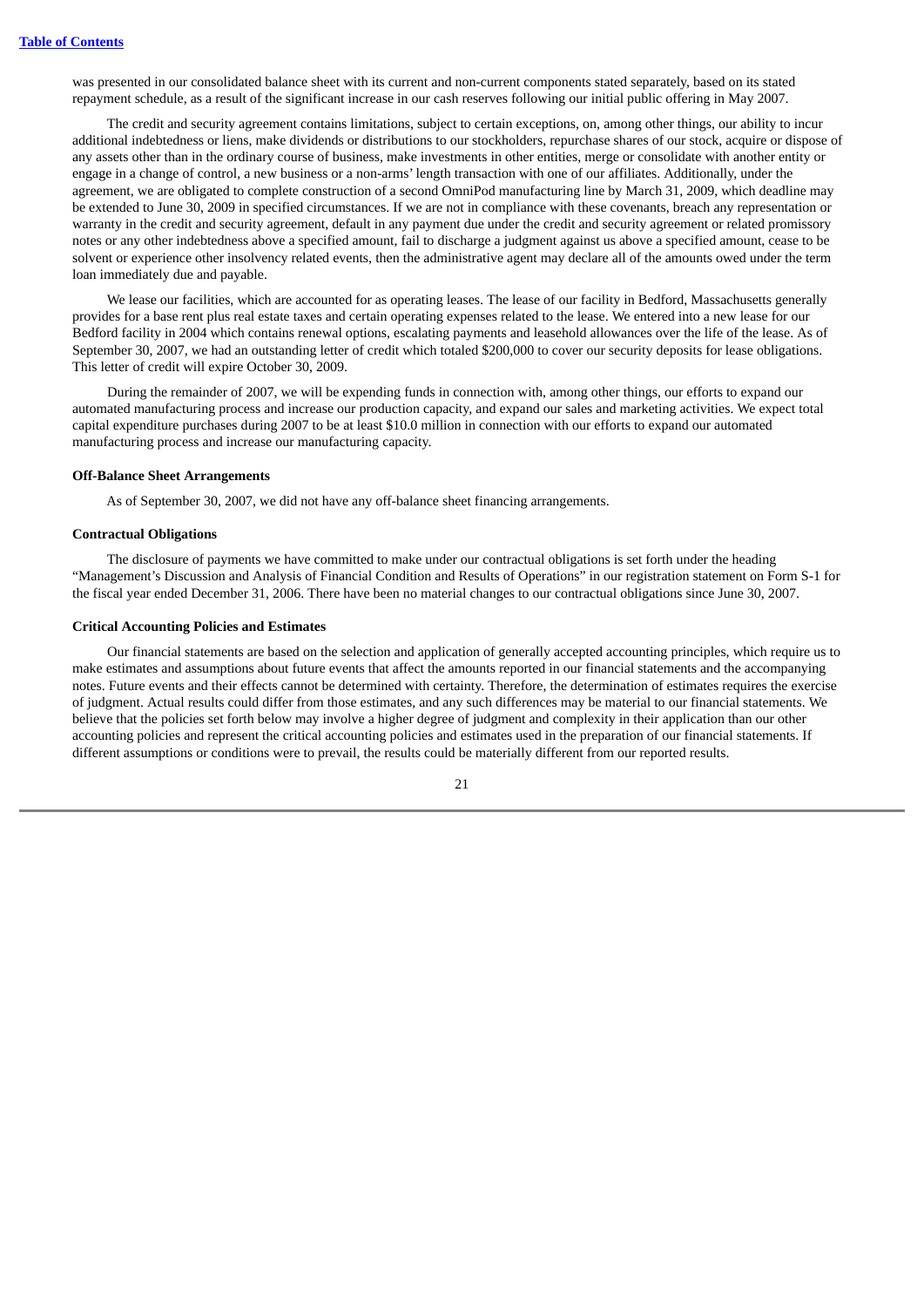#### *Revenue Recognition*

We generate revenue from sales of our OmniPod Insulin Management System to diabetes patients. The initial sale to a new customer typically includes OmniPods and a Starter Kit, which include the PDM, two OmniPods, the OmniPod System User Guide and the OmniPod System Interactive Training CD. We offer a 45-day right of return for our Starter Kits sales (we changed from a 30-day right of return effective for shipments prior to December 1, 2006). Subsequent sales to existing customers typically consist of additional OmniPods. Revenue is recognized in accordance with Staff Accounting Bulletin No. 104, Revenue Recognition in Financial Statements ("SAB 104"), which requires that persuasive evidence of a sales arrangement exists, delivery of goods occurs through transfer of title and risk and rewards of ownership, the selling price is fixed or determinable and collectibility is reasonably assured. With respect to these criteria:

- **•** The evidence of an arrangement generally consists of a physician order form, a patient information form, and if applicable, third-party insurance approval.
- **•** Transfer of title and risk and rewards of ownership are passed to the patient upon shipment from us.
- **•** The selling prices for all sales are fixed and agreed with the patient, and if applicable, the patient's third-party insurance provider(s) prior to shipment and are based on established list prices or, in the case of certain third-party insurers, contractually agreed upon prices.

We have considered the requirements of Emerging Issues Task Force ("EITF"), No. 00-21, *Revenue Arrangements with Multiple Deliverables*, when accounting for the OmniPods and Starter Kits. EITF 00-21 requires that we assess whether the different elements qualify for separate accounting. We recognize revenue for the initial shipment to a patient or other third party once all elements have been delivered and the right of return has expired.

#### *Asset Valuation*

Asset valuation includes assessing the recorded value of certain assets, including accounts receivable, inventory and fixed assets. We use a variety of factors to assess valuation, depending upon the asset. Accounts receivable consist of amounts due from third-party payors and patients. We account for bad debts using the allowance method. We perform ongoing evaluations of customers and continuously monitor collections and payments and estimates an allowance for doubtful accounts based on the aging of the underlying receivables, experience to date and any specific collection issues that have been identified. Actual results may differ materially from our estimates. Fixed property and equipment is stated at cost and depreciated using the straight-line method over the estimated useful lives of the respective assets. Leasehold improvements are amortized over their useful life or the life of the lease, whichever is shorter. We review long-lived assets, including property and equipment and intangibles, for impairment whenever events or changes in business circumstances indicate that the carrying amount of the assets may not be fully recoverable. An impairment loss would be recognized when estimated undiscounted future cash flows expected to result from the use of the asset and its eventual disposition is less than its carrying amount. Impairment, if any, is measured as the amount by which the carrying amount of a long-lived asset exceeds its fair value. We consider various valuation factors, principally discounted cash flows, to assess the fair values of long-lived assets. During the three months ended September 30, 2007, we performed a review of certain production equipment. The review resulted in a non-cash charge of \$1.0 million for the write-down of certain impaired assets. The impaired assets, which have no future use, consist of manufacturing equipment. The impairment charges were recorded following determination of the fair value of cash flows resulting from use of the affected assets, and the carrying value of the assets has been reduced to reflect their fair value.

#### *Income Taxes*

In June 2006, the FASB issued FASB Interpretation ("FIN") No. 48, *"Accounting for Uncertainty in Income Taxes"* , which clarifies the accounting for uncertainty in income taxes recognized in an entity's financial statements in accordance with SFAS No. 109. FIN 48 prescribes a recognition threshold and measurement attribute for the financial statement recognition and measurement of a tax position taken or expected to be taken in a tax return. In addition, FIN 48 provides guidance on derecognition, classification, interest and penalties, accounting in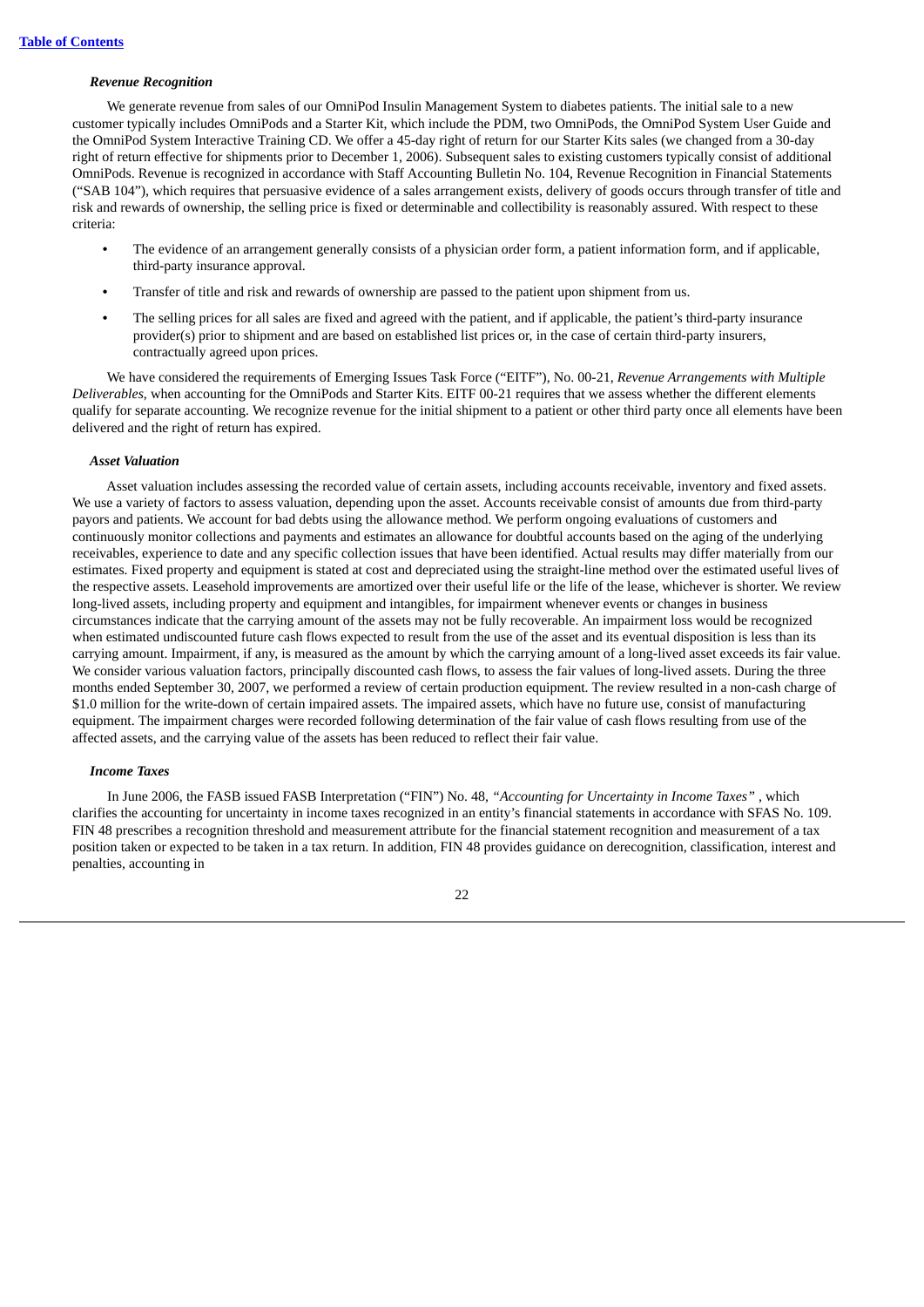interim periods, disclosure and transition. FIN 48 is effective for fiscal years beginning after December 15, 2006. We adopted FIN 48 on January 1, 2007. The adoption of FIN 48 did not have a material impact on our financial position or results of operations. Upon adoption and as of September 30, 2007, we have no unrecognized tax benefits recorded.

#### *Stock Based Compensation*

Effective January 1, 2006, we adopted Statement of Financial Accounting Standards No. 123 (revised 2004), Share Based Payment ("SFAS 123R"), which is a revision of Statement No. 123, or SFAS 123, Accounting for Stock Based Compensation. SFAS 123R supersedes Accounting Principles Board No. 25, Accounting for Stock Issued to Employees ("APB 25"), and amends FASB Statement No. 95 Statement of Cash Flows. SFAS 123R requires all share-based payments to employees, including grants of employee stock options, to be recognized in the income statement based on their fair values.

Prior to January 1, 2006, we accounted for employee stock based compensation in accordance with the provisions of APB 25 and FASB Interpretation No. 44, Accounting for Certain Transactions Involving Stock Compensation — an Interpretation of APB No. 25, and complied with the disclosure provisions of SFAS 123, and related SFAS No. 148, Accounting for Stock-Based Compensation — Transaction and Disclosure. Under APB 25, compensation expense is based on the difference, if any, on the date of the grant, between the fair value of the stock and the exercise price of the option. The stock based compensation is amortized using the straight-line method over the vesting period.

SFAS 123R requires nonpublic companies that used the minimum value method in SFAS 123R for either recognition or pro forma disclosures to apply SFAS 123R using the prospective-transition method. As such, we will continue to apply APB 25 in future periods to equity awards outstanding at the date of SFAS 123R adoption that were measured using the minimum value method. In accordance with the requirements of SFAS 123R, we will not present pro forma disclosures for periods prior to the adoption of SFAS 123R, as the estimated fair value of our stock options granted through December 31, 2005 was determined using the minimum value method.

Effective January 1, 2006 with the adoption of SFAS 123R, we elected to use the Black-Scholes option pricing model to determine the weighted-average fair value of options granted. In accordance with SFAS 123R, we will recognize the compensation expense of share-based awards on a straight-line basis over the vesting period of the award.

The determination of the fair value of share-based payment awards utilizing the Black-Scholes model is affected by the stock price and a number of assumptions, including expected volatility, expected life, risk-free interest rate and expected dividends. Because our initial public offering was completed in May 2007, we do not have sufficient history of market prices of our common stock, and as such we estimate volatility in accordance with Securities and Exchange Commission's Staff Accounting Bulletin No. 107, Share-Based Payment ("SAB 107"), using historical volatilities of comparable public entities. The expected life of the awards is estimated based on the "SEC Shortcut Approach" as defined in SAB 107, which is the midpoint between the vesting date and the end of the contractual term. The risk-free interest rate assumption is based on observed interest rates appropriate for the terms of the awards. The dividend yield assumption is based on company history and expectation of paying no dividends. Forfeitures are estimated at the time of grant and revised, if necessary, in subsequent periods if actual forfeitures differ from those estimates. Stock based compensation expense recognized in the financial statements in 2006 and thereafter is based on awards that are ultimately expected to vest. We evaluate the assumptions used to value the awards on a quarterly basis and if factors change and different assumptions are utilized, stock based compensation expense may differ significantly from what has been recorded in the past. If there are any modifications or cancellations of the underlying unvested securities, we may be required to accelerate, increase or cancel any remaining unearned stock based compensation expense.

Prior to April 1, 2006, the exercise prices for options granted were set by our board of directors based upon guidance set forth by the American Institute of Certified Public Accountants in the AICPA Technical Practice Aid, "Valuation of Privately-Held-Company Equity Securities Issued as Compensation". To that end, the board considered a number of factors in determining the option price, including the following factors: (1) prices for our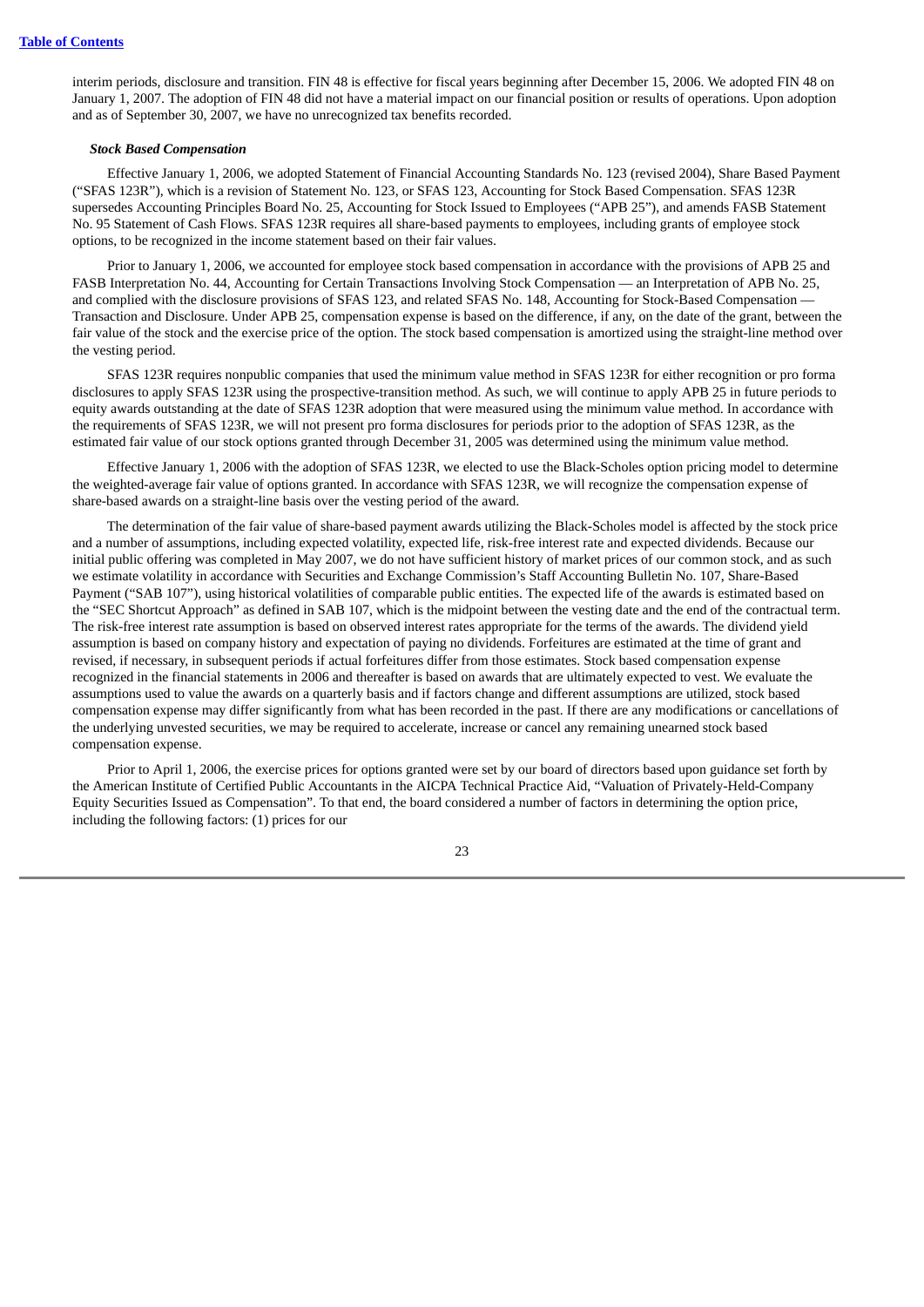preferred stock, which we had sold to outside investors in arms-length transactions, and the rights, preferences and privileges of our preferred stock and common stock in the Series A through Series E financing, (2) obtaining FDA 510(k) clearance, (3) launching the OmniPod System and (4) achievement of budgeted revenue and results.

In connection with the preparation of the financial statements for our initial public offering, we retrospectively estimated the fair value of our common stock based upon several factors, including the following: (1) operating and financial performance, (2) progress and milestones attained in the business, (3) past sales of convertible preferred stock, (4) the results of the retrospective independent valuations, and (5) the expected valuation obtained in an initial public offering. We believe this to have been a reasonable methodology based on the factors above and based on several arm's length transactions involving our stock supportive of the results produced by this valuation methodology.

#### *Warrants*

In connection with the term loans with Lighthouse Capital Partners and a group of lenders led by Merrill Lynch Capital, we issued warrants to the lenders to purchase shares of its redeemable convertible preferred stock. Until the completion of our initial public offering, these warrants were recorded as "warrants to purchase shares subject to redemption" in current liabilities in accordance with FASB Statement No. 150, *Accounting for Certain Financial Instruments with Characteristics of Both Liabilities and Equity* and FASB Staff Position No. 150-5 Issuer's Accounting under FASB Statement No. 150 for Freestanding Warrants and Other Similar Instruments *on Shares That Are Redeemable ("FSP 150-5")*.

Significant terms and fair values of warrants to purchase redeemable convertible preferred stock are as follows (in thousands except share and per share data):

|                    |                           |                                           | Common Shares as of   | <b>Fair Value as of</b> |                      |
|--------------------|---------------------------|-------------------------------------------|-----------------------|-------------------------|----------------------|
| <b>Stock</b>       | <b>Expiration</b><br>Date | <b>Exercise Price</b><br><b>Per Share</b> | September 30,<br>2007 | December 31,<br>2006    | December 31,<br>2006 |
| Series D preferred | June 2, 2012              | 6.36                                      |                       | 125.853                 | 1,096                |
| Series E preferred | December 27, 2013         | 9.56                                      | 78,440                | 94.128                  | 835                  |
| Total              |                           |                                           | 78,440                | 219.981                 | 1,931                |

In the three months ended September 30, 2007, Lighthouse Capital Partners V, L.P. exercised their right to convert 125,853 warrants into common stock, resulting in the issuance of 89,821 shares of common stock.

We recorded \$835,000 as the fair value of the warrants for Series E preferred stock as a discount to the term loan. The costs of the warrants are being amortized to interest expense over the 42-month life of this term loan

Upon the closing of our initial public offering on May 18, 2007, all outstanding warrants to purchase shares of our preferred stock were converted into warrants to purchase shares of our common stock and, as a result, are no longer be subject to FSP 150-5 for periods ended or ending on or after that date. The aggregate fair value of these warrants as of May 18, 2007, determined to be \$2,005,000, was reclassified from liabilities to additional paid-in capital, a component of stockholders' equity, and we have ceased to record any related periodic fair value adjustments.

#### **Recent Accounting Pronouncements**

In September 2006, the FASB issued SFAS No. 157, *Fair Value Measurements* ("SFAS 157"). This standard defines fair value, establishes a framework for measuring fair value in accounting principles generally accepted in the United States, and expands disclosure about fair value measurements. This pronouncement applies under other accounting standards that require or permit fair value measurements. Accordingly, this statement does not require any new fair value measurement. This statement is effective for fiscal years beginning after November 15, 2007, and for interim periods within those fiscal years. We will be required to adopt SFAS 157 in the first quarter of 2008. We are currently evaluating the requirements of SFAS 157 and have not yet determined the impact, if any, on our consolidated financial statements.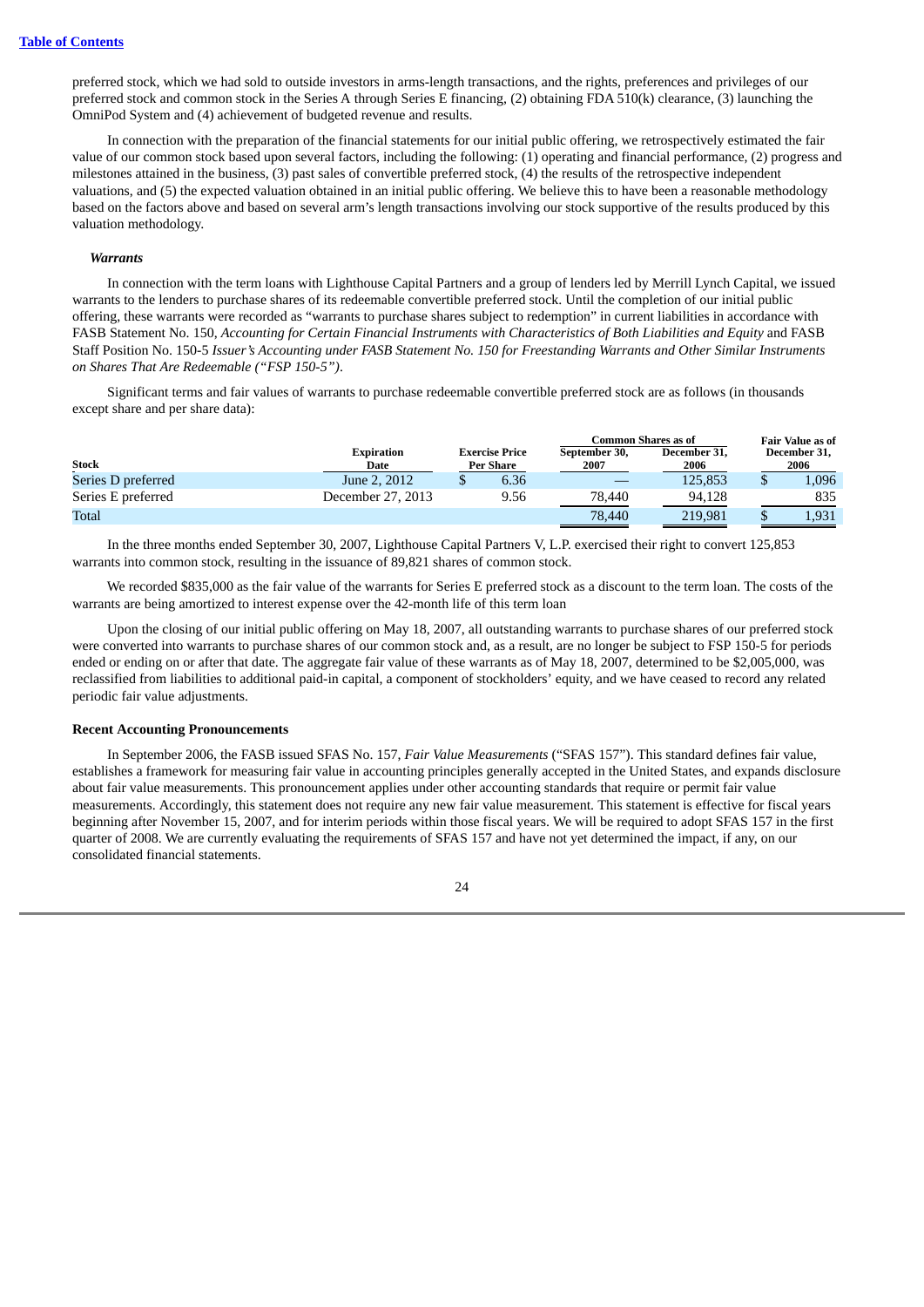In February 2007, the FASB issued SFAS No. 159, *Fair Value Option for Financial Assets and Financial Liabilities — Including an amendment of FASB Statement 115* ("SFAS 159"), which permits entities to choose to measure many financial instruments and certain other items at fair value. SFAS 159 is effective as of the beginning of an entity's first fiscal year that begins after November 15, 2007. We are currently evaluating the requirements of SFAS 159 and have not yet determined the impact, if any, on our consolidated financial statements.

#### <span id="page-27-0"></span>**Item 3.** *Quantitative and Qualitative Disclosures about Market Risk*

We do not use derivative financial instruments in our investment portfolio and have no foreign exchange contracts. Our financial instruments consist of cash, cash equivalents, short-term investments, accounts receivable, accounts payable, accrued expenses and longterm obligations. We consider investments that, when purchased, have a remaining maturity of 90 days or less to be cash equivalents. The primary objectives of our investment strategy are to preserve principal, maintain proper liquidity to meet operating needs and maximize yields. To minimize our exposure to an adverse shift in interest rates, we invest mainly in cash equivalents and short-term investments and maintain an average maturity of six months or less. We do not believe that a 10% change in interest rates would have a material impact on the fair value of our investment portfolio or our interest income.

#### <span id="page-27-1"></span>**Item 4T.** *Controls and Procedures*

#### **Disclosure Controls and Procedures**

Management conducted an evaluation, as of September 30, 2007, of the effectiveness of the design and operation of our disclosure controls and procedures, (as such term is defined in Rules 13a-15(e) and 15d-15(e) under the Securities Exchange Act of 1934) under the supervision and with the participation of our chief executive officer and chief financial officer. In designing and evaluating our disclosure controls and procedures, we and our management recognize that any controls and procedures, no matter how well designed and operated, can provide only reasonable assurance of achieving the desired control objectives, and our management necessarily was required to apply its judgment in evaluating and implementing possible controls and procedures. Based upon that evaluation, our chief executive officer and chief financial officer have concluded that they believe that as of the end of the period covered by this Quarterly Report on Form 10- Q, our disclosure controls and procedures were effective at the reasonable assurance level.

#### **Changes in Internal Control Over Financial Reporting**

There were no changes in our internal control over financial reporting that occurred during the three months ended September 30, 2007 that have materially affected, or are reasonably likely to materially affect, our internal control over financial reporting.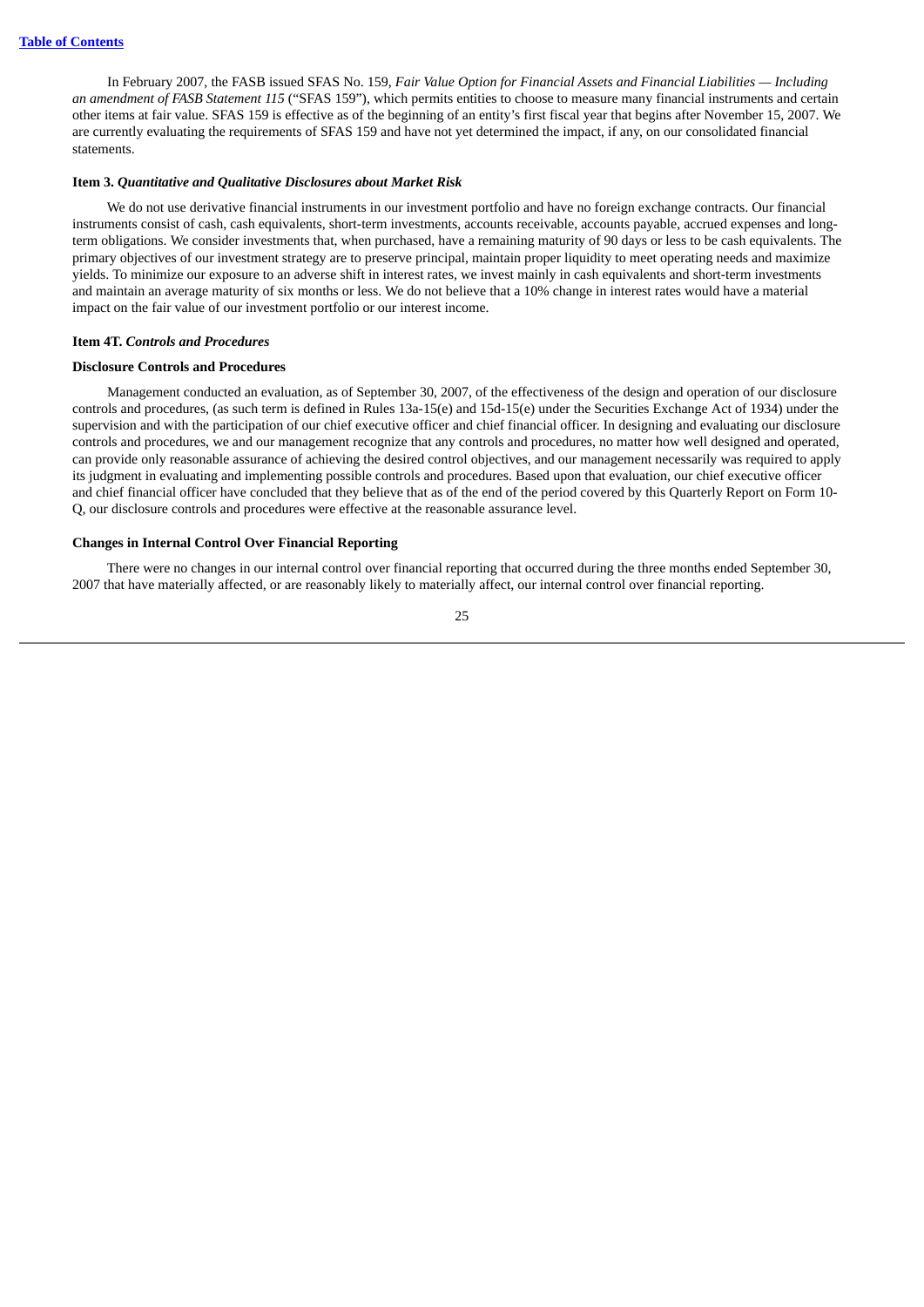#### **PART II — OTHER INFORMATION**

#### <span id="page-28-1"></span><span id="page-28-0"></span>**Item 1.** *Legal Proceedings.*

None.

#### <span id="page-28-2"></span>**Item 1A.** *Risk Factors*

In addition to the other information set forth in this report, you should carefully consider the factors discussed in Part I, Item 1A. "Risk Factors" in our Quarterly Report on Form 10-Q for the three months ended March 31, 2007, which could materially affect our business, financial condition or future results. The risk factors included in our Quarterly Report on Form 10-Q for the three months ended March 31, 2007 have not materially changed other than as set forth below.. These risks are not the only risks we face. Additional risks and uncertainties not currently known to us or that we currently deem to be immaterial also may materially adversely affect our business, financial condition and/or operating results.

#### Our ability to achieve profitability from a current net loss level will depend on our ability to reduce the per unit cost of producing the OmniPod through the successful implementation of our automated manufacturing strategy and our plan to purchase complete *OmniPods manufactured in China.*

Currently, the sale price of the OmniPod System is not sufficient to cover our direct manufacturing costs. We are in the process of completing the construction, testing and installation of automated manufacturing equipment to be used in the assembly of the OmniPod in order to increase our manufacturing volume. Increased volumes will allow for volume purchase discounts to reduce our raw material costs and improve absorption of manufacturing overhead costs. During 2008, we expect to complete the planned automation of our existing manufacturing line at our facility in Bedford, Massachusetts. Pending construction and installation of the remaining automated manufacturing equipment that we plan to use, we are manually performing these steps in the manufacturing process, which limits our ability to increase our manufacturing capacity and decrease our per unit cost of goods sold, thereby causing us to incur negative gross margins. In addition, we expect that during 2008, construction of a partially automated manufacturing line will be completed at a facility in China operated by a subsidiary of Flextronics International Ltd. We cannot assure you that we will successfully complete the planned automation of our existing manufacturing line or subsequent lines in the future, complete construction of the partially automated line in China or otherwise reduce the per unit cost of manufacturing the OmniPod. Failure to do so would limit our production capacity and our ability to reduce raw material and manufacturing overhead costs. If we are unable to reduce raw material and manufacturing overhead costs through volume purchase discounts and increased production capacity, our ability to achieve profitability will be severely constrained.

#### *We are dependent upon third-party suppliers, making us vulnerable to supply problems and price fluctuations.*

We rely on a number of suppliers who manufacture the components of the OmniPods and PDMs. For example, we rely on Phillips Plastic Corporation to manufacture and supply a number of injection molded components of the OmniPod, Freescale Semiconductor, Inc. to manufacture and supply the application specific integrated circuit that is incorporated into the OmniPod and a subsidiary of Flextronics International Ltd. to manufacture a sub-assembly of some of the OmniPod's components. Each of these suppliers is a sole-source supplier. In addition, we have recently expanded the scope of our existing contract manufacturing agreement with a subsidiary of Flextronics International Ltd. in China to cover the supply of complete OmniPods. We do not have long-term supply agreements with most of our suppliers, and, in many cases, we make our purchases on a purchase order basis. In some other cases, where we do have agreements in place, our agreements with our suppliers can be terminated by either party upon short notice. Our suppliers may encounter problems during manufacturing due to a variety of reasons, including failure to follow specific protocols and procedures, failure to comply with applicable regulations, equipment malfunction and environmental factors, any of which could delay or impede their ability to meet our demand. Our reliance on these third-party suppliers also subjects us to other risks that could harm our business, including: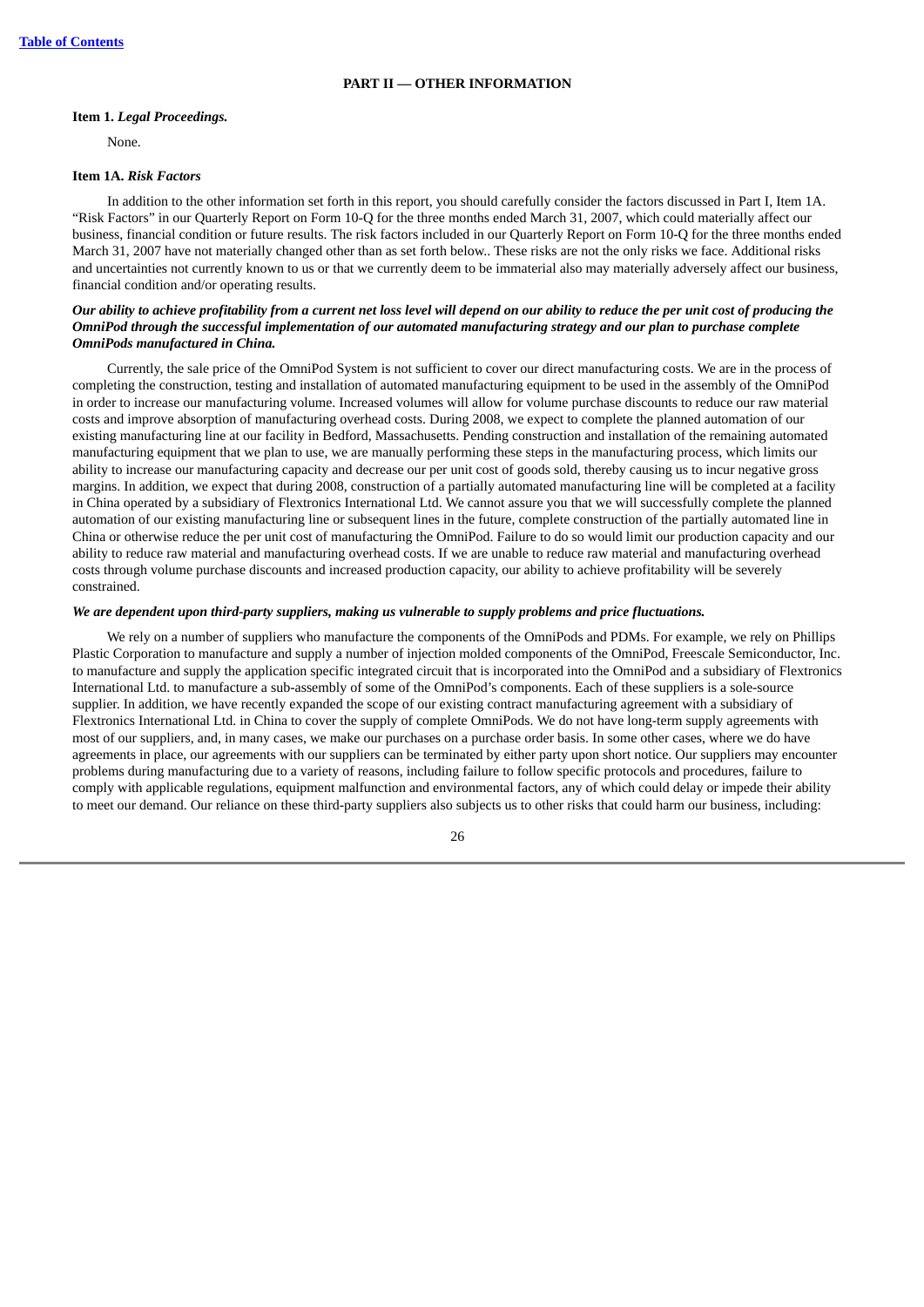- **•** we are not a major customer of many of our suppliers, and these suppliers may therefore give other customers' needs higher priority than ours;
- **•** we may not be able to obtain adequate supply in a timely manner or on commercially reasonable terms;
- **•** our suppliers, especially new suppliers, may make errors in manufacturing that could negatively affect the efficacy or safety of the OmniPod System or cause delays in shipment;
- **•** we may have difficulty locating and qualifying alternative suppliers for our sole-source supplies;
- **•** switching components may require product redesign and submission to the U.S. Food and Drug Administration, or FDA, of a 510(k) supplement;
- **•** our suppliers manufacture products for a range of customers, and fluctuations in demand for the products these suppliers manufacture for others may affect their ability to deliver products to us in a timely manner; and
- **•** our suppliers may encounter financial hardships unrelated to our demand, which could inhibit their ability to fulfill our orders and meet our requirements.

We may not be able to quickly establish additional or replacement suppliers, particularly for our sole-source suppliers, in part because of the FDA approval process and because of the custom nature of various parts we require. Any interruption or delay in obtaining products from our third-party suppliers, or our inability to obtain products from alternate sources at acceptable prices in a timely manner, could impair our ability to meet the demand of our customers and cause them to cancel orders or switch to competing products.

#### *Our financial condition or results of operations may be adversely affected by international business risks.*

In order to reduce our cost of goods sold and increase our production capacity, we increasingly rely on third party suppliers located outside of the United States. For example, on January 3, 2007, we entered into a non-exclusive contract manufacturing agreement with a subsidiary of Flextronics International Ltd. for the supply of a sub-assembly of some of the OmniPod's components. In the second quarter of 2007, we received initial shipments of OmniPod sub-assemblies from Flextronics under the agreement. On October 4, 2007, we expanded the scope of that agreement to cover the production of complete OmniPods. During 2008, we expect to complete the construction of a partially automated manufacturing line at a facility in China operated by Flextronics. As a result, our business will become increasingly subject to risks associated with doing business internationally, including:

- **•** changes in foreign currency exchange rates;
- **•** instability in the political or economic conditions;
- **•** trade protection measures, such as tariff increases, and import and export licensing and control requirements;
- **•** potentially negative consequences from changes in tax laws;
- **•** difficulty in staffing and managing widespread operations;
- **•** difficulties associated with foreign legal systems;
- **•** differing protection of intellectual property; and
- **•** unexpected changes in regulatory requirements.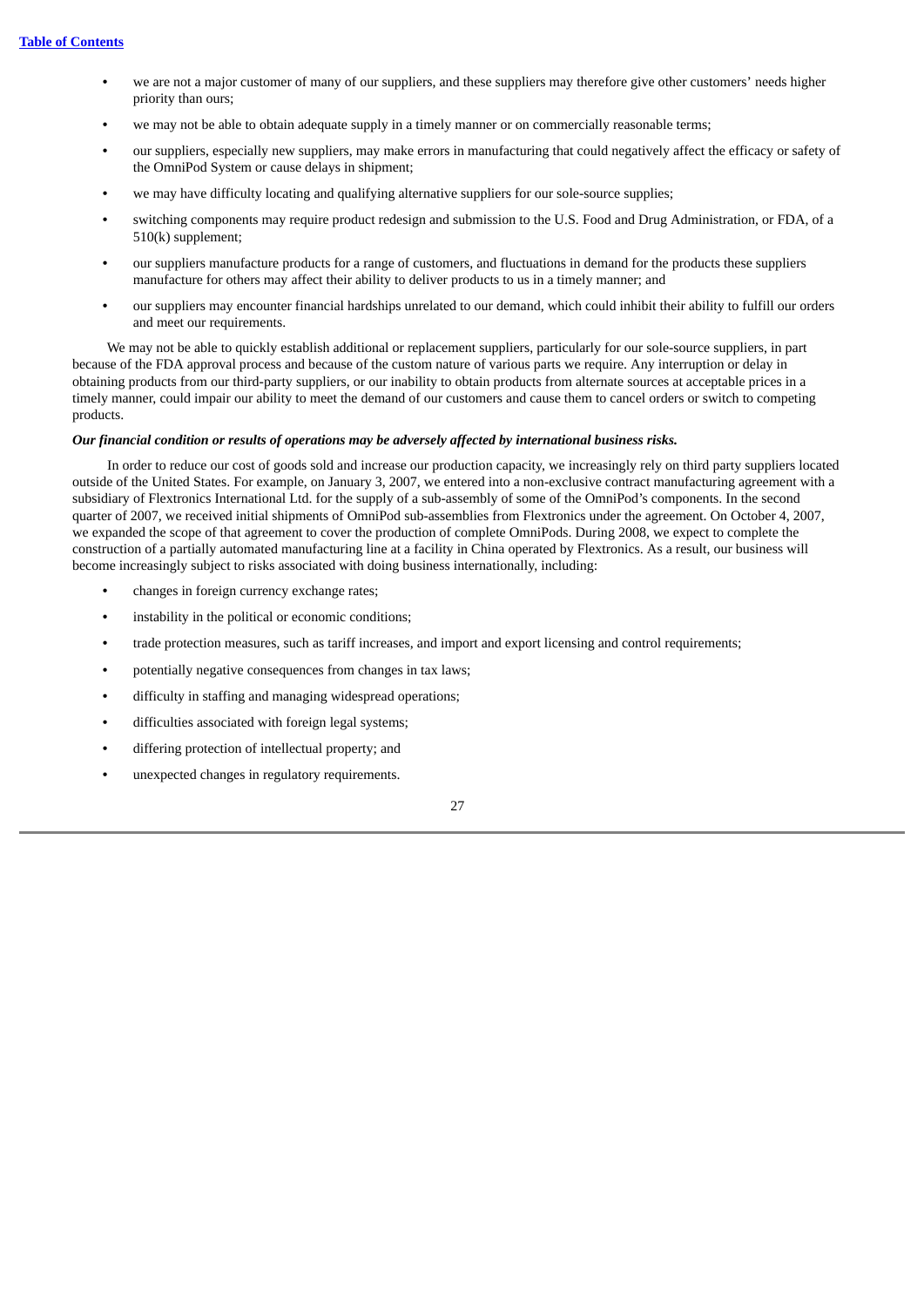In particular, as the number of OmniPods manufactured in China increases, our future success will depend in large part on our ability to anticipate and effectively manage these and other risks associated with doing business in China. Any of these factors may have a material adverse effect on our production capacity and, consequently, our business, financial condition and results of operations.

#### Failure to secure or retain adequate coverage or reimbursement for the OmniPod System by third-party payors could adversely affect *our business, financial condition and results of operations.*

We expect that sales of the OmniPod System will be limited unless a substantial portion of the sales price of the OmniPod System is paid for by third-party payors, including private insurance companies, health maintenance organizations, preferred provider organizations and other managed care providers. As of September 30, 2007, we had entered into contracts establishing reimbursement for the OmniPod System with national and regional third-party payors covering an estimated 96 million lives. These contracts provide reimbursement in each of the 30 states in which we currently sell the OmniPod System. While we anticipate entering into additional contracts with other third-party payors doing business in these states, we cannot assure you that we will be successful in doing so. In addition, these contracts can generally be terminated by the third-party payor without cause. Also, healthcare market initiatives in the United States may lead third-party payors to decline or reduce reimbursement for the OmniPod System. Moreover, compliance with administrative procedures or requirements of third-party payors may result in delays in processing approvals by those payors for patients to obtain coverage for the use of the OmniPod System. We are an approved Medicare provider and current Medicare coverage for CSII therapy does exist. However, existing Medicare coverage for CSII therapy is based on the pricing structure developed for conventional insulin pumps. Currently, we believe that the coding verification for Medicare reimbursement of the OmniPod System is inappropriate and we are therefore in the process of seeking appropriate coding verification. As a result, we have decided to focus our initial efforts in establishing reimbursement for the OmniPod System by negotiating contracts with private insurers. Failure to secure or retain adequate coverage or reimbursement for the OmniPod System by third-party payors could have a material adverse effect on our business, financial condition and results of operations.

#### <span id="page-30-0"></span>**Item 2.** *Unregistered Sales of Equity Securities and Use of Proceeds*

On May 14, 2007, our registration statements on Form S-1 (Registration Nos. 333-140694 and 333-142952), as amended, were declared effective for our initial public offering, pursuant to which we offered and sold 8,365,000 shares of common stock and received net proceeds of approximately \$113.4 million, after deducting underwriting discounts and offering commissions of approximately \$8.8 million and other offering costs of approximately \$3.3 million. None of the underwriting discounts and commissions or offering expenses were incurred or paid to directors or officers of ours or their associates or to persons owning 10 percent or more of our common stock or to any affiliates of ours. All of the shares of common stock issued pursuant to the registration statements were sold at a price to the public of \$15.00 per share. The managing underwriters were J.P. Morgan Securities Inc., Merrill Lynch, Pierce, Fenner & Smith Incorporated, Thomas Weisel Partners LLC and Leerink Swann & Co., Inc.

As of September 30, 2007, we have used approximately \$9.2 million of the net proceeds we received from the offering for working capital and other general corporate purposes, including the financing our growth, the expansion of our OmniPod production capacity, the continued expansion of our sales and marketing activities and the funding of our research and development efforts. Pending such usage, we have invested the net proceeds in short-term, interest-bearing investment-grade securities. There has been no material change in the planned use of proceeds from our initial public offering as described in the final prospectus filed with the Securities and Exchange Commission pursuant to Rule 424(b).

In September 2007, Lighthouse Capital Partners V, L.P. exercised their right to convert 125,853 warrants into common stock, resulting in the issuance of 89,821 shares of common stock. The securities issued in the foregoing transaction were offered and sold in reliance on an exemption from registration set forth in Section 3(a)(9) of the Securities Act relating to exchanges of securities. No underwriters or placement agents were involved in the foregoing issuance.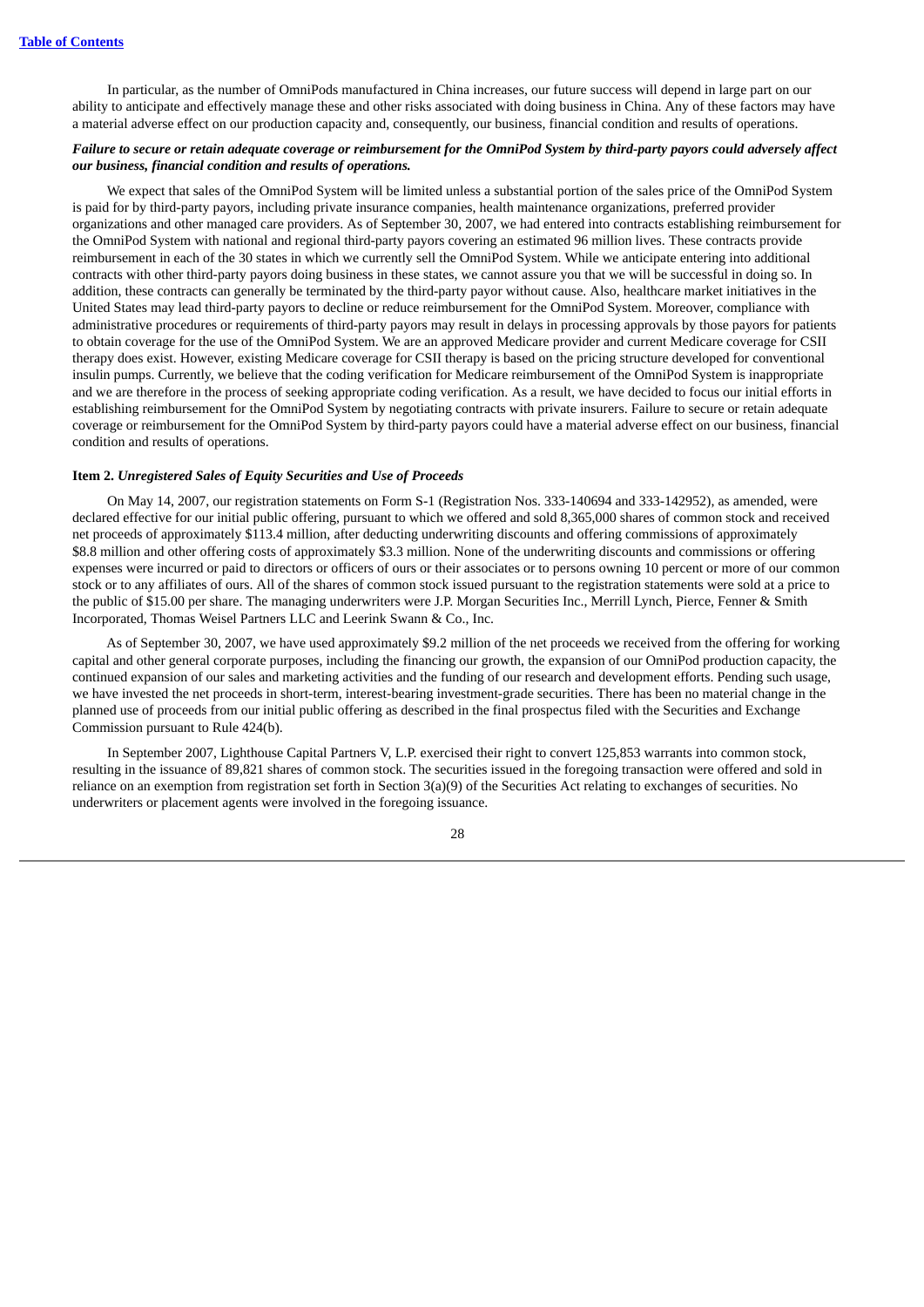### <span id="page-31-0"></span>**Item 3.** *Defaults Upon Senior Securities*

None.

#### <span id="page-31-1"></span>**Item 4.** *Submission of Matters to a Vote of Security Holders.*

None.

### <span id="page-31-2"></span>**Item 5.** *Other Information*

None.

### <span id="page-31-3"></span>**Item 6.** *Exhibits*

**Exhibit**

#### **Number Description** of **Document**

- 31.1 Certification of Duane DeSisto, President and Chief Executive Officer, pursuant to Rule 13a-14(a) and 15d-14(a), as adopted pursuant to Section 302 of the Sarbanes-Oxley Act of 2002.
- 31.2 Certification of Carsten Boess, Chief Financial Officer, pursuant to Rule 13a-14(a) and 15d-14(a), as adopted pursuant to Section 302 of the Sarbanes-Oxley Act of 2002.
- 32.1 Certification of Duane DeSisto, President and Chief Executive Officer, and Carsten Boess, Chief Financial Officer, pursuant to 18 U.S.C. Section 1350, as adopted pursuant to Section 906 of the Sarbanes-Oxley Act of 2002.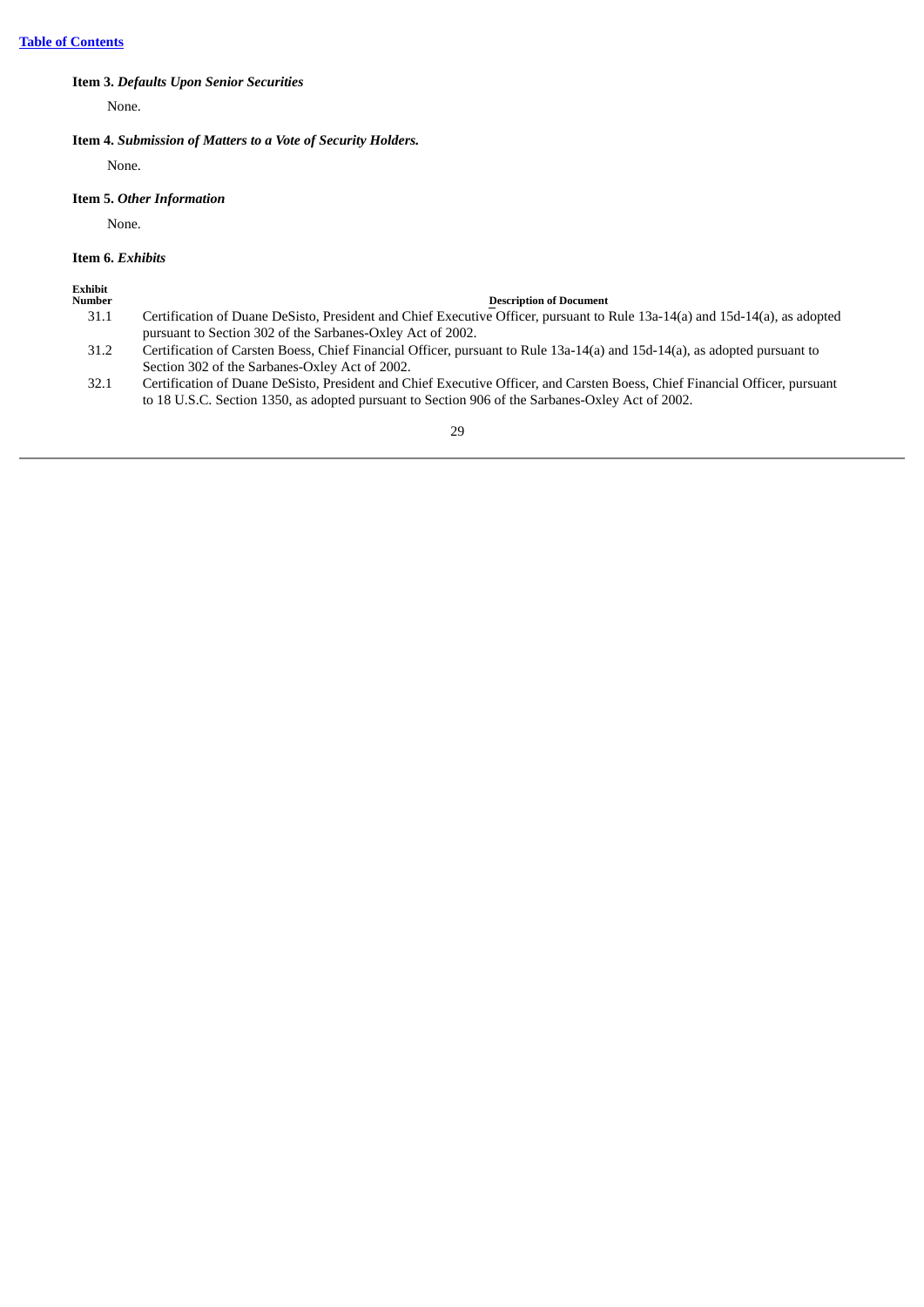### **SIGNATURES**

<span id="page-32-0"></span>Pursuant to the requirements of the Securities Exchange Act of 1934, the registrant has caused this report to be signed on its behalf by the undersigned thereunto duly authorized.

> INSULET CORPORATION (Registrant)

/s/ Duane DeSisto Duane DeSisto President and Chief Executive Officer (Principal Executive Officer)

Date: November 14, 2007

/s/ Carsten Boess Carsten Boess Chief Financial Officer (Principal Financial and Accounting Officer)

Date: November 14, 2007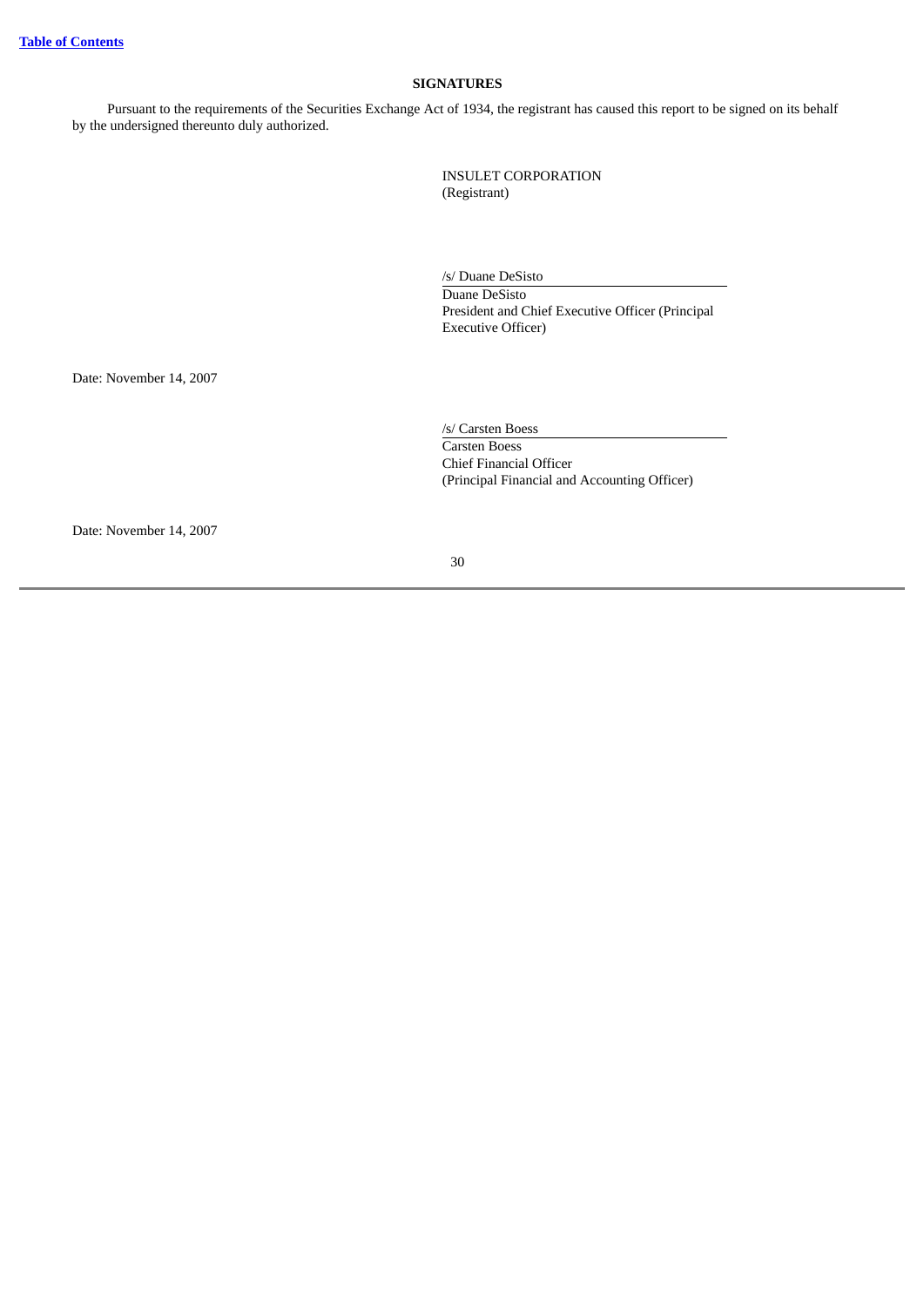### **EXHIBIT INDEX**

| Exhibit<br><b>Number</b> | <b>Description of Document</b>                                                                                              |
|--------------------------|-----------------------------------------------------------------------------------------------------------------------------|
| 31.1                     | Certification of Duane DeSisto, President and Chief Executive Officer, pursuant to Rule 13a-14(a) and 15d-14(a), as adopted |
|                          | pursuant to Section 302 of the Sarbanes-Oxley Act of 2002.                                                                  |
| 31.2                     | Certification of Carsten Boess, Chief Financial Officer, pursuant to Rule 13a-14(a) and 15d-14(a), as adopted pursuant to   |
|                          | Section 302 of the Sarbanes-Oxley Act of 2002.                                                                              |

32.1 Certification of Duane DeSisto, President and Chief Executive Officer, and Carsten Boess, Chief Financial Officer, pursuant to 18 U.S.C. Section 1350, as adopted pursuant to Section 906 of the Sarbanes-Oxley Act of 2002.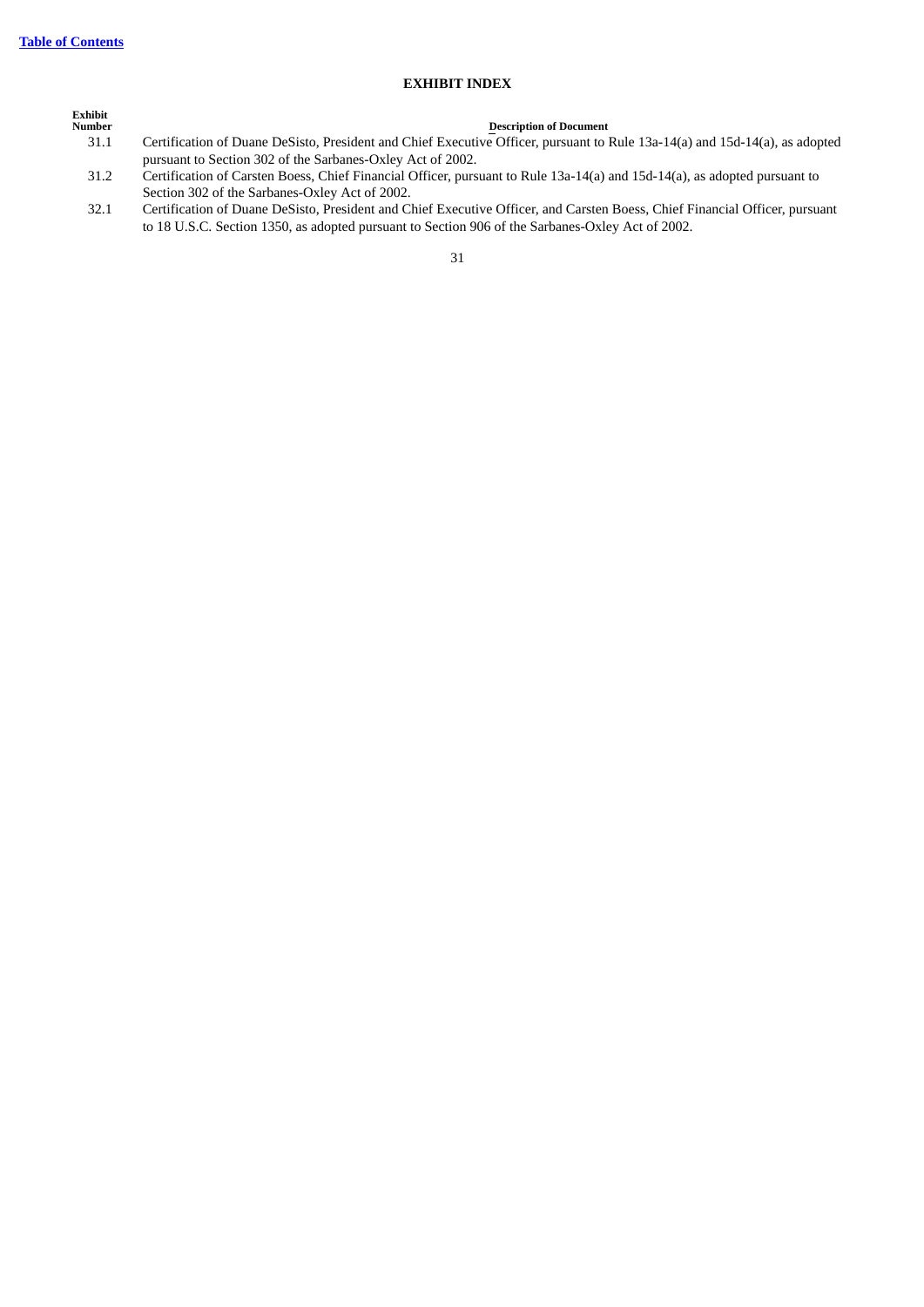#### **CERTIFICATION**

I, Duane DeSisto, certify that:

(1) I have reviewed this Quarterly Report on Form 10-Q of Insulet Corporation;

(2) Based on my knowledge, this report does not contain any untrue statement of a material fact or omit to state a material fact necessary to make the statements made, in light of the circumstances under which such statements were made, not misleading with respect to the period covered by this report;

(3) Based on my knowledge, the financial statements, and other financial information included in this report, fairly present in all material respects the financial condition, results of operations and cash flows of the registrant as of, and for, the periods presented in this report;

(4) The registrant's other certifying officer and I are responsible for establishing and maintaining disclosure controls and procedures (as defined in Exchange Act Rules 13a-15(e) and 15d-15(e)) for the registrant and have:

(a) Designed such disclosure controls and procedures, or caused such disclosure controls and procedures to be designed under our supervision, to ensure that material information relating to the registrant, including its consolidated subsidiaries, is made known to us by others within those entities, particularly during the period in which this report is being prepared;

(b) [Paragraph omitted in accordance with SEC transition instructions contained in SEC Release No. 34-47986];

(c) Evaluated the effectiveness of the registrant's disclosure controls and procedures and presented in this report our conclusions about the effectiveness of the disclosure controls and procedures as of the end of the period covered by this report based on such evaluation; and

(d) Disclosed in this report any change in the registrant's internal control over financial reporting that occurred during the registrant's most recent fiscal quarter that has materially affected, or is reasonably likely to materially affect, the registrant's internal control over financial reporting; and

(5) The registrant's other certifying officer and I have disclosed, based on our most recent evaluation of internal control over financial reporting, to the registrant's auditors and the audit committee of the registrant's board of directors:

(a) All significant deficiencies and material weaknesses in the design or operation of internal control over financial reporting which are reasonably likely to adversely affect the registrant's ability to record, process, summarize and report financial information; and

(b) Any fraud, whether or not material, that involves management or other employees who have a significant role in the registrant's internal control over financial reporting.

> /s/ Duane DeSisto Duane DeSisto President and Chief Executive Officer

November 14, 2007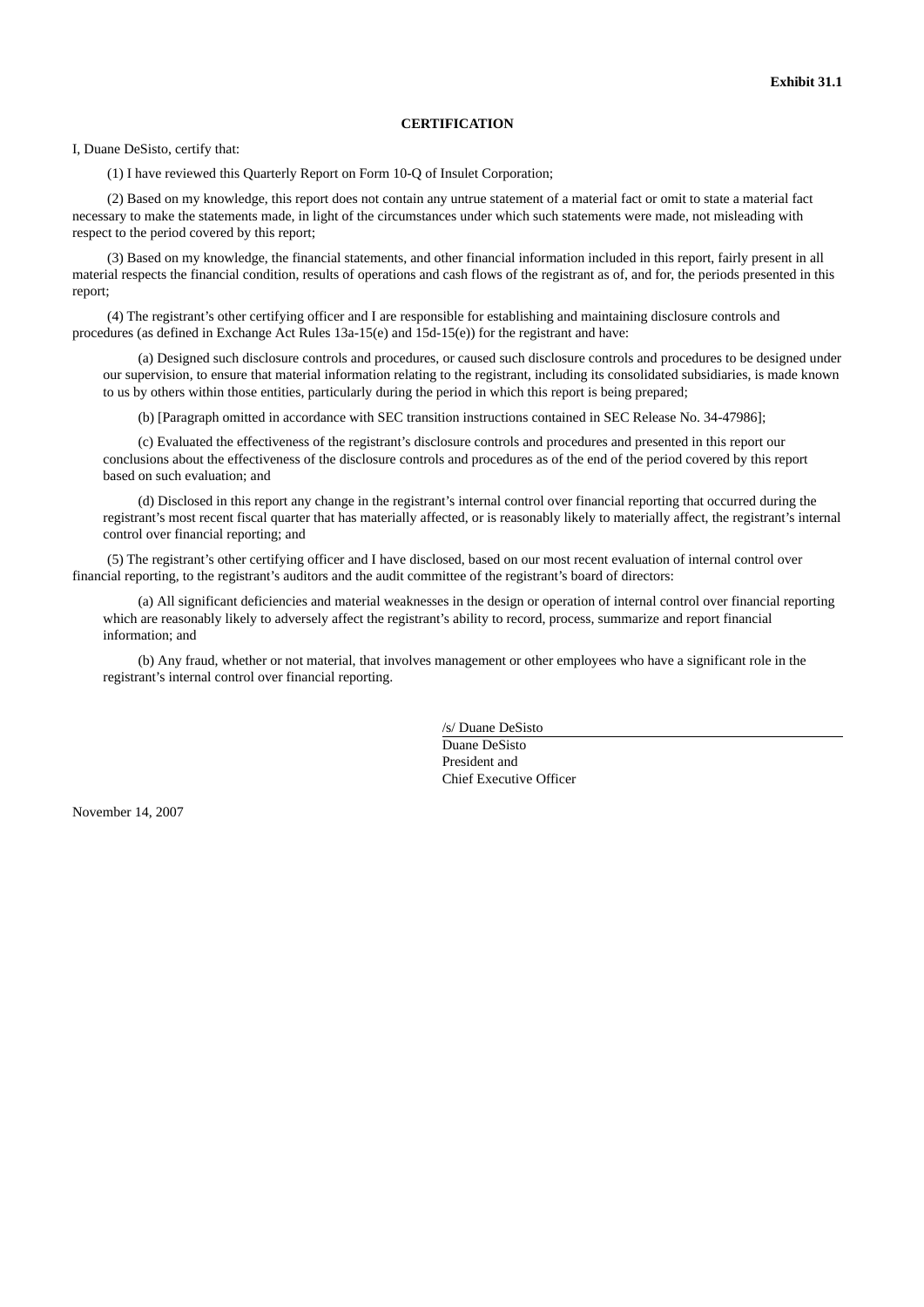#### **CERTIFICATION**

I, Carsten Boess, certify that:

(1) I have reviewed this Quarterly Report on Form 10-Q of Insulet Corporation;

(2) Based on my knowledge, this report does not contain any untrue statement of a material fact or omit to state a material fact necessary to make the statements made, in light of the circumstances under which such statements were made, not misleading with respect to the period covered by this report;

(3) Based on my knowledge, the financial statements, and other financial information included in this report, fairly present in all material respects the financial condition, results of operations and cash flows of the registrant as of, and for, the periods presented in this report;

(4) The registrant's other certifying officer and I are responsible for establishing and maintaining disclosure controls and procedures (as defined in Exchange Act Rules 13a-15(e) and 15d-15(e)) for the registrant and have:

(a) Designed such disclosure controls and procedures, or caused such disclosure controls and procedures to be designed under our supervision, to ensure that material information relating to the registrant, including its consolidated subsidiaries, is made known to us by others within those entities, particularly during the period in which this report is being prepared;

(b) [Paragraph omitted in accordance with SEC transition instructions contained in SEC Release No. 34-47986];

(c) Evaluated the effectiveness of the registrant's disclosure controls and procedures and presented in this report our conclusions about the effectiveness of the disclosure controls and procedures as of the end of the period covered by this report based on such evaluation; and

(d) Disclosed in this report any change in the registrant's internal control over financial reporting that occurred during the registrant's most recent fiscal quarter that has materially affected, or is reasonably likely to materially affect, the registrant's internal control over financial reporting; and

(5) The registrant's other certifying officer and I have disclosed, based on our most recent evaluation of internal control over financial reporting, to the registrant's auditors and the audit committee of the registrant's board of directors:

(a) All significant deficiencies and material weaknesses in the design or operation of internal control over financial reporting which are reasonably likely to adversely affect the registrant's ability to record, process, summarize and report financial information; and

(b) Any fraud, whether or not material, that involves management or other employees who have a significant role in the registrant's internal control over financial reporting.

> /s/ Carsten Boess Carsten Boess Chief Financial Officer

November 14, 2007